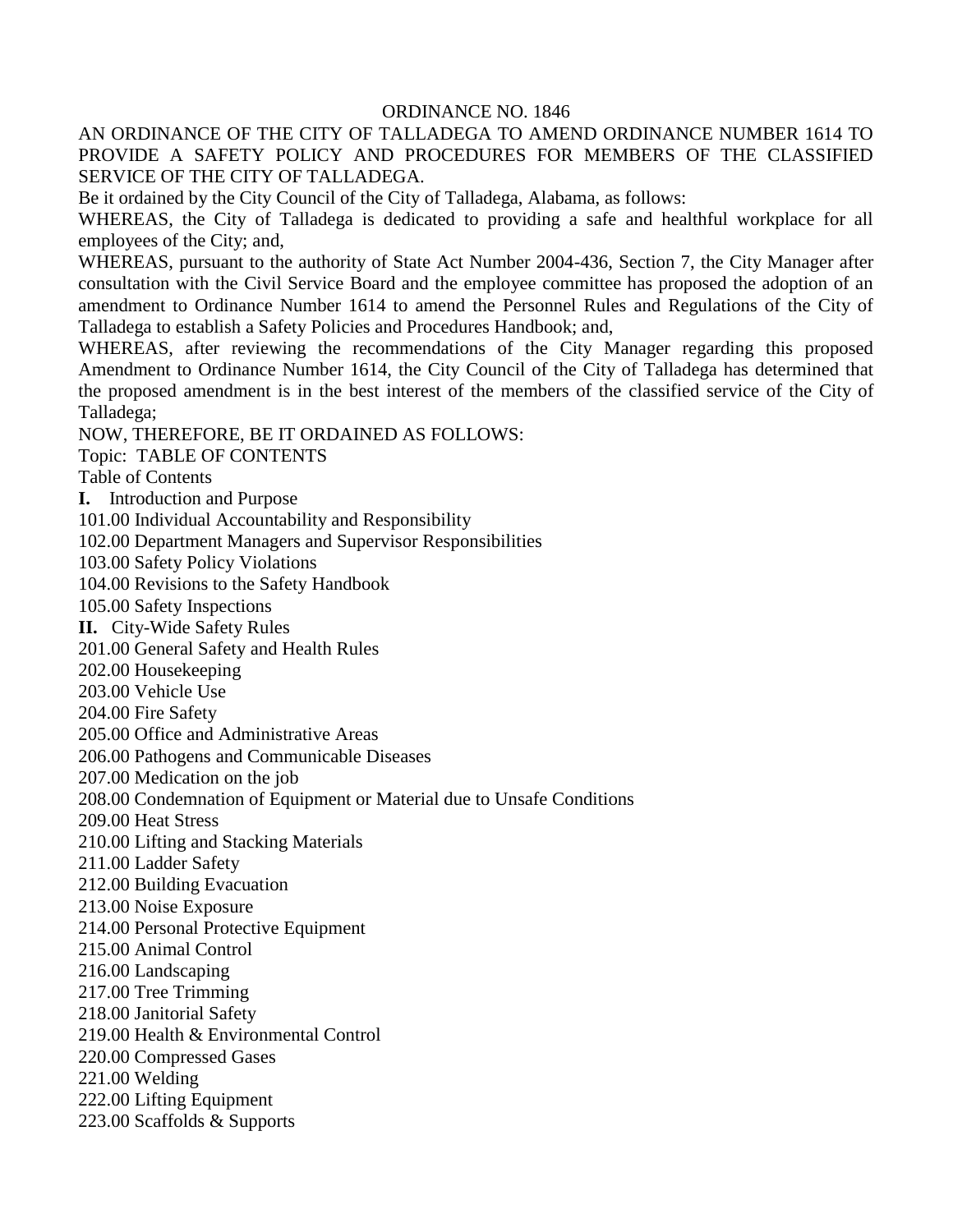224.00 Hand Tools

225.00 Electrical

226.00 Work Area Protection

227.00 Trenching & Excavation Safety

228.00 Building Inspection

**II.**Injury Procedures

301.00 Worker's Compensation Requirements

302.00 Accident Review Process

303.00 Return to Work Protocol

Appendices:

Appendix A: Safety Equipment Notice

Appendix B: Employee Safety and Health Commitment Form

Appendix C: Hazard Observation and Safety Suggestion Form

Appendix D: Medical Evaluation Form

Appendix E: Incident Report – Property Damage Form

Appendix F: First Report of Injury

Appendix G: Safety Hazard Report

Topic: Introduction and Purpose

Every employee is entitled to a safe and healthful place in which to work. To this end, it is the intention of the City of Talladega to provide and maintain a healthy and safe workplace and to conduct all of our operations in the safest manner possible. The City of Talladega's goal is to maintain a health and safety program that is customized to the needs and jobs of our employees. All City employees play a vital role in supporting the safety efforts and goals.

The purpose of this handbook is to provide general and specific safety rules for all departments and employees within the City. While it is not possible to foresee all potential safety hazards, this handbook seeks to identify as many as possible. As additional safety problems are identified over time, the handbook will be revised accordingly.

It is the objective of the City of Talladega to establish and maintain a safety, health, and wellness program that will reduce injuries and illnesses, not merely in keeping with, but surpassing the best experience of similar operations by others.

This handbook is another tool to be used in meeting our objective of an accident free work place. It must be used to be effective.

Topic: Individual Accountability and Responsibility

Policy#: 101.00

Purpose:To emphasize the importance of all employees sharing the responsibility for safe and healthy work practices.

Policy:In order to achieve an effective safety and health program, all employees must share the responsibility. All employees of the City of Talladega are expected to use sound judgment and, with safe work practices, are expected to remain alert of safety at all times. All employees shall follow the most safe and healthy work methods possible. Your cooperation in detecting hazards, reporting dangerous conditions, and controlling workplace hazards is a mandatory condition of employment.

The Safety Rules in this Handbook are not all-inclusive and there is no "Book of Rules" which can guarantee an accident free work place. However, following the safety procedures set forth in this handbook and participating in the program will significantly reduce the risk to you and your co-workers.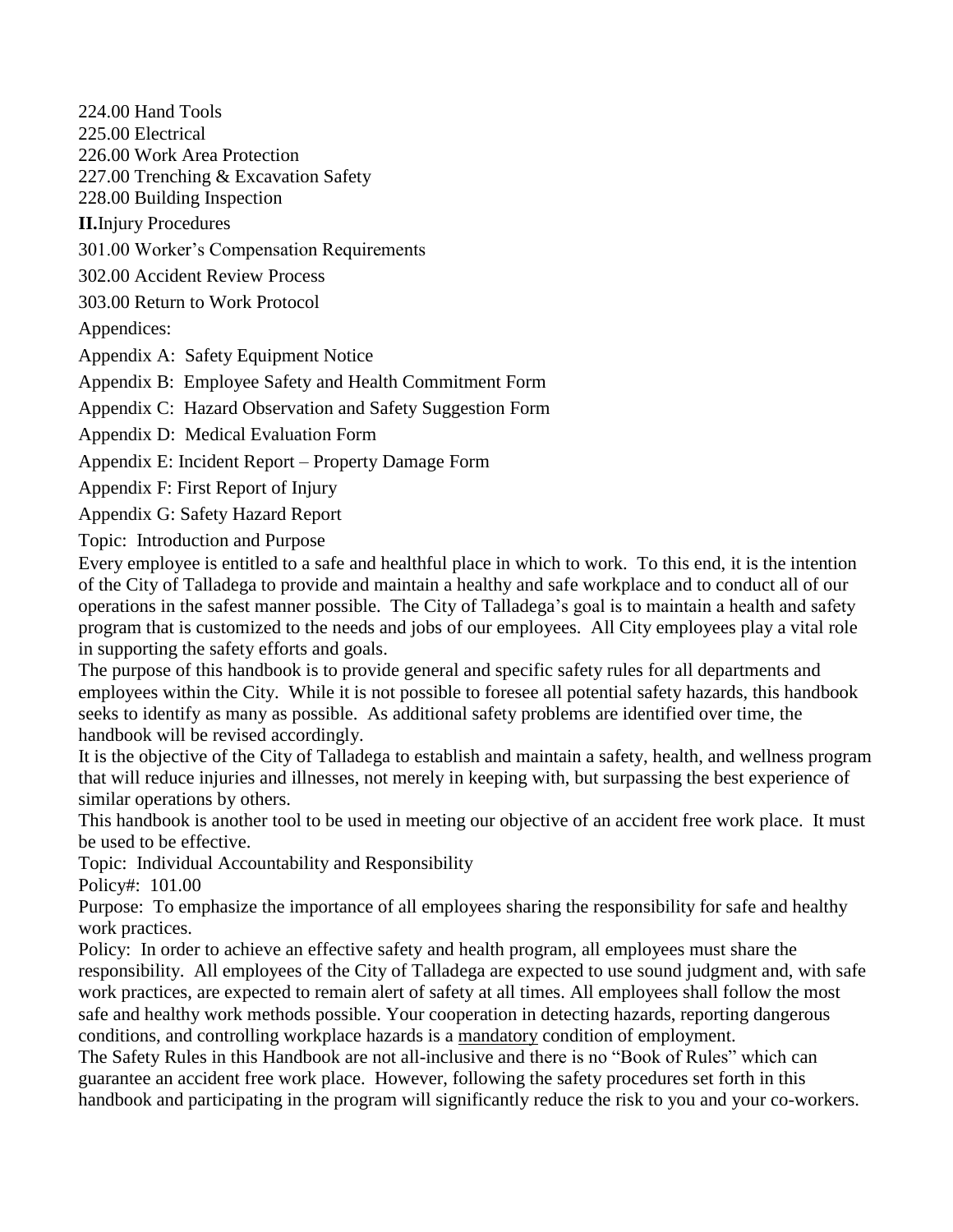City of Talladega Responsibility-The City of Talladega will implement a safety and health program that strives to eliminate workplace injuries and illnesses. The personal health and safety of each employee is of primary importance. Prevention of workplace injuries and illnesses is of such consequence that it will be given precedence over operating productivity.

The City of Talladega will make every reasonable effort to provide mechanical and physical hazard control, accident prevention, and health preservation in keeping with the highest safety standards. Our objective is to reduce the incidence of injuries and illnesses. Our goal is zero accidents and injuries. To succeed, all employees of the City of Talladega must embody a commitment to health and safety. A successful program depends on cooperation in all health and safety matters, not only between supervisors and employees, but between each employee and his/her coworkers. Only through such a joint effort can a health and safety program in the best interest of all employees be established and preserved.

The City of Talladega's safety and health program includes the following elements:

Work to achieve zero injuries in all aspects of our operations

Train employees in good safety and health practices

Incorporate safety in all business planning, programs, and activities

Require all Department Heads and supervisors to consider it an essential part of their job to administer the safety program

Encourage employees to get involved in improving workplace safety

Provide appropriate leadership, organization, financial funding, and other appropriate resources necessary to maintain a comprehensive safety and health program

Provide necessary personal protective equipment and instructions for its use and care when needed Investigate every accident to determine its causes, work to eliminate such causes, and maintain investigation records

Develop safety and health rules for City Operations

Establish a Safety Committee to recommend new safety procedures, review and update existing safety policies, review accidents and establish methods to help prevent accidents and injuries including any damages to equipment

Seek technology and operating methods to eliminate potential accidents and personal injuries Conduct safety and health inspections at least quarterly to find and eliminate unsafe working conditions or practices, to control health hazards, and to comply fully with all applicable safety and health standards Document all inspections and actions taken to correct problems

Review quarterly worker's compensation reports for accuracy and identify any trends in injuries Supervisors will maintain records of inspections and repairs for all vehicles and equipment Designate Talladega Primary Care or Brookwood Baptist (after hours) to be used by employees for job related injuries

Require employees to comply with safety and health rules as a condition of employment City Manager and City Council Responsibility- The City Manager and City Council are responsible for providing the support, leadership, and funding for this Safety Program. They will be kept up to date on progress of the program as well as areas for improvement.

Safety Director Responsibility- The Safety Director originates, guides, and coordinates the overall safety efforts for the City. In addition, the Safety Director investigates serious injuries and major accidents, inspects various City buildings and complexes, exchanges safety information between departments, and makes determinations on safety matters that have potential ramifications across other departments. The Safety Director has authority to document safety violations and issue documentation to the employee's *Department Head for corrective or disciplinary action.* A copy shall be sent to the Human Resources Director and City Manager. A Safety Committee shall be formed to support the efforts of the Safety Program.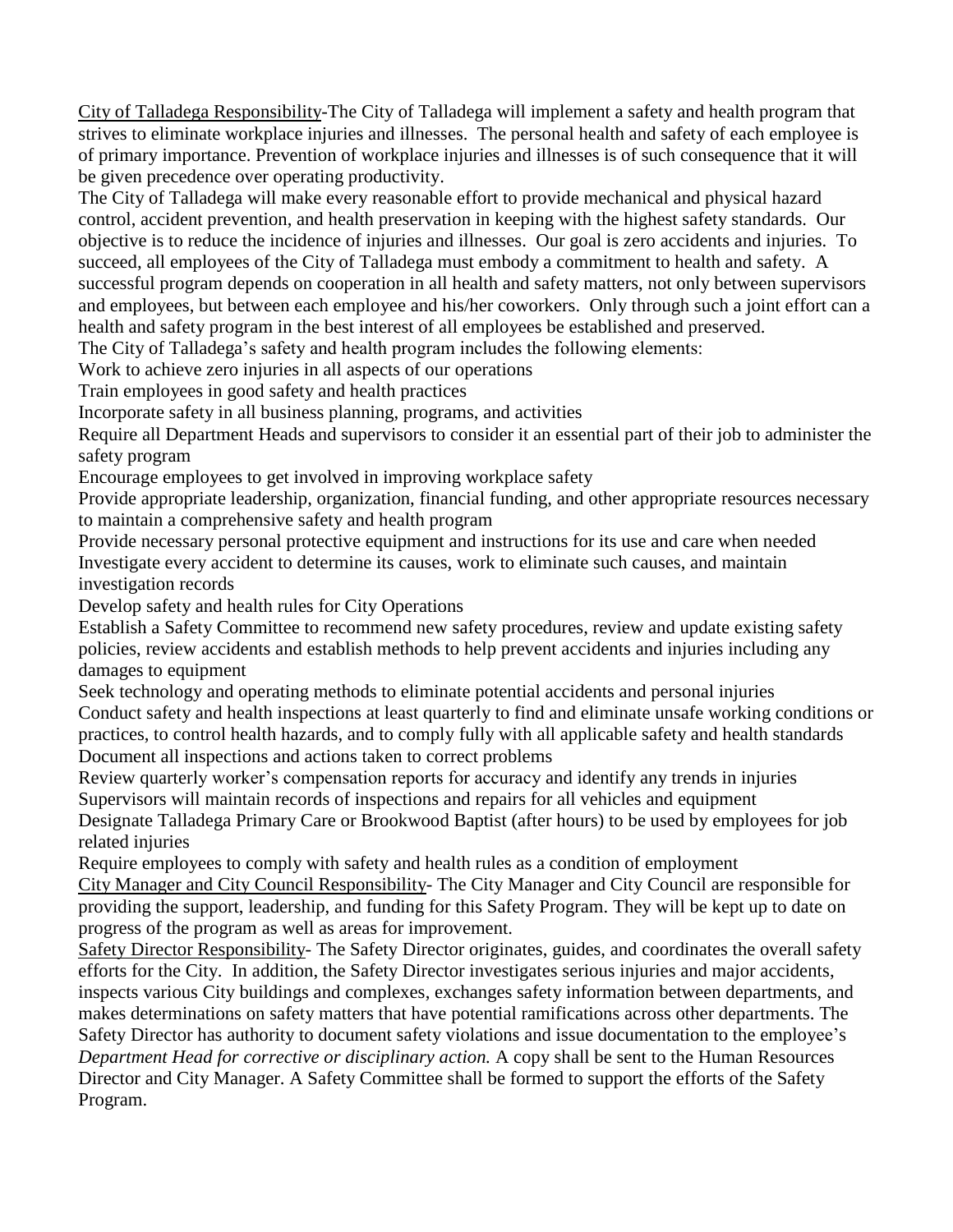Safety Committee Responsibility- The Safety Committee originates, guides, and coordinates the overall safety efforts for the City. In addition, the Committee reviews investigations of serious injuries and major accidents, inspects various City buildings and complexes, exchanges safety information between departments, and makes determinations on safety matters that have potential ramifications across other departments. The safety committee reviews and updates this safety manual as needed. Various working subcommittees may be formed to support the efforts of the Safety Committee. The Safety Committee will meet quarterly.

Department Head Responsibility-The Department Heads are responsible for fulfillment of departmental goals and objectives as well as the health and welfare of each employee in the department. Department Heads will support and participate in accident investigations, analyze safety and health practices within their area, and coordinate with the Safety Director when planning for new equipment or processes to evaluate the relative exposure of personnel to hazardous environmental or operational conditions. It is the Department Head responsibility to ensure that all employees are properly trained to perform task assigned.

In the City's Health and Safety Program, the highest priority has been placed on employee on-the-job safety. Even though it is normal practice for Department Heads to delegate the authority for carrying out safety practices, the responsibility for meeting safety related objectives and the protection of employees in performance of their assignments cannot be transferred. Safety is the Department Head responsibility and performance in this area will be reflected as a part of the evaluation process.

Supervisor Responsibility- Supervisors assume the responsibility of thoroughly instructing their personnel to observe safe practices in the workplace. They are to consistently enforce safety standards and requirements to the utmost of their ability and authority. Supervisors will act positively to eliminate any potential hazards within the activities under their jurisdiction and they will set the example of good safety practice in everything they do. This includes:

Evaluate the work place for potential safety hazards

Planning work assignments with full regard to personal protective equipment (PPE), safeguards required and enforce the use of the equipment

Stop any operation when existing conditions are deemed so hazardous that injury to personnel or damage to equipment and materials appears imminent

Respond to and address unsafe working conditions identified by employees

Evaluate work place conditions and work behaviors following all job accidents

Immediately notify Human Resources and Department Head of accidents

Complete accident reports after any job accident no more than 4 hours of occurrence. Accident reports will be turned in to Human Resources. Safety records shall be measured along with other phases of supervisor performance

Supervisors are responsible for ensuring that the employees in their department are properly trained in the operation of any tool that they are expected to operate

Employee Responsibility-Each employee is expected to place safe work practices and identification of unsafe conditions as a high priority while performing their daily tasks. When new employees are hired, they will be given the Employee Safety Manual to read, agree to, and sign. Each employee is responsible for:

Using the safety equipment that has been provided and required for use; wearing any uniform or other protective gear required by the job

Operating equipment and using tools for which training or orientation has been received

Operating equipment and using tools for its intended design as recommended by the manufacturer Wearing seat belts at all times in City vehicles and equipment equipped with belts

Warning co-workers of unsafe conditions or practices they are engaged in which could lead to or cause an accident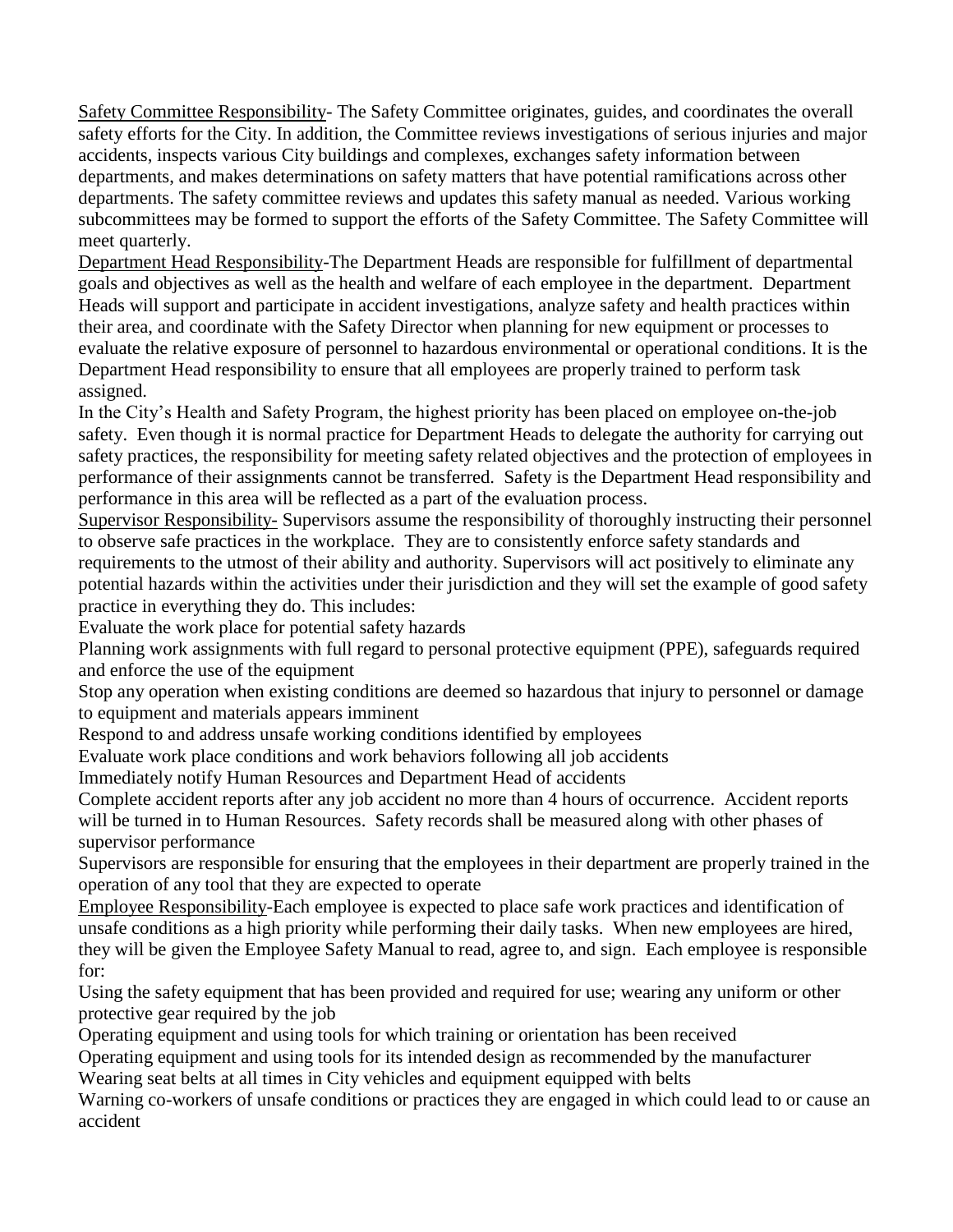Reporting defective equipment immediately to a supervisor after removing from service

Reporting dangerous or unsafe conditions that exist in the work place to their supervisor if the condition or situation is beyond your ability or authority to correct

This includes but not limited to defective sidewalks, broken curbs, hanging limbs, loose handrails, open manholes, sunken basins and sewers, missing signs, etc.

Reporting all injuries or accidents immediately, even "near misses"

Protecting the public from unsafe conditions that have resulted from City related work and could present a hazard

Taking care of City property (vehicles, equipment, tools, etc.). City property shall not be abused or mistreated, and should be maintained in safe condition

Performing all tasks in a safe manner

If you are unfamiliar with the operation of the tool or equipment, request instruction from your supervisor before starting the job. Supervisors are responsible for ensuring that the employees in their department are properly trained in the operation of any tool that they are expected to operate

**Topic:** Department Head and Supervisor Responsibility

Policy#: 102.00

**Purpose:** To define the expectations of all Department Heads and supervisors regarding safety policies and procedures.

**Article 1)** Department Heads and supervisors shall be familiar with all safety rules, be a good example of safety in all their practices, enforce all safety rules with their subordinates, and make employees aware that violations of safety rules will not be tolerated.

**Article 2)** Department Heads shall be responsible for not only their own safety but also for the safe work performance of other employees under their supervision. Before assigning work to an employee, the supervisor shall be sure the employee knows and understands the hazards associated with the work and the proper procedures to perform the work safely.

**Article 3)** Department Heads shall ensure that quality safety meetings are held for all their employees at least once a month. They shall document attendance, date, time and issues covered and submit to the Safety Director for tracking and filing.

**Article 4)** Department Heads and supervisors shall issue safety equipment where necessary, and provide proper tools for a job to help prevent accidents and require the use of such safety equipment through written Safety Rules. The Rules shall be submitted to the Safety Director for review.

**Article 5)** Department Heads shall ensure that each employee, including temporary and contract employees, comply with safety standards and policies as listed in this handbook.

**Article 6)** Department Heads and supervisors shall develop and administer an effective program of good housekeeping.

**Article 7)** Department Heads shall attend an annual safety meeting for Department Heads to review safety commitment agreement, as coordinated by the Safety and Human Resources Departments.

**Article 8)** Department Heads and supervisors shall ensure all injuries are reported promptly, treated properly, and all accidents are reported, even if injury is not apparent.

**Article 9)** Department Heads and supervisors shall coordinate with Safety and Human Resource Directors to conduct thorough investigations of all accidents and take necessary steps to prevent recurrence through employee safety education, operating procedures, and/or equipment modification.

**Article 10)** Supervisors shall provide employees with safety instructions regarding their duties prior to the employee actually starting work.

**Article 11)** Supervisors shall conduct and document regular safety checks of the work area or job site. **Article 12)** Supervisors shall properly maintain equipment and issue instructions for the elimination of fire and safety hazards.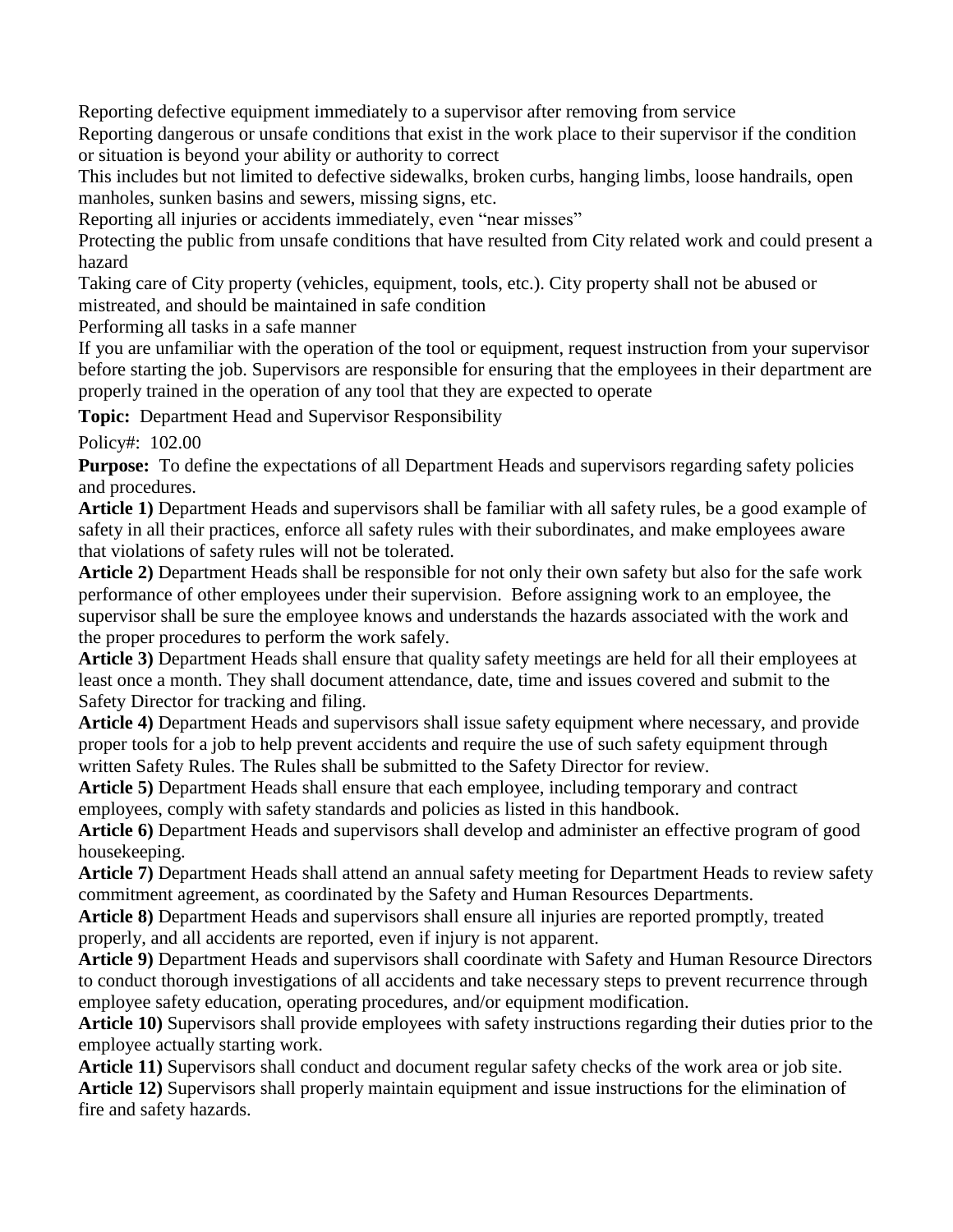**Article 13)** Supervisors shall continually inspect for unsafe practices and conditions and promptly undertake corrective action when necessary.

**Article 14)** Supervisors at all levels shall accept, in a cooperative manner, all reports of hazards; and employees shall not be reprimanded or penalized for reporting hazards.

**Article 15)** Supervisors should ensure the hearing safety of all employees by providing hearing protection in work areas where the noise levels exceed safe limits.

**Article 16)** Department Heads and supervisors are responsible for restricting the use of City-furnished vehicles to official City business only as well as limiting use of such vehicles to properly authorized personnel. Persons not on official City Business are prohibited from riding in City Vehicles.

## **Topic: Safety Policy Violations**

Policy#: 103.00

**Purpose:** To establish how employee safety policy violations will be addressed through progressive discipline procedures.

**Policy:** Safety and health policies and procedures are established and enforced to protect employees from injury and illness as well as to provide for a safe and healthy place of employment. In order to enforce standard safety practice, discipline is utilized with the intent of educating the employee to the importance of safe practices. It is the policy of the City of Talladega to make use of disciplinary procedures when necessary to obtain employee adherence to acceptable standards of conduct. All safety violations shall be reported to the employee's supervisor. Disciplinary action will be administered by the immediate Supervisor, Department Head or City Manager in accordance with the Personnel Rules and Regulations of the City. Immediately following any safety violation, documentation of the disciplinary or corrective action taken, including any verbal communication, shall be forwarded to the Human Resource Director, and the Safety Director shall be notified.

The Safety Director has authority to document safety violations and direct them to the Department Head of the employee for corrective or disciplinary action. A copy shall be sent, in writing, to the Human Resources Director and City Manager.

Violations of health and safety policies and procedures are considered to be among the most serious violations of City policy. All City of Talladega employees are required, as a condition of their employment, to abide by all health and safety policies and to follow all required health and safety procedures. City employees who violate the Safety Policies and Procedures shall be subject to disciplinary action as listed below, *unless particular circumstances warrant more extreme actions.*

## **Level One Offense**:

First Offense - Documented Verbal Warning

Second Offense - Written Warning

Third Offense - Suspension without Pay

Fourth Offense – Dismissal from City

A fourth offense will result in termination of employment. Termination will occur for the fourth offense provided the offense occurs within one year (12 months) of the oral warning or 180 days from the suspension. It is not necessary for safety offenses to be identical for the progression of discipline to apply.

**Level Two Offense:** Level two offenses are defined as instances of unacceptable safety conduct by an employee which are very serious and constitute grounds for dismissal upon the first occurrence of such conduct unless mitigating circumstances, as determined by the City Manager, render less discipline more appropriate.

All safety violations will be documented in the employee's personnel file Human Resource Office. Copies of disciplinary actions taken will be sent to the Safety Director, Human Resources Director and City Manager within three (3) days of infraction.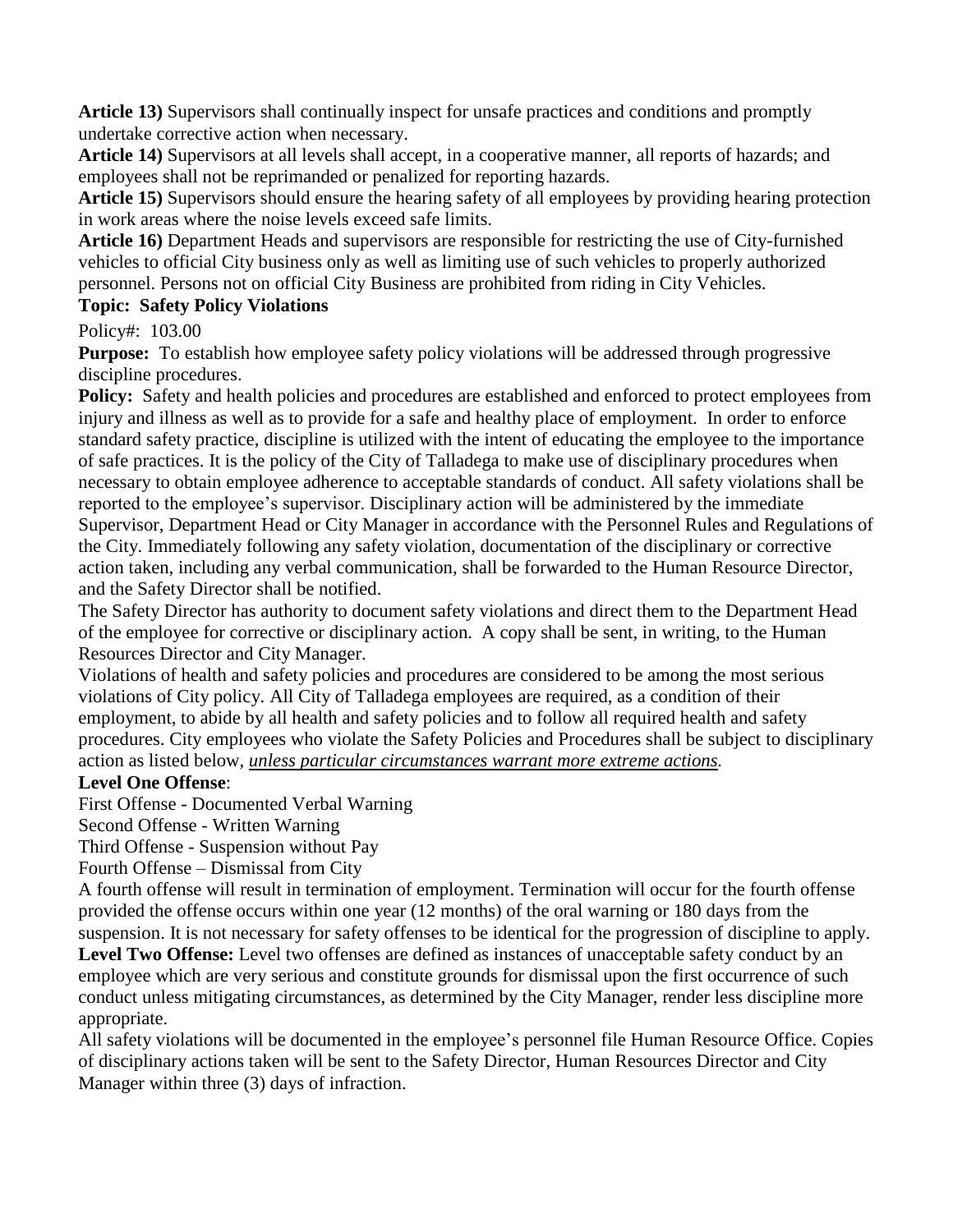Supervisory Accountability-The Department Head, supervisor and immediate crew leader are responsible for enforcement of established safety policy. If the supervisor fails to enforce safety policy and a member of the department receives a safety disciplinary action, then the supervisor may also receive disciplinary action for failure of duty.

## **Topic: Revisions to the Safety Handbook**

Policy#: 104.00

**Purpose:** To clearly define when and how the Safety Policies and Procedures Handbook will be reviewed and revised.

**Policy:** The Safety Committee shall review any proposed changes to the content of this Safety Handbook at each quarterly meeting. The Safety Committee shall ensure that any proposed changes are considered for approval in a timely manner. Promptness of proposed changes may vary in timeliness, depending on the severity of the change and criticalness of the need.

#### **Topic: Safety Inspections**

Policy#: 105.00

**Purpose:** To describe the purpose of inspections and types of inspections that will be conducted within the City.

**Policy:** Safety inspections shall be an integral part of the Safety Program in attempting to discover conditions which, when corrected, will result in a safer and healthier place in which to work. Inspections shall apply to all departments of City government under the direction of the Safety Director. Inspections shall be of the following type:

(1) **Periodic Inspections:** Periodic inspections of the departments and work sites shall be scheduled and made at regular intervals. Such inspections shall be comprehensive in nature, with recommendations being provided to correct any deficiencies found.

(2) **Intermittent Inspections:** Intermittent inspections of the departments and work sites shall be made as determined by the Safety Director. These inspections may be unannounced and unscheduled and shall be for the purpose of keeping the supervisory staff alert in maintaining safe working conditions.

(3) **Special Inspections:** Special inspections shall be conducted when the need arises and during special events.

(4) **Severe Safety Hazards:** Severe Safety Hazards are defined as those that pose an immediate danger to life, will be brought to the Department Head at the time of inspection. The Department Head will take steps to resolve the issue to the satisfaction of the Safety Director and City Manager.

Inspection reports shall be submitted to the Department Head and City Manager after the inspection. The Department Head and/or supervisor may be asked to meet with the Safety Director and/or City Manager to review the recommendations and will be responsible for initiating prompt resolution of any discrepancies noted.

## **Topic: General Safety and Health Rules**

Policy#: 201.00

**Purpose:** To define basic safety and health rules applicable to all employees.

**Article 1)** For all employees, the safety of themselves and other employees is expected to be one of their utmost concerns. When employees witness an unsafe practice or condition, they are expected to bring it to the attention of the employees involved and their direct supervisor or Department Head.

**Article 2)** Any employee who does not understand any of the rules in this Safety Handbook must consult their supervisor or Department Head for clarification. In all instances where conditions not covered by this manual or the job are not completely understood, the employee shall obtain specific instructions from a supervisor before proceeding with the work.

**Article 3)** All employees are required to participate in all safety training opportunities.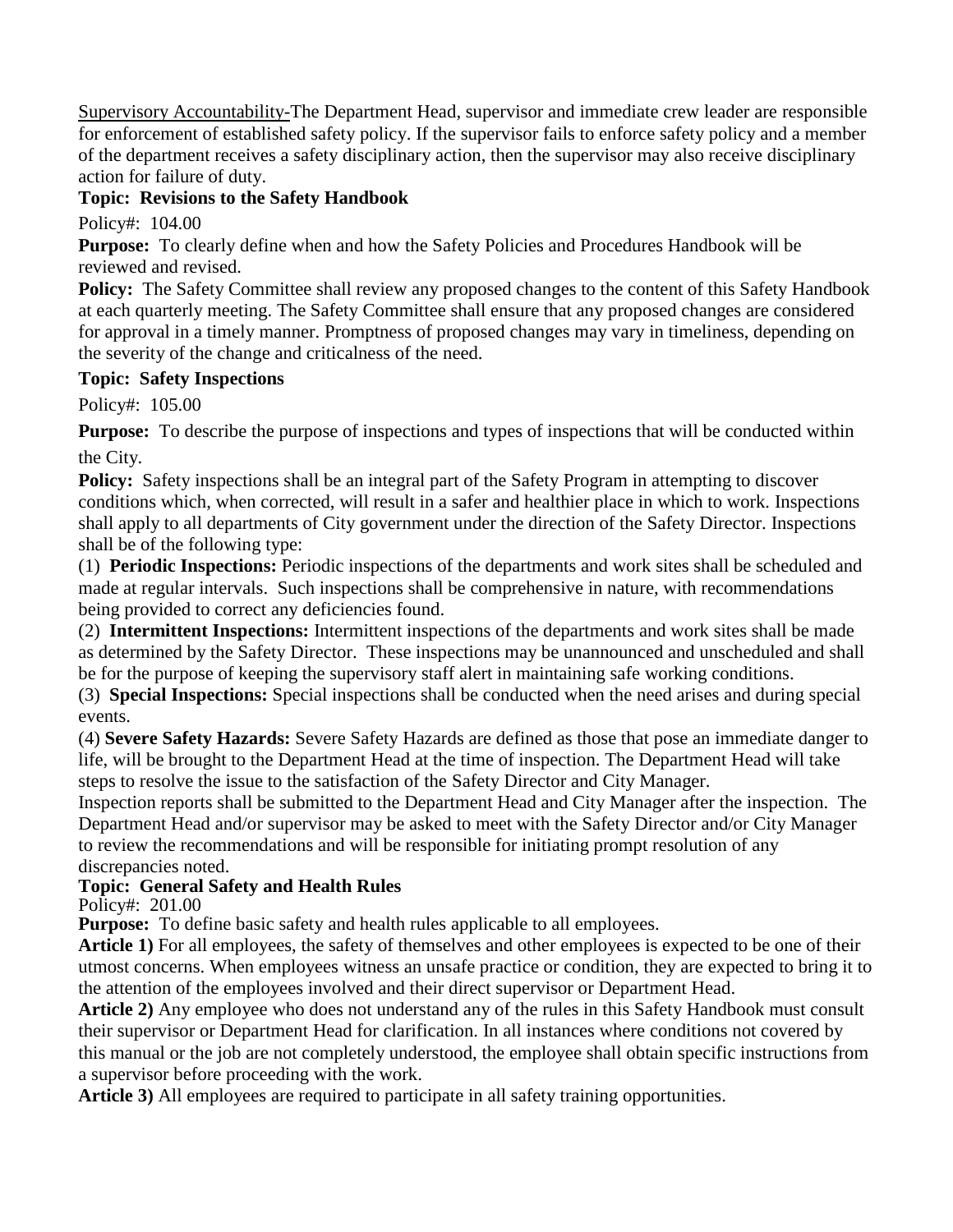**Article 4)** Employees shall be alert and attentive while in the work environment. If for some reason an employee cannot be alert and attentive, he or she must discuss it with their immediate supervisor. **Article 5)** Employees must watch where they step at all times. Many injuries have occurred from employees tripping, slipping and falling.

**Article 6)** Tools must be carried in a tool belt or raised with a hand line attached to the top of ladders. Remove all objects attached to the ladder before moving it. Never move a ladder while someone is standing on it.

**Article 7)** Safety devices shall not be disabled or removed from any equipment.

**Article 8)** Assistance shall be requested when moving heavy or bulky items. The use of dolly's, hand trucks, and other lifting devices is recommended.

**Article 9)** Lift with your legs instead of your back. Ask for assistance when the object is too heavy, is awkwardly shaped, or blocks your view when you carry it.

**Article 10)** Heavy objects that require special handling or lifting must be moved only under the guidance of employees specifically trained to move heavy objects.

**Article 11)** Wear hard-sole shoes and appropriate clothing. Loose fitting or baggy clothing, open-toe or high heel shoes, dangling or protruding jewelry shall not be worn by employees who work with machinery or equipment that has moving parts. Hair should be worn so it does not interfere with machinery or work equipment.

**Article 12)** Where required, you must wear protective equipment such as goggles, safety glasses, hard hats, safety vest, masks, gloves, hairnets, or other gear provided for your safety. Employees who have been issued personal protective equipment by the City of Talladega are required to wear the equipment. Injury resulting from a failure to wear City of Talladega provided safety equipment or as a result of a violation of any safety rule, may result in the loss of worker's compensation benefits.

**Article 13)** Use designated passages when moving from one place to another; never take hazardous shortcuts.

**Article 14)** Work at a safe speed and do not take shortcuts. Do not endanger yourself or others by getting into a hurry.

**Article 15)** Learn the safe way to perform your job before you start. If you are not certain that you thoroughly understand the job, ask your supervisor for further assistance.

**Article 16)** Smoking, using electronic cigarettes, burning, or welding is prohibited within 50 feet of a flammable liquid.

**Article 17)** Powered machinery or equipment shall not be serviced, repaired, lubricated, or adjusted while in operation. Shut down and follow lock out/tag out procedures while it is being serviced or repaired. **Article 18)** Equipment shall not be operated unless all guards and safety devices are in place and in proper operating condition. Never attempt to by-pass safety mechanisms.

**Article 19)** Turn off all unattended power equipment.

**Article 20)** The City of Talladega maintains a tobacco and smoke-free air working environment. Smoking or using any form of tobacco such as snuff, chewing tobacco, or electronic cigarettes is not permitted in any city vehicle, equipment, building or facility. If you are not sure where you may smoke, or use tobacco products ask your supervisor.

**Article 21)** Employees are not allowed to use firearms or any other weapons while on duty with the city, unless it is a requirement of their job.

**Article 22)** Security is an important element and it is the responsibility of every employee. Employees must do their part to make sure their work area is secure. Do not leave money, keys, or other valuables in your jacket or coat. Keep your purse or wallet locked up, especially if you leave the area.

**Article 23)** If you observe unauthorized personnel or other suspicious activity in the facility, contact your supervisor. If in doubt, call 911 and request the police to come to your workplace.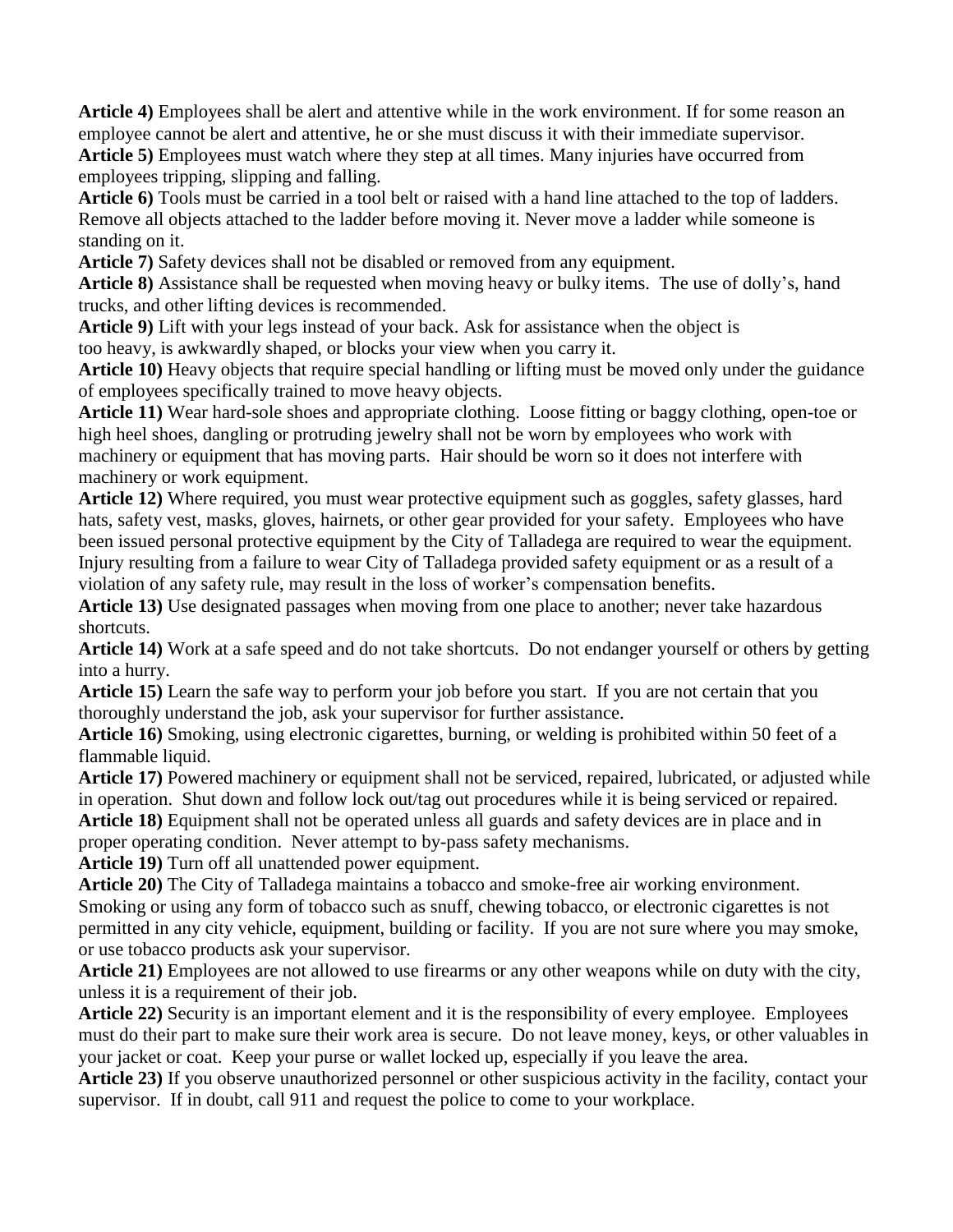**Article 24)** Any type of broken glass or object that may have been in contact with body fluids must be removed with gloves or other tools and shall not be touched with bare hands.

**Article 25)** Horseplay and other acts that could potentially cause an accident or injury are prohibited.

**Article 26)** When floors are wet from mopping or rain, warning signs must be placed at these locations. **Article 27)** Employees shall not overload themselves when carrying items up and down stairs. Employees should use handrails where available.

**Article 28)** Don't distract another employee while they are working with tools, machinery, sharp objects, or other things. A quick reaction to you might cause him or her to be injured. If you must get a coworker's attention, wait until you can do so safely.

**Article 29)** The use of profane, indecent, or abusive language is prohibited.

**Article 30)** All heating appliances (such as space heaters) must be on a timer or be equipped with an automatic shut-off device.

**Article 31)** All employees should know the safest area of their facility in the event of severe weather. **Article 32)** Each Department Head will designate a person who will do a weekly walk- through of their facility. This person will do a general safety check and a specific department safety check. If any safety issues are found, it will be brought to the attention of the Department Head immediately.

**Article 33)** Each department shall have access to a weather alert radio.

**Article 34)** All employees are expected to report for work fit for their respective jobs. No employee shall be allowed to work if they are intoxicated, sick to the point that the safety of the employee and others could be in jeopardy, or under the influence of drugs. The City shall have the right of evaluation for such conditions if just cause exists.

**Article 35)** Sun shades or dark glasses are not permitted indoors unless required by the job being performed (welding, burning, etc.)

**Article 36)** First Responders / Emergency Services Personnel must adhere to the City of Talladega's Safety Policies and Procedures unless it conflicts with their nationally approved Standard Operating Procedures when they are engaged in an emergency response or training exercise.

# **Topic: Housekeeping**

Policy#: 202.00

**Purpose:** To list basic housekeeping policies applicable to all city employees.

**Article 1)** All buildings, grounds, passageways, storerooms, refrigerators, service rooms, city vehicles, equipment and job sites shall be kept clean, orderly, and in a sanitary condition.

**Article 2)** Do not block access to exits, fire equipment, lighting or power panels or valves. Do not pile materials, skids, bins, boxes, or other equipment in aisles or stairways or in a manner that would block entrance or exit. Fire doors and aisles must be kept clear and operational at all times.

**Article 3)** Floors shall be maintained in a clean and, as far as possible, dry condition. Where wet processes are used, drainage shall be maintained and false floors, platforms, mats, or other dry standing places should be provided where practical.

**Article 4)** Clean up spills, drips, and leaks immediately. Both clean rags and used rags shall be kept in metal or metal-lined bins having metal covers.

**Article 5)** Keep your work area clean. Place trash and paper in proper containers.

**Article 6)** Tools and materials shall not be placed where they may cause tripping or stumbling hazards, or where they may fall and strike anyone.

**Article 7)** Tools and equipment shall be returned to their proper place when not in use. This makes them easier to find to conduct regular inspections for damage or wear.

**Article 8)** Nails in boards, such as those in sheathing, scaffolds, forms and packing crates shall be removed or bent over.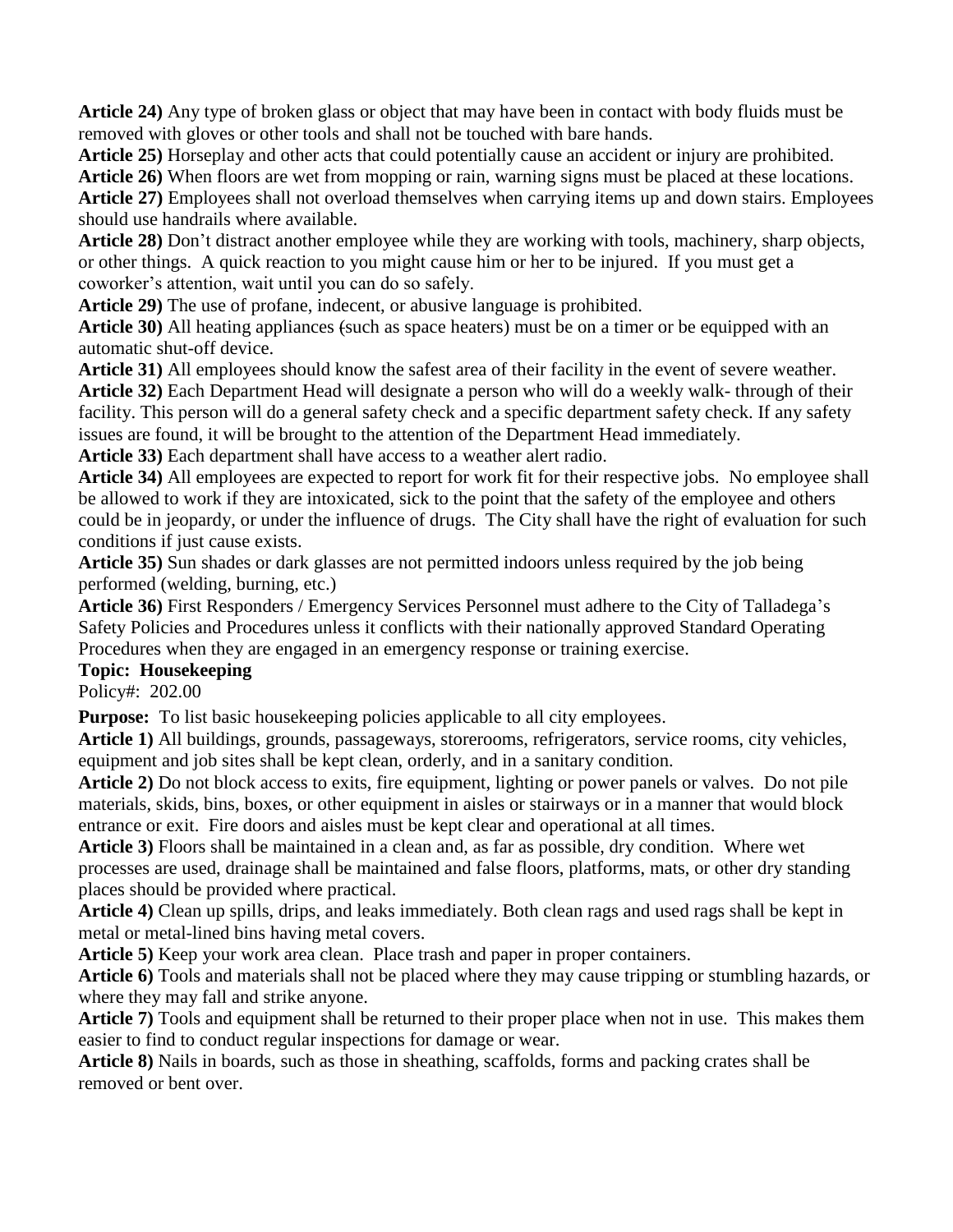**Article 9)** Extension cords, air hoses, water hoses, ladders, pipes, tools, etc. shall be laid out in such a way to minimize tripping hazards or obstruction to traffic. When items are not in use, they shall be rolled up and stored properly.

**Article 10)** Materials stored in racks or hooks shall be secured from falling. Load limits shall be established and posted on loft or mezzanine storage areas.

**Article 11)** Housekeeping must be done continuously as the job progresses. **No job is finished until the work area is cleaned up.**

**Article 12)** Combustible materials such as oil-soaked rags, waste, and shavings shall be kept in approved metal containers with metal lids. Containers shall be emptied as soon as practicable.

**Article 13)** All solvents should be kept in approved, properly labeled containers. Gasolines, naphtha, lacquer thinner, and other solvents of this class shall be handled and dispensed only in UL-approved, properly labeled (yellow letters) red metal safety cans.

#### **Topic: Vehicle Use**

Policy#: 203.00

**Purpose:** To define safety rules for operating and riding in City vehicles.

**Article 1)** All City Employees operating city vehicles must comply with all traffic laws. (common examples include: obeying speed limits, following signs and signals, stopping at stop signs, wearing seat belts)

**Article 2)** Employees driving city vehicles must ensure that they have a valid driver's license. Human Resources will verify employee's driver's license status twice a year.

**Article 3)** No city vehicle shall be parked in "no parking" zones except for emergency situations. **Article 4)** Each day a city vehicle is used, the operator shall inspect the vehicle to ensure safe operation prior to operating the vehicle.

**Article 5)** Employees must ensure that vehicles they operate are properly maintained and receive routine service checks. Employees shall report unsafe vehicle conditions in writing following their chain of command. Employees shall be observant of any malfunction and seek immediate repair when such malfunction is apparent. The department shall maintain a record of any action taken.

**Article 6)** Employees driving city vehicles shall limit unnecessary activities, conversation, and cell phone use when operating the vehicle.

**Article 7)** No employee shall carry gasoline or other flammables in the trunk or passenger area of vehicles.

**Article 8)** When employees park a vehicle, they shall ensure the vehicle is in park and emergency brake is on when parked on an incline. When the vehicle is parked on an incline, the employee shall ensure the wheels are turned toward the side of the road or curb in which the vehicle is parked.

**Article 9)** Whenever a vehicle becomes inoperable and is left on the road, or the side of the road, the employee shall activate the hazard lights.

**Article 10)** All city vehicles must be kept neat and clear of debris and objects that could hinder driving or harm passengers in an accident.

**Article 11)** Employees shall ensure the vehicle's motor is not running when the vehicle is being fueled, and smoking tobacco, using electronic cigarettes, cell phones or electronic devices is not allowed during fueling.

**Article 12)** Safety belts shall be worn by **all occupants** at all times when city vehicles are in operation. Anyone riding in a City vehicle without properly wearing a seat belt and drivers of City vehicles permitting anyone to ride in a City vehicle without properly wearing a seat belt are violating City policy and State law.

**Article 13)** For vehicles with tailgates, the employee shall ensure that they are up and locked any time the vehicle is in motion, or that they are properly flagged if carrying a load requiring the tailgate to be open.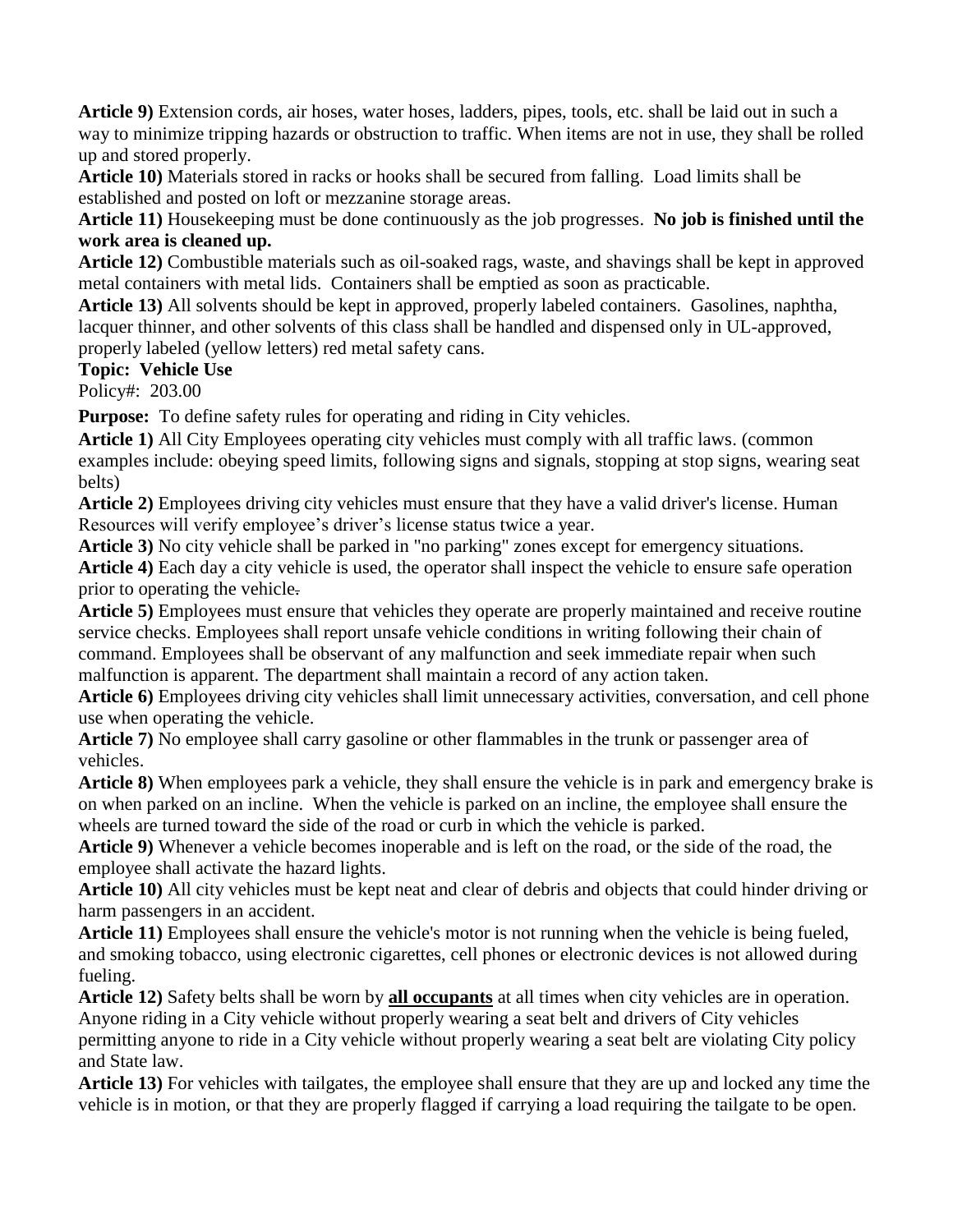**Article 14)** Anytime an employee carries a load in a vehicle, they shall ensure that the load is properly secured, that any overhangs are properly flagged (with a red flag by day and a red light by night), and the employee shall ensure that any equipment or tools in the vehicle are properly secured. All materials being hauled in a City vehicle shall be securely fastened to prevent a hazard due to shifting. Ladders, pipes, etc., shall be loaded parallel with the truck length. Materials that extend more than 4 feet beyond the front or back of the truck or trailer shall have warning devices attached.

**Article 15)** No employee shall be permitted to ride on any area of the vehicle not intended for passengers (common examples include: tailgates, truck beds, buckets, roof, hood, on tool boxes, on sides).

**Article 16)** Employees must ensure that headlights are on during dark hours, or during any fog, rain, or adverse weather conditions.

**Article 17)** No city vehicle shall be left unattended with the key in the ignition or anywhere in the vehicle. **Article 18)** Employees shall lock their vehicles when they are unattended.

**Article 19)** Whenever any city vehicle is involved in an accident, employees shall immediately notify the Police Department, his/her supervisor and Human Resources Director and submit a completed city incident report form to the Human Resources office within 24 hours.

**Article 20)** Employees shall attempt to keep the accident scene intact until a Police Officer arrives, and **shall not volunteer** any information to anyone except the investigating officer, supervisor and city attorney.

**Article 21)** After a vehicle accident, supervisors shall perform a safety inspection of the vehicle before the vehicle is used again.

**Article 22)** Never drive on streets that have been closed or declared impassable by the City.

**Article 23)** Never drive through water that has topped a roadway surface.

**Article 24)** All employees who drive City vehicles must maintain a good driving record for City insurance purposes. Driving record(s) shall be periodically checked by the City. Employees can be placed on probation by the City based on their driving record which will initiate another MVR to be run in 6 months. If the City is unable to insure the employee to drive vehicles, the employee may be subject to suspension and/or dismissal. All City employees shall notify his/her Department Head in the status of his/her driver's license as well as any convictions of a moving violation or involvement in an accident as an operator, whether on or off the job. Failure to immediately report a driver's license expiration, cancellation, revocation, or suspension to the Department Head could result in disciplinary action.

**Article 25)** Vehicles must be parked in legal spaces and must not obstruct traffic. When possible, employees should park their vehicles in well-lighted areas at or near entrances to avoid criminal misconduct.

**Article 26)** Alcohol is not allowed in City vehicles.

**Article 27)** A driver shall not permit unauthorized persons to drive, ride in or operate a City of Talladega vehicle. Only persons on official City business are permitted to ride in City owned vehicles. City owned vehicles shall only be used for City business.

**Article 28)** Employees shall not jump on or off vehicles in motion.

**Article 29)** Vehicles shall not be parked on bridges or over culverts except when necessary for work. **Article 30)** Trucks or trailers stopped on any public roadway shall be protected by proper warning lights, reflectors, barricades, barrels or cones and signage shall be used to inform the Public of the work zone in accordance with (MUTCD) requirements. The Manual on Uniform Traffic Control Devices (MUTCD) is a document issued by the Federal Highway Administration of the United States Department of Transportation to specify the standards by which traffic signs, road surface markings, and signals are designed, installed and used.

## **Topic: Fire Safety**

Policy#: 204.00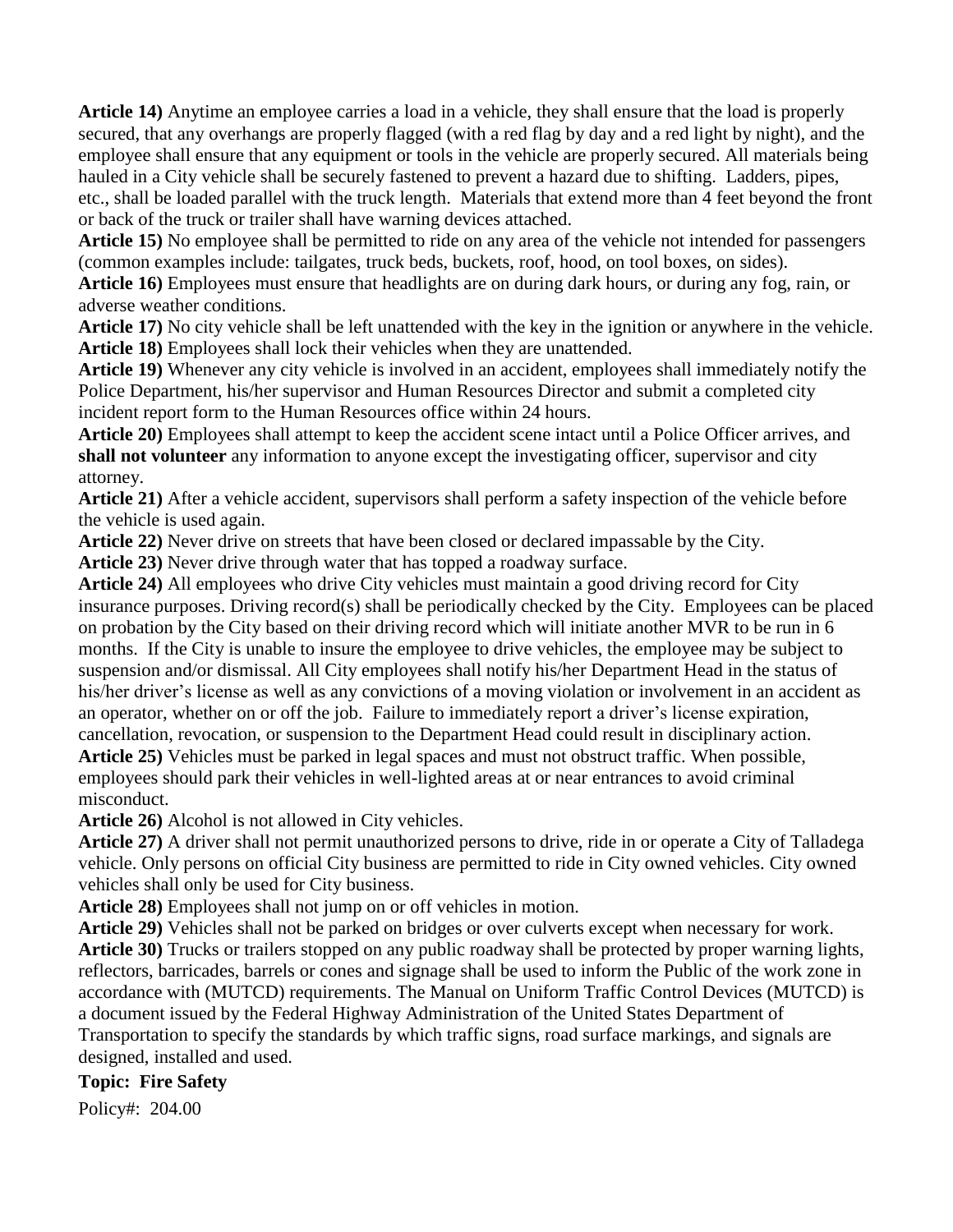**Purpose:** To define fire safety rules while working in and around City facilities.

**Article 1)** Smoking is not allowed in any City Building, Vehicle or Equipment.

**Article 2)** Mechanical rooms may not be used for storage of any kind.

**Article 3)** Proper clearance must be maintained below sprinkler heads. A minimum of 24 inches shall be kept between the top of material storage and ceiling.

**Article 4)** Employees must not overload any power outlet.

**Article 5)** No extension cords may be used on a permanent basis.

**Article 6)** Cords must be kept out of walkways and doorways.

**Article 7)** Fire is one of the worst enemies of any facility. All employees must know the location of the facility's fire extinguishers and fire exits in their work areas.

**Article 8)** Supervisors should know what class or classes of fires might be expected in their departments. Before employees can effectively combat fires in their beginning stages, the classes of fires must be understood.

**Class A-Ordinary Combustibles -** Fires in ordinary combustible materials, such as wood, paper, clothing, where the quenching and cooling effects of water or of solutions containing large percentages of water are of prime importance.

**Class B-Flammable Liquids -** Fires in flammable liquids, greases, and similar materials, where smothering or exclusion of air and interrupting the chemical chain reaction is most effective. Water shall not be applied. The use of water may float burning liquids, causing the fire to spread more rapidly.

**Class C-Electrical Equipment -** Fires in or near live electrical equipment where the use of a non-conductive extinguishing agent is of first importance. The material that is burning is, however, either Class A or B in nature. To effectively extinguish a Class C fire, electrical power must be cut off.

**Class D-Combustibles Metals -** Fires can occur in combustible metals such as magnesium, lithium, and sodium. Special extinguishing agents and techniques are needed for fires of this type.

**Article 9)** Fire doors and shutters should be unobstructed and protected against obstructions.

**Article 10)** Fire extinguishers must not be blocked or hidden behind material or machines.

**Article 11)** All fire extinguishers shall be conspicuously marked and shall be located close to the exit.

**Article 12)** Fire extinguishers shall be inspected visually at least once a month and thoroughly inspected at least annually.

**Article 13)** The following general guidelines shall be considered when using a portable fire extinguisher:

- 1. Look to see what is burning and be sure to use the correct extinguisher.
- 2. Approach the fire from upwind if possible. Try to get approximately 6-8 feet close to the fire (depending on the size and type of fire). Keep an exit to your back.
- 3. Hold the extinguisher upright and aim it at the base of the fire.
- 4. Be efficient. Most fire extinguishers are emptied in a few seconds.
- 5. Attempt to extinguish or control the fire with appropriate fire extinguishers ONLY if you can do so safely, always leaving an escape route.

**Article 14)** Employees should follow City Fire Codes and make every effort to avoid fires in City facilities. Employees should contact the Fire Department to obtain clarification for your facility.

**Article 15)** Notify your supervisor of any damage to fire protection equipment.

**Article 16)** All fire exits and escape routes shall be visibly marked and shall be free of obstructions. Fire exits or doors shall not be locked, chained, or barricaded at any time.

**Article 17)** All hazardous materials shall be stored properly. Employees handling hazardous materials must follow all safety precautions set forth by the manufacturer.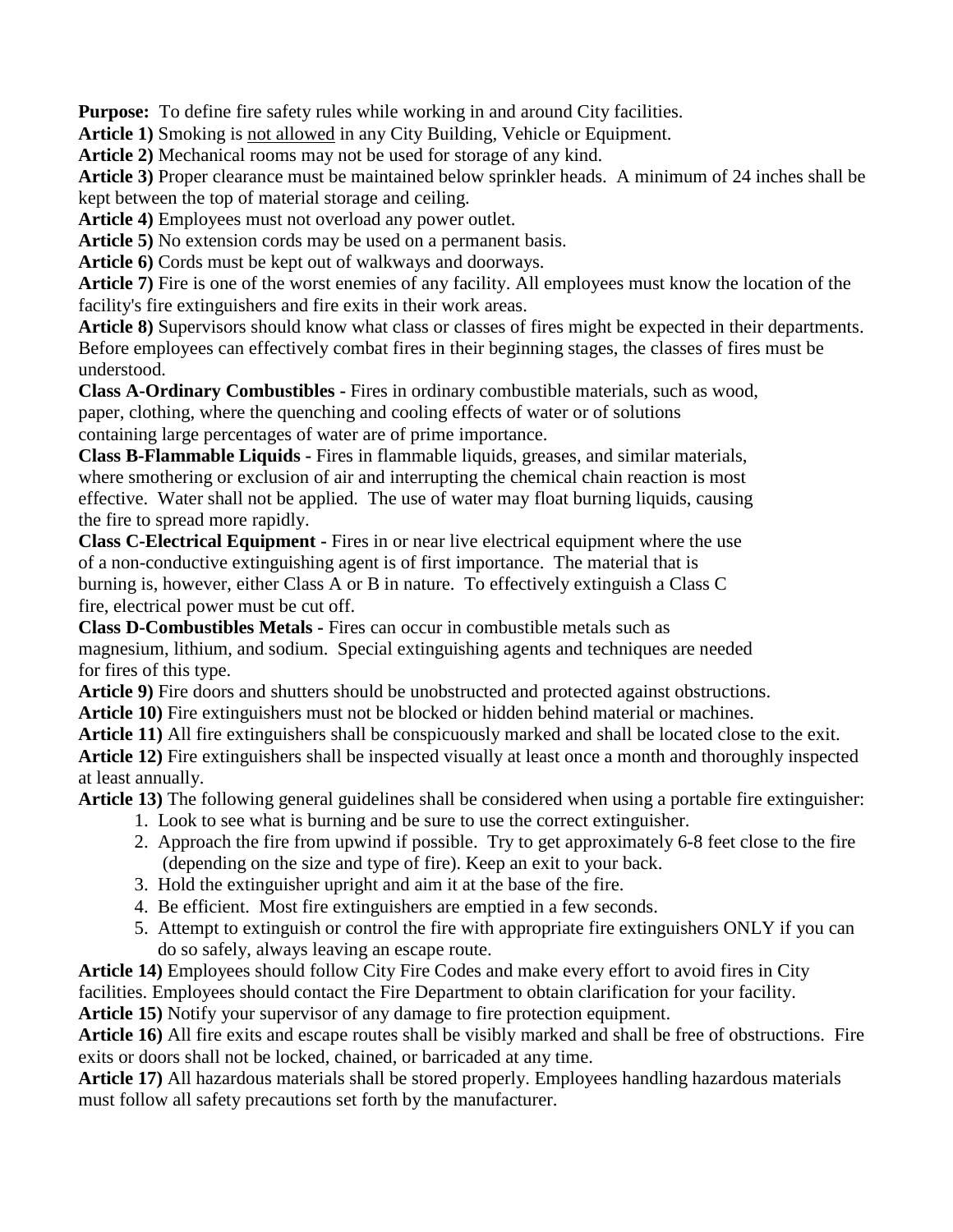**Article 18)** All chemicals (including mixing containers) MUST be properly labeled and MUST be stored at proper temperature in an approved location where there is proper ventilation and shall not be anywhere near any flammable substance, or within 36 inches of any electrical breaker boxes, water heaters or combustibles. Chemicals should also never be stored near a break area where employees might eat, snack or drink.

**Article 19)** All chemicals must be in an appropriate container; the label must have the proper information regarding its use and should direct the user to the MSDS for that chemical. If any chemical must be transferred from the original container, it should be returned to the original container at the end of the work day.

**Article 20)** ALL departments shall review all work areas to compile a notebook of Material Safety Data Sheets (MSDS) for all chemical's employees may be exposed to during their work. MSDS sheets shall be obtained from suppliers and/or manufacturers of supplies containing chemicals. Departments shall educate employees on proper handling of all chemicals. The MSDS notebooks shall be maintained and made available to review upon request.

**Article 21)** Portable heaters or fans shall not be moved while in operation. All safety guidelines of the equipment should be observed, and the Fire Department must approve the location and type of any heater used.

**Article 22)** All employees who work inside city facilities should have an evacuation plan in the event of an emergency. All employees must be familiar with all building exits, alarm signals, and evacuation procedures.

**Article 23)** All exits, hallways, walkways, and stairs shall be kept clear of any obstructions.

#### **In Case of Fire:**

**Article 24)** Call in the alarm immediately. Call 911 and give accurate information about the location of the fire. Announce the fire to all co-workers.

**Article 25)** Attempt to extinguish or control the fire with appropriate fire extinguishers ONLY if you can do so safely, always leaving an escape route.

**Article 26)** Evacuate the area. If the area is smoke-filled, stay close to the floor where there is the maximum amount of breathable air, crawl if necessary. Stay calm.

## **Topic: Office and Administrative Areas**

Policy#: 205.00

**Purpose:** To define safety rules for office and administrative areas within all City facilities.

**Article 1)** Office machines shall be turned off or unplugged prior to dislodging of paper jams.

**Article 2)** When moving equipment, cords should be carried or taped up so as not to create a hazard or tripping risk.

**Article 3)** Desk and filing cabinets drawers should be kept closed except when being used.

**Article 4)** If suspicious looking mail is received and there is a question as to its purpose or hazard potential, employees should contact the Police Department for assistance.

**Article 5)** Due diligence should be observed when operating paper shredders and paper cutters.

**Article 6)** Employees shall walk cautiously up and down stairs; the handrail shall be used whenever possible.

**Article 7)** Caution shall be exercised when walking around blind corners.

**Article 8)** Do not sit on the edge of a chair. Do not tilt back when sitting in a straight chair.

**Article 9)** Material shall be stored on shelves in a manner to prevent falling; heavy objects shall be placed on lower shelves.

**Article 10)** All emergency exits and emergency equipment such as fire extinguishers and fire hose cabinets shall be kept clear of all obstructions.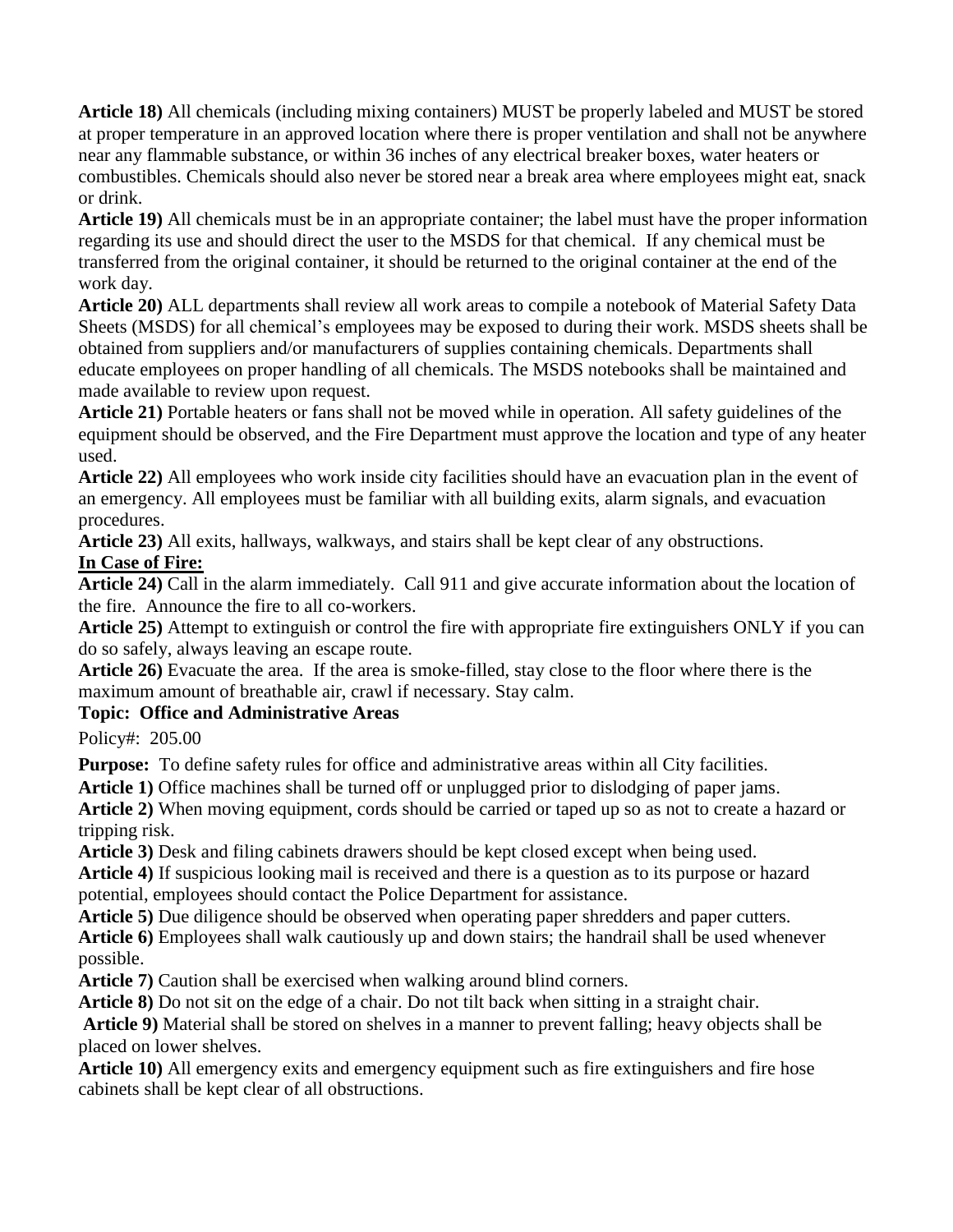**Article 11)** Employees shall not attempt to clean, oil, or adjust any machine that is running. If the machine is not equipped with a starting switch that can be locked in the "off" position, it shall be disconnected from its power source.

**Article 12)** Unsafe electrical cords, faulty electrical or other equipment, or any other hazardous condition shall be reported to supervisor or Department Head.

**Article 13)** Broken glass and other sharp objects shall not be placed in wastepaper containers.

**Article 14)** Any burning or extremely hot materials shall not be placed in wastepaper containers.

**Article 15)** Employees using video display terminals for extended periods of time should consider the following:

(1) Keep back straight with feet resting firmly on the ground.

(2) Use a back-support cushion for lower back.

(3) Position video display terminal so the operator's eyes are level with the top of the screen.

(4) Position the video display terminal directly in front of the user and adjust to avoid glare.

(5) Adjust the height of the chair or keyboard so that shoulder-elbow-arm angle is at 90 degrees.

(6) Use a cushioned wrist rest to keep user's hands and fingers in the same plane as the forearm.

(7) Video-display-terminal users shall adjust position frequently to avoid muscle stiffness.

#### **Topic: Pathogens and Communicable Diseases**

Policy#: 206.00

**Purpose:** To describe safety policies necessary when dealing with potential pathogens transmitted by blood, body fluids, air, or other means of transmission.

**Article 1)** Since blood borne pathogens can be transmitted through human blood and other body fluids, all city workers are to treat all blood and other potentially blood infectious bodily fluids as if they ARE infected. The GOAL is to avoid direct contact with blood and bodily fluids.

**Article 2)** Every department should ensure they have rubber gloves in the area and shall communicate with each employee where they are located. If any employee wants to help a bleeding employee, they shall wear disposable gloves.

**Article 3)** Every employee shall keep any open cuts, rashes and other broken skin covered and/or bandaged. Each department should maintain a First Aid Kit.

**Article 4)** Any related spills must be cleaned up and disposed of immediately, using thick rubber gloves, disinfectants, and bleach. Contaminated materials shall be disposed of in red bio-hazard bags.

**Article 5)** Any equipment or surfaces contacted with blood or other potentially infectious materials must be cleaned and decontaminated using appropriate protective gear and supplies. Refer to equipment manufactures cleaning recommendation.

**Article 6)** Any on-the-job exposure to blood or other body fluids must be reported promptly to one's supervisor. This information shall be reported to the Human Resources and Safety Director.

**Article 7)** Carefully remove gloves inside out, with potentially contaminated side not exposed. Then the hands and forearms should be washed thoroughly with soap and hot running water for a full minute before rinsing and drying. Hand lotion should be applied after disinfections to prevent chapping and to seal cracks and cuts on the skin. Dispose of contaminated gloves in red bio-hazard bags.

**Article 8)** If an employee's clothing has been potentially contaminated with bodily fluids, they shall remove the clothing as soon as practical. They shall cleanse any contacted skin area (showering if necessary) prior to putting on clean clothing; and contaminated clothing should be handled carefully and either disposed of or machine laundered separately with detergent, bleach and hot water in the normal fashion.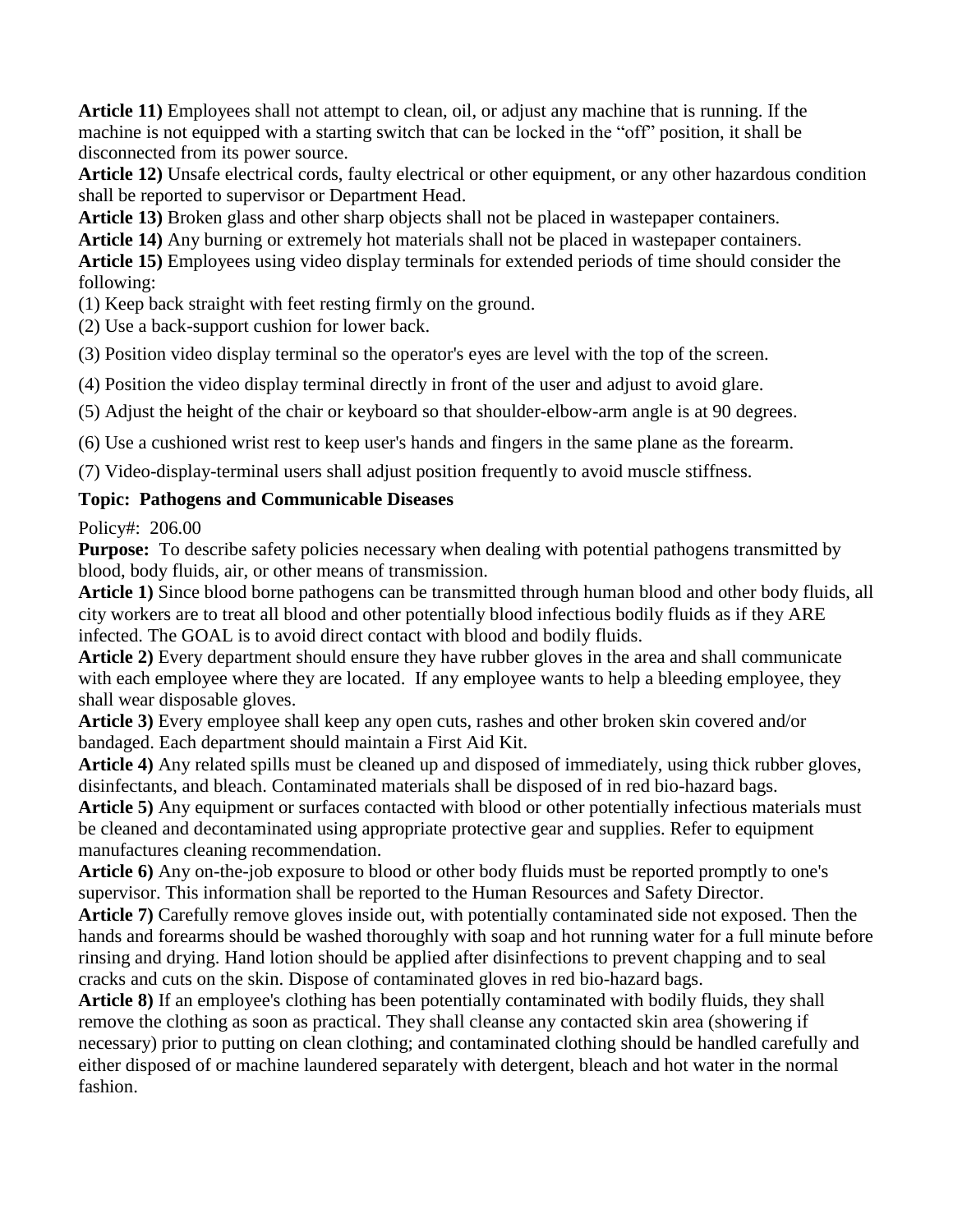**Article 9)** If any city vehicle has been potentially contaminated with bodily fluids, the supervisor shall be notified and the vehicle shall be taken out of service. A "Do Not Use--Possible Communicable Disease Contamination" sign shall be posted on the steering wheel of the vehicle; and the vehicle shall remain out of service until it has been disinfected by washing the contaminated areas per the blood borne pathogen policy.

**Article 10)** Each city facility shall contain communicable disease control supplies, which shall be the responsibility of the Department Head. If the likelihood of a city facility encountering potential pathogens is very low, they may receive exception to this rule and refer any problems by calling the Fire or Police Department. Each Department Head shall be familiar with the location of this supply kit and the proper use of all contents. The supplies shall include the following:

Disposable gown w/ full sleeves

Disposable shoe covers

Eye shield with ear loop mask

Nitrile gloves

Fluid control solidifier

Biohazard scoop

Biohazard bags

Clear bags

Twist ties

Disposable clean-up towels

BZK antiseptic towelettes

Germicidal wipes

Bodily fluid pick-up guide

**Article 11)** Any department using the above supplies shall ensure replacement of any used supplies by communicating with the Department Head immediately.

#### **Topic: Medication on the Job**

Policy#: 207.00

**Purpose:** To eliminate the chance of injury because an employee was operating equipment or machinery while under the influence of medication.

**Article 1)** No one under the influence of alcohol or drugs, including prescription drugs and over the counter drugs, that might impair motor skills, mood, senses, responses, or judgment, shall be allowed on the job.

**Article 2)** Some medications have side effects that may impair work performance and create possible safety issues for the employee or co-workers. It is the employee's responsibility to talk with their Doctor when medication is prescribed to understand any limitations the medication may create. If necessary, a copy of the employee's job description can be provided for the Doctor to review. Any limitations must be communicated to the supervisor and a decision made whether the employee can work.

**Article 3)** Some medications can be taken at different times of the day to eliminate the safety concerns. This should be discussed with the employee's Doctor and the supervisor.

**Article 4)** Employees may be allowed to work only when the employee has provided a written release from their doctor verifying that the employee may safely perform the requirements of his/her job while under the influence of the prescribed medication.

**Article 5)** Consumption of or being under the influence of drugs or alcoholic beverages is prohibited while on the job

**Article 6)** No employee shall perform safety sensitive functions within 6 hours after using alcohol as the effects of the alcohol could affect job performance and safety. **Refer to City of Talladega Drug and Alcohol Policy.**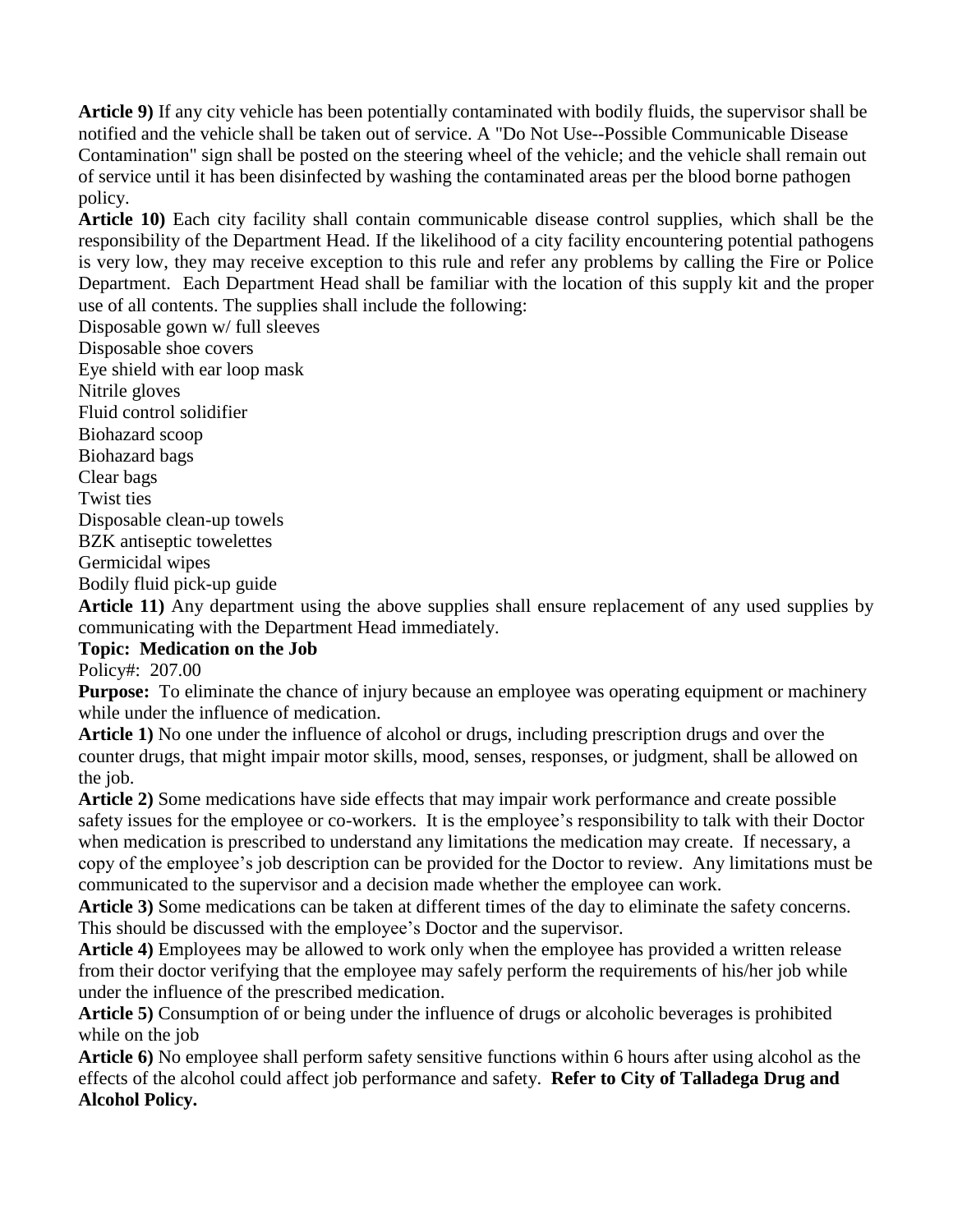#### **Topic: Safety Condemnation of Equipment or Materials**

Policy#: 208.00

**Purpose:** To describe when and how to place equipment or materials out of service when they become unsafe to use.

**Article 1)** No employee shall be authorized to alter any equipment or material that diminishes its safety. Manufacturer installed safety devices/systems must be kept in working order.

**Article 2)** If an employee believes that a piece of equipment or material is no longer safe to use, they should talk with their supervisor and explain their findings. The employee is also encouraged to complete a Safety Hazard Form.

**Article 3)** No equipment or material will be placed out of service without the prior knowledge of the Department Head and/or supervisor.

**Article 4)** The Department Head, Supervisor, and/or the Safety Director may place equipment or material out of service due to unsafe conditions, if determined that the condition imposes a serious or immediate danger to an employee or to the general public.

**Article 5)** When equipment or material is placed out of service and declared unsafe, all intended users must be so notified by sign or other method (i.e., communication from supervisor).

**Article 6)** No equipment or material that has been placed out of service shall be used until such conditions have been corrected and the notices removed or withdrawn by the Department Head.

**Article 7)** Out of service equipment shall have all manufacturer installed disabling mechanisms in the "disable mode" until the proper repairs have been made.

#### **Topic: Heat Stress**

Policy#: 209.00

**Purpose:** The material in this policy is intended to act as an overall guide to handling heat stress when the job requires tasks to be performed outdoors or indoors in non-air-conditioned spaces. Some activities require protective clothing which may also require consideration of heat conditions.

#### **Acute Heat Disorders**

**Article 1) Heat rash** is a reddening of the skin caused by a buildup of sweat in the skin due to clogged sweat pores. Treat by washing the affected areas with cool water.

**Article 2)** Transient **heat fatigue** is marked by impaired mental or physical performance, possible nausea and fatigued feelings. There is no medical treatment for this but the discomfort and physiologic strain can be reduced by gradually acclimating the individual to perform physical activities under hot conditions and training to increase skill levels for the tasks being performed.

**Article 3) Heat Syncope** or fainting is caused by insufficient blood flow to the head. Prolonged standing in heat causes blood to pool in the lower extremities. This pooling, along with the increased circulation of blood in the skin due to vasodilatation, causes a reduction in the blood returning to the heart. Insufficient blood is pumped through the circulatory system and the brain does not receive adequate oxygen. When the person faints, the head is brought lower to the level of the feet and circulation to the brain is restored. Treatment includes lying down in a cool area. Preventative measures include acclimatization and intermittent activity to aid in the circulation of the blood in the lower portions of the body.

**Article 4) Heat cramps** are the cramping of voluntary (skeletal) and involuntary (abdominal) muscles. It is caused by the loss of salt due to heavy sweating and by drinking of large volumes of water without replacing these salts. Treatment includes administering salted liquids by mouth (or in extreme cases, intravenously). Several days may be required for complete recovery. Prevention consists mainly of salting foods to taste at meals. Salt tablets are no longer recommended due to the hazards of hypertension (high blood pressure). Electrolytic beverages such as Gatorade replace needed salts as well as fluids.

**Article 5) Heat exhaustion** symptoms are fatigue, nausea and dizziness. The individual is usually moist and clammy with a pale appearance. This condition is brought on by the depletion of the body's fluid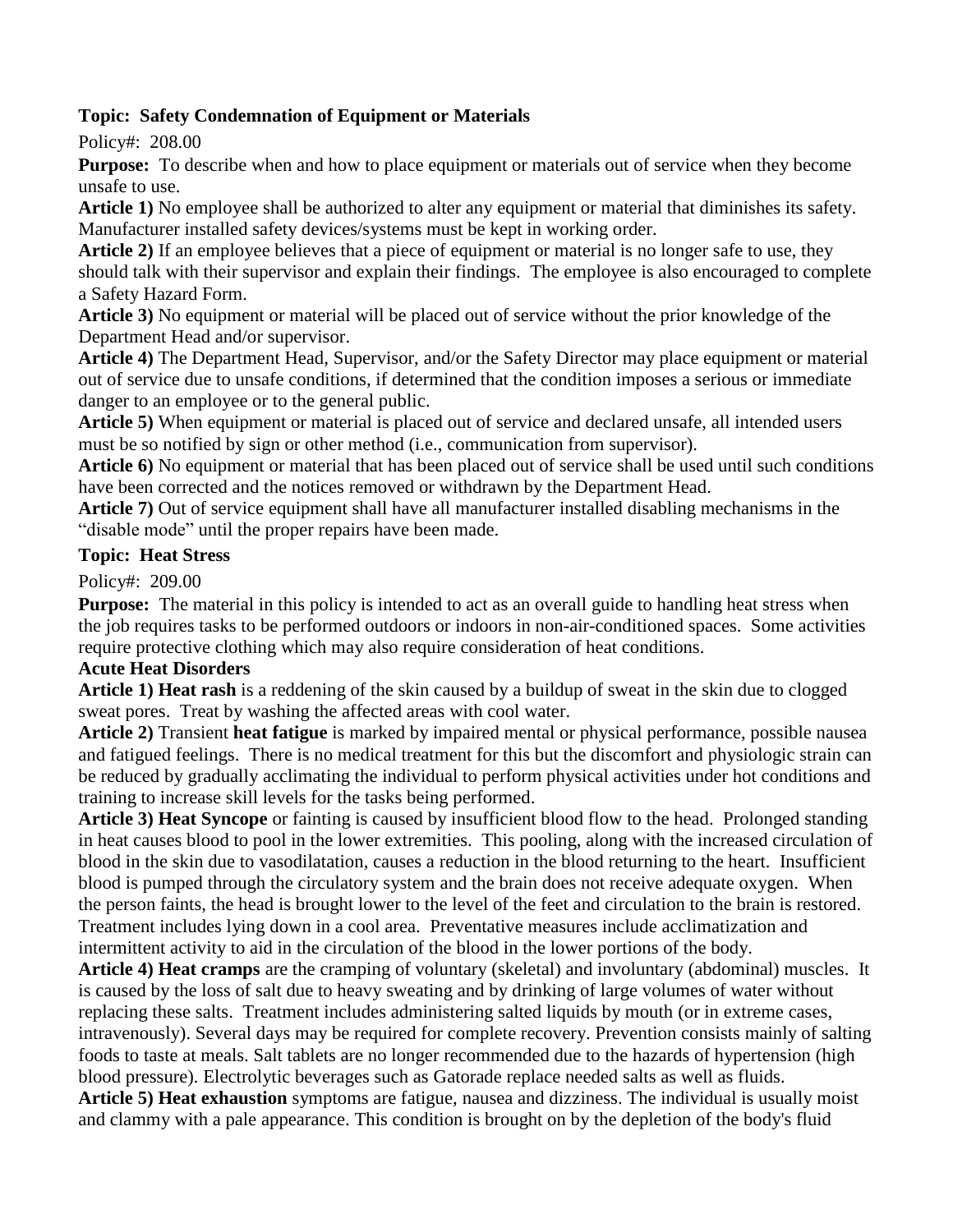content by sweating; accompanied by strenuous activity to the point that blood circulation is adversely affected. This dehydration along with the competition for blood between the skin, for cooling, and the muscles, for oxygen, results in a circulatory strain that can be compared to shock. Treatment consists of moving the individual to a cooler location, having him/her lie down and drink large volumes of liquids. After a period of rest and the intake of adequate fluids, the individual will appear to have recovered; however, return to activities in hot conditions should be accomplished gradually, under close supervision, as the individual may be more susceptible to heat stress as a result of the occurrence of heat exhaustion. Prevention consists of drinking adequate amounts of suitable liquids regularly over the period of heat exposure, beyond that called for by the thirst mechanism, and gradually becoming acclimated to the heat. **Article 6) Heat stroke** occurs when the human body loses the ability to thermo-regulate (maintain proper temperature) due to a fatigue and shutdown of the sweating mechanism. Body core temperature rises rapidly to life threatening levels. The victim slips into a coma and may die. Symptoms include hot, dry skin which may be red, mottled or cyanotic (bluish). Victims are confused, lose consciousness, convulse, become comatose and die if proper treatment is not rapidly administered. Predisposing conditions which may lead to heat stroke include:

Sustained exertion in the heat when not acclimatized

Poor physical condition and obesity

Recent alcohol intake

Dehydration

Individual susceptibility

Chronic cardiovascular disease

Treatment consists of a rapid cooling of the body by immersion in chilled water with massage, wrapping the victim in wet sheets and vigorously fanning, or wiping the individual down with alcohol. It is important to avoid overcooling and treat for shock if necessary. Call for medical assistance immediately. Heat stroke can be avoided by proper screening of individuals regarding their health and physical fitness prior to allowing them to participate in strenuous activities in the heat. Gradually acclimatize over a period of five to seven days (see acclimatization information, below). During particularly severe heat conditions, all participants in strenuous activities should be watched by someone trained in recognizing heat stress illnesses and their proper treatment.

**Article 7)** If possible, work in the shade or improvise shade when practical.

**Article 8)** If the temperatures are high, take frequent breaks and drink plenty of fluids.

**Article 9)** Avoid wearing tight clothing or dark clothing when working in the direct sun for long periods of time.

#### **Topic: Lifting and Stacking Materials**

Policy#: 210.00

**Purpose:** To describe safe lifting and stacking procedures and practices.

**Article 1)** Lifting and moving of objects must be done by mechanical devices rather than by manual effort whenever this is practical. The equipment used must be appropriate for the lifting or moving task.

**Article 2)** Lifting and moving devices must be operated only by personnel trained and authorized to operate them.

**Article 3)** Employees must not be required to lift heavy or bulky objects that are too heavy to handle safely.

**Article 4)** Heavy objects that require special handling or rigging must be moved only by those people who are trained to move heavy objects.

**Article 5)** Inspect the load to be lifted for sharp edges, nails, rough strapping, slivers and wet or greasy spots.

**Article 6)** Wear gloves when lifting or handling objects with sharp or splintered edges.

**Article 7)** Tip the load to test whether it is light enough for one person to lift. If it is not, get help.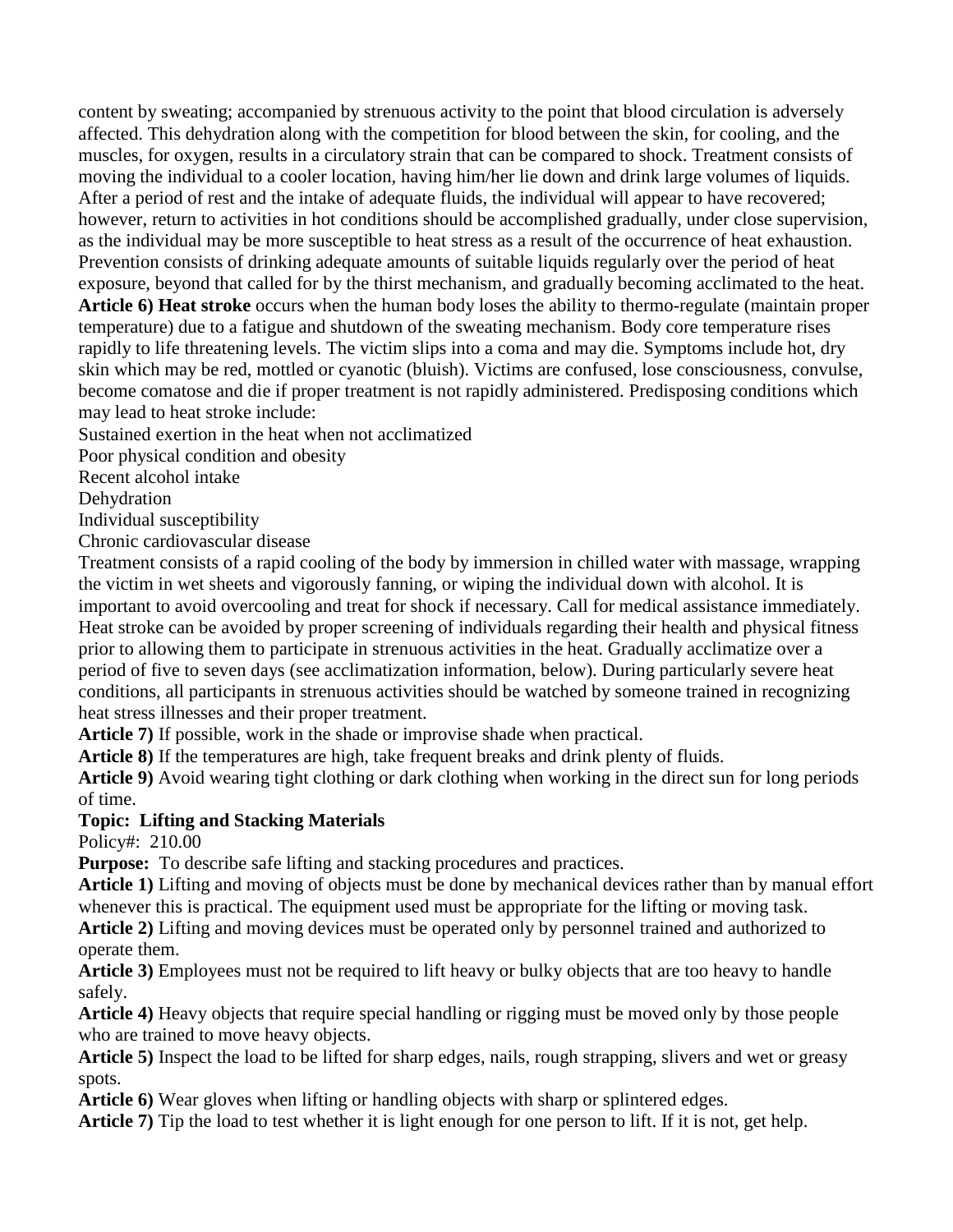**Article 8)** Inspect the path over which the load is to be carried. It should be in plain view and free of obstructions or spillage that could cause you to fall.

**Article 9)** Consider the distance the load is to be carried. Remember, your gripping power may weaken over long distances.

**Article 10)** Assume a knee-bend or squatting position, keeping your back straight and upright. Get a firm grip and lift the object by straightening your knees, not your back. Grip the object with the palm of your hands, not just your fingers.

**Article 11)** Carry the load close to your body (not on extended arms). To turn or change your position, shift your feet -- do not twist your back. Motions such as twisting, walking, and climbing stairs while carrying heavy objects may increase the probability of back injury.

**Article 12)** Do not try to lift something above waist level in one motion. Set the load on a solid object to change your grip and then continue your lift.

**Article 13)** If team lifting is required, personnel should be similar in size and physique. One person should act as leader and give the commands to lift, lower, etc. Each employee, if possible, should face the same direction in which the object is being carried.

**Article 14)** The steps for setting an object on the ground are the same as above, but in reverse order. Bend your legs, not your back. Always set one corner down first, then slide your hands out so they will not get pinched.

**Article 15)** When moving a load horizontally, employees should push the load rather than pull it. **Article 16)** Keep objects close to the body rather than extending them with the arms will help reduce injuries.

**Article 17)** When gripping, grasping, or lifting an object such as a pipe or board, the whole hand and all the fingers should be used. Gripping, grasping, and lifting with just the thumb and index finger should be avoided.

**Article 18)** When stacking materials, start with a safe and level base. Cross-tie (interlock) the pile and use timber when necessary to keep the stack from shifting.

**Article 19)** Block barrels or other round objects that can roll. The height any material can be stacked depends on the floor load limit, the type of material, the strength of containers and the requirements of fire protection.

**Article 20)** Never store things close to open light bulbs or hot pipes. Do not stack anything in aisles where it can interfere with the movement of equipment, fire equipment and anyone walking by.

**Article 21)** Never stack broken containers. If they are damaged, have the material repackaged before you stack it.

**Topic: Ladder Safety**

Policy#: 211.00

**Purpose:** To define types of ladders and their uses, as well as safe ladder practices.

**Article 1)** Employees must not stand or walk under ladders, scaffolds, etc., or under areas where people are working overhead. All employees working on or around ladders or scaffolding shall wear approved safety head gear (hard hat).

**Article 2)** Standing on makeshift ladders, scaffolding or platforms is prohibited (including chairs, boxes, barrels, boards, tables, etc.). When you must climb, use a step stool, ladder, or other equipment designed for that purpose. Don't climb onto chairs or other office furniture.

**Article 3)** Before using a ladder, check it carefully for missing cleats, cracked or slippery rungs, or broken spreaders. Damaged ladders must never be used; they must be repaired or destroyed.

**Article 4)** All ladders shall be capable of supporting at least 2.5 times the maximum intended load without failure.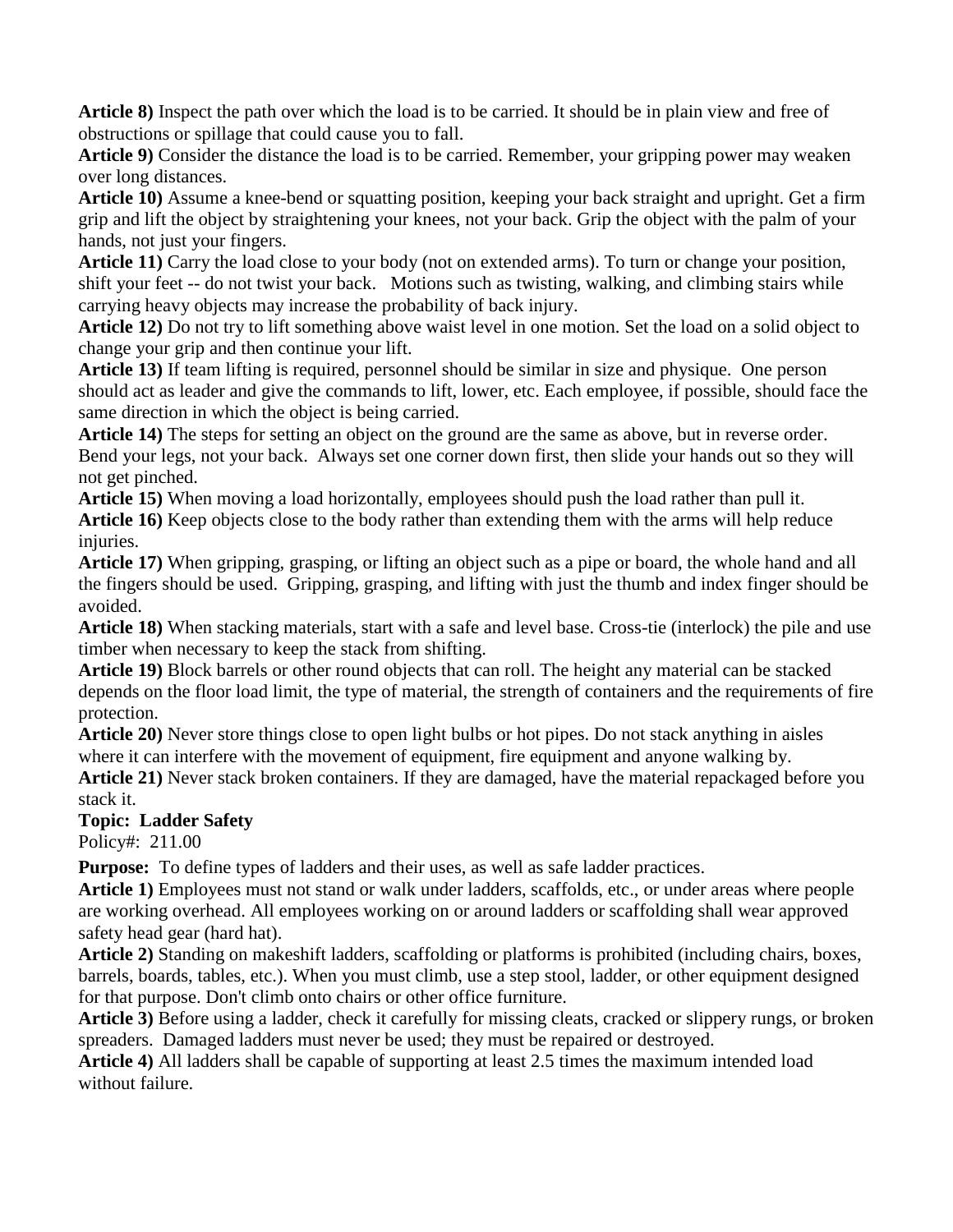**Article 5)** The use of stepladders above 20 feet is prohibited. The use of extension ladders above 24 feet is strongly discouraged.

**Article 6)** Ladders used near electrical equipment must be made of a non-conducting material.

**Article 7)** Ladders should be placed with a secure footing, tied or held in position.

**Article 8)** Employees must go up or down by facing the ladder and using both hands to grasp the ladder.

**Article 9)** Stored ladders must be available for inspection and service, kept out of weather, away from excessive heat, and well supported when stored horizontally.

**Article 10)** When climbing a ladder, tools must be carried in a tool belt or raised with a hand line attached to the top of the ladder.

**Article 11)** Extension ladders should be tied in place to prevent moving from side to side.

**Article 12)** Remove all objects attached to the ladder before moving it.

**Article 13)** Never move a ladder while someone is standing on it.

**Article 14)** Open stepladders all the way, setting the locking device before you start up.

**Article 15)** The height of a stepladder should be sufficient to reach the work station without using the top or next to the top steps.

**Article 16)** Bracing on the back side of stepladders must not be used for climbing.

**Article 17)** Wooden ladders shall not be painted; only a clear, nonconductive finish shall be used.

**Article 18)** Portable metal ladders shall not be used in the vicinity of electrical circuits. (Exception: Such ladders may be used in specialized work, such as high voltage substations, where nonconductive ladders might present a greater hazard. These ladders shall be properly marked.)

**Article 19)** Ladders shall not be placed in front of doors opening toward the ladder unless the door is open, locked, or guarded.

**Article 20)** Only one employee shall work from a ladder at one time. If two employees are required, a second ladder shall be used.

**Article 21)** Employees shall use only City of Talladega-owned ladders.

**Article 22)** Portable straight ladders shall not be used without nonskid bases.

**Article 23)** The ladder shall be placed so that the distance between the bottom of the ladder and the supporting point is approximately one-fourth of the ladder length between supports.

**Article 24)** Straight ladders shall not be climbed beyond the third step from the top.

**Article 25)** When dismounting from a ladder at an elevated position (such as a roof) the employee shall ensure that the ladder side rails extend at least 3 feet above the dismount position, or that grab bars are present.

**Article 26)** Employees shall tie off with a safety belt whenever both hands must be used for the job or a possibility of the employee falling from an elevated position exists.

**Article 27)** Ladders shall not be spliced together to form a longer ladder, unless specifically designed to be used as a section ladder.

**Article 28)** A ladder shall not be placed against an unsafe support.

**Article 29)** The top step shall not be used, except for platform ladders.

**Article 30)** Stepladders shall not be used as straight ladders.

## **Topic: Building Evacuation**

Policy#: 212.00

**Purpose:** To establish an effective building evacuation plan in the event of an emergency.

**Article 1)** In some situations, it may be necessary to use the intercom system or an employee runner to warn of the danger.

**Article 2)** All exits shall be clearly marked and the exits and paths to those exits kept clear at all times. **Article 3)** Some exits may not be usable during an emergency, due to the nature and location of the

situation causing the need for an evacuation. Therefore, all employees should familiarize themselves with several exits close to their work areas.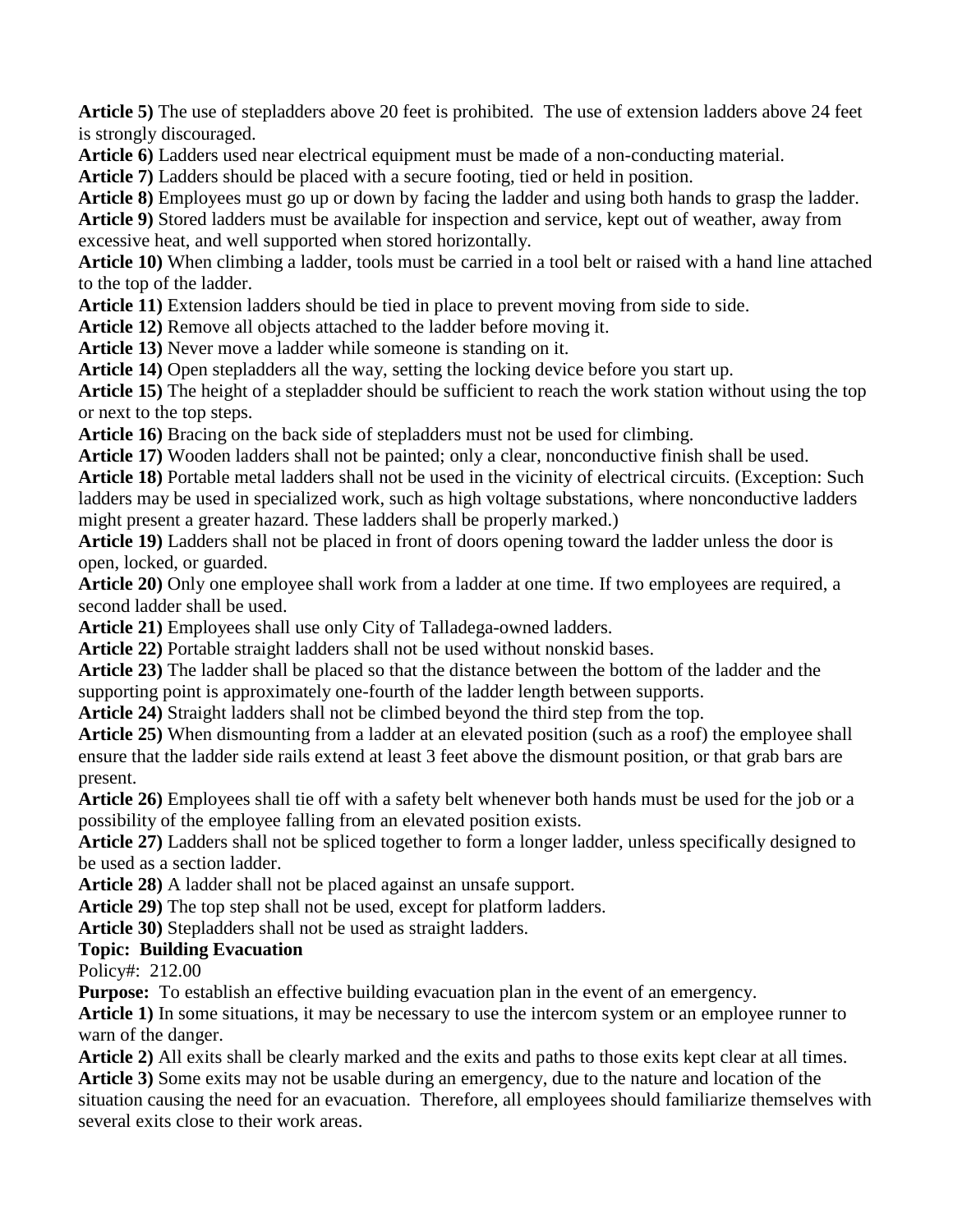**Article 4)** Any time an evacuation is announced, employees are to exit the building immediately. No time is to be taken to secure materials, equipment, or personal belongings (other than those immediately at hand).

**Article 5)** Each Department Head will designate *Report* areas for employees in times of evacuation and a *Communicator* **(**someone with radio/cell phone communication devices).

**Article 6)** Employees are to exit the nearest clear exit, proceed to the *Report* area assigned to your department or division. The main and secondary exit routes for each facility must be clearly marked, posted, and communicated to employees.

**Article 7)** Any employee who is not in their department area when an alarm is sounded is to proceed to the nearest *Report* area and wait there for further instructions. These employees should report to a *Communicator* and identify themselves and where they normally work.

**Article 8)** While in these *Report* areas, preliminary head counts are to be accomplished and reported to the *Communicator*. Any employee missing should also be noted and reported.

**Article 9)** The *Communicator* will report head count and missing employee information to the police/fire emergency Incident Commander.

**Article 10)** In the event of a fire or chemical release, the Incident Commander will direct employees to secure areas clear of smoke or airborne chemical exposure i.e. uphill, upwind. Supervisors should judge the wind conditions and present conditions to the Incident Commander to aid in decision making.

**Article 11)** No employee is to leave the *Report* areas for any reason unless specifically told to do so by the Incident Commander. The Incident Commander will give instructions through the *Communicator*.It is imperative that everyone remain calm and quiet so information can be given quickly and clearly. **Article 12)** Once the "All Clear" has been issued and the building begins to be occupied, employees are

to proceed to their work areas in an orderly manner and report to their Supervisor, Crew Leader, or Department Head to resume normal operations.

#### **Topic: Noise Exposure**

Policy#: 213.00

**Purpose:** To define noise exposure levels and appropriate noise exposure protections.

**Article 1)** Exposure to excessive noise can cause a gradual decay in hearing ability. Advancements are being made to reduce noise levels. In the interim period, all employees shall wear proper ear protection when exposed to excessive noise.

**Article 2)** Proper ear protection may consist of any of the following: earmuffs, ear plugs, molded ear protectors, or wax-type earplugs. Plain cotton is not acceptable.

**Article 3)** Ear protective devices shall be worn properly to provide the required protection and kept clean to reduce the possibility of ear infection.

**Article 4)** Ear protection must be worn when there is a possibility of hearing damage which can occur during continuous exposure to noise or impulse exposure to loud impact noise. When exposed to noise of 90 DBA (decibels) for more than 8 hours, 95 DBA for more than 4 hours, 100 DBA for more than 2 hours, or 105 DBA for more than 1-hour, proper ear protection must be worn.

**Article 5)** Protection must be worn when exposed to impact noise more than 140 DBA, e.g. noise similar to rifle or shotgun.

| <b>Permissible Noise Exposures</b> |                          |
|------------------------------------|--------------------------|
| Duration per day (hours)           | <b>Sound level (DBA)</b> |
|                                    |                          |
|                                    |                          |
|                                    |                          |
|                                    |                          |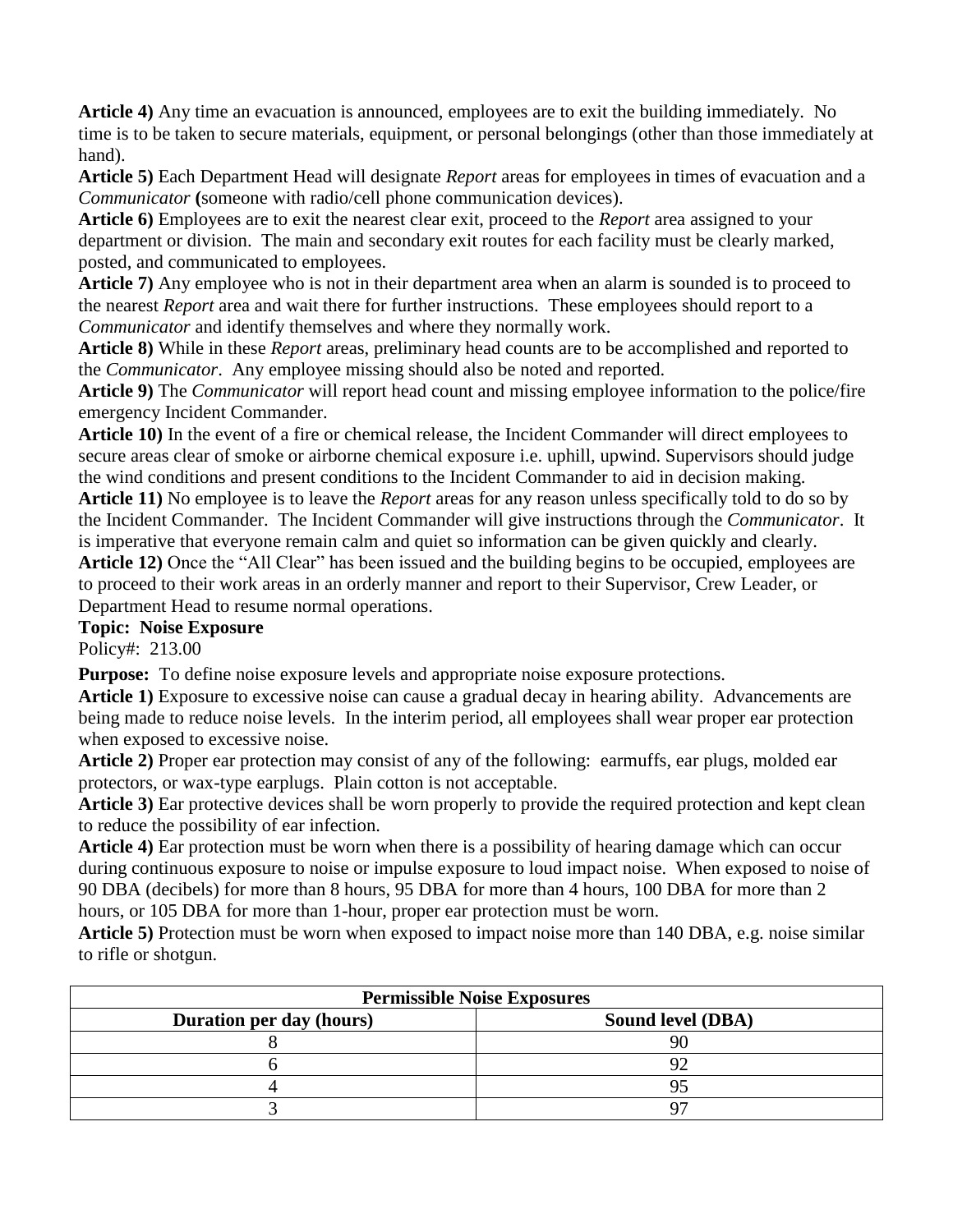|         | 100 |
|---------|-----|
| ن. ۱    | 102 |
|         | 105 |
| $\cdot$ | 110 |
| < 0.25  | 115 |

**Article 6)** Specific areas where noise levels are greater than 90 DBA shall be identified and time limits stated. Employees shall wear proper protective devices when exposed beyond posted limits.

**Article 7)** Three guidelines to determine if the work area may have excessive noise include:

If it is necessary to speak in a very loud voice or shout directly into the ear of a person in order to be understood.

If employees state they have ringing noises in their ears at the end of the shift.

If employees complain that speech or music sounds muffled to them after leaving work

but sounds fairly clear in the morning when they return to work.

#### **Topic: Protective Equipment**

Policy#: 214.00

**Purpose:** To describe the various types of personal protective equipment (PPE) and their proper use.

## **Safety Equipment**

**Article 1)** The City of Talladega will provide all employees the safety equipment required for the job. **Article 2)** It is the responsibility of each employee to maintain the safety equipment in a clean and serviceable condition. It is the employee's responsibility to bring unserviceable equipment to their supervisor for replacement and it is the supervisor's duty to immediately replace all safety equipment prior to allowing any employee out on a job where safety equipment is required.

**Article 3)** Safety equipment that must be replaced as a result of damage caused by abuse will be replaced at the employee's expense.

**Article 4)** Safety equipment that is provided to employees by the City of Talladega must be worn at all times on the job (e.g., vests, hard hats, safety glasses). Each department will specify which type of personal protective equipment should be worn in each situation.

## **Eye and Face Protection**

**Article 5)** Wearing safety glasses is required in any assignment where the possibility of eye injury exists from flying particles or corrosive materials or when there may be a risk for eye injuries such as punctures, contusions or burns. This specifically includes, but not limited to, operators on sewer/vacuum trucks, boom operators on trash/limb trucks, backhoes, loaders, employees using chain saws, pipe saws, concrete saws, trimmers, mowers, bush hogs, blowers, chippers, drills, grinders, or any other type of power equipment or power tools, or employees working near operating power equipment. All safety eyewear shall meet the requirements of ANSI Z87.1.

**Article 6)** Employees who wear prescription eyewear and work in a job that requires eye protection will normally be required to wear safety eyewear that is compatible with prescription glasses, such as safety goggles.

**Article 7)** Employees suffering eye injuries, who are not wearing safety glasses when they have been issued, may lose worker's compensation benefits.

**Article 8)** Face Shields – Face shields are meant to protect you from moderate dangers. Face shields may be used with safety glasses or goggles.

#### **Head and Hand Protection**

**Article 9)** Safety Hats – Hard hats must be worn in areas subject to falling or flying objects or where other hazards may cause a head injury. This includes, but not limited to; employees operating bush hog mowing machinery, trash truck boom operators, sewer/vacuum truck operators, tree trimming or brush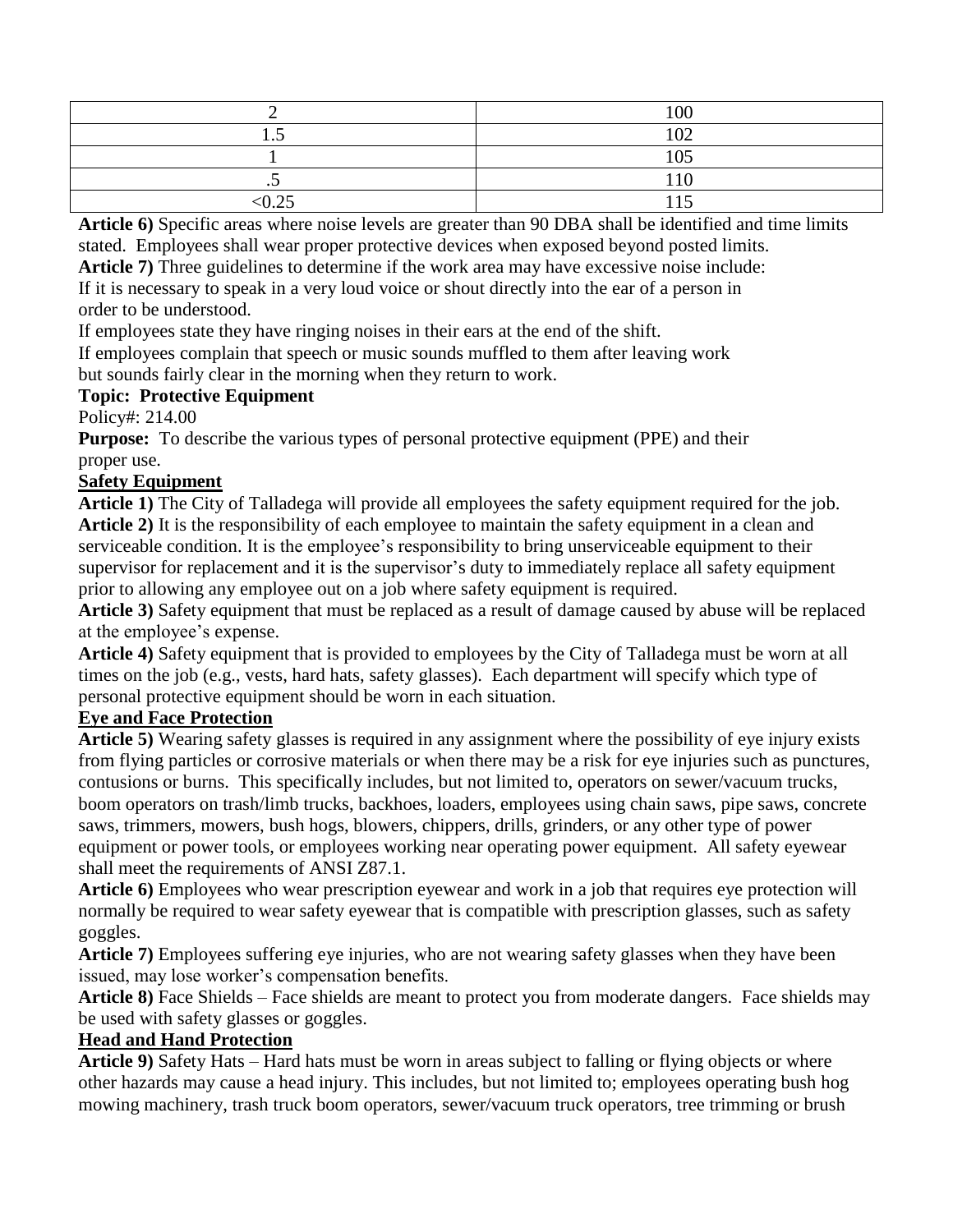clearing crews, all employees in a work zone where equipment is operating, heavy equipment operators, drivers of dump trucks during loading or unloading, concrete or asphalt workers, employees working on or around ladders, scaffolding and bucket trucks, employees working in or around excavations, employees entering manholes or meter pits, or in any area where flying or falling objects or other hazards may cause a head injury. Approved safety head gear shall be worn by all employees and any visitors when exiting their vehicle on all job sites and in areas where flying or falling objects or other hazards may cause a head injury. All head protection must meet ANSI Z89.1-1986 standards.

**Article 10)** Employees working in areas where there is potential for their head to contact electrical power lines must wear CLASS - B utility service, high voltage helmets.

**Article 11)** Approved head shields or hoods shall be worn when welding with hydrogen, heliarc, or electric arc. Be sure both the shell and the suspension inside are in good condition.

**Article 12)** Gloves shall be worn when necessary to protect the hands from hazards. Gloves shall never be worn around moving machinery. The department will provide gloves for each employee as needed.

Replacements will be provided, when gloves that are no longer serviceable are turned in for replacement. **Article 13)** Respirators – There are different types of respirators for different hazards. You must be trained, fit tested, and receive medical clearance prior to using a respirator. You must be given the right respirator for your job, so do not trade with somebody else.

#### **Footwear Protection**

**Article 14)** Employees working in non-office jobs may be required to wear safety boots while on the job. Safety boots must be high top boots to provide ankle support and must meet requirements of the job. Certain jobs may require safety toe footwear.

**Article 15)** No open toe shoes will be allowed except for administrative offices.

**Article 16)** Any employee unable to wear safety boots must provide the department with a written doctor's statement specifying what type of boot must be worn. In no case, will the wearing of any soft type shoes, boots or tennis shoes be allowed in a job where safety boots are required.

#### **High Visibility Clothing**

**Article 17)** All employees are required to wear a fluorescent safety vest or approved high visibility clothing as an outer garment when exiting their vehicle on any job site while working within 10 feet of any street, road, highway, alley, parking lot, or moving traffic area. For night operations, a reflectorized vest or belting shall be used as a minimum, meeting the requirements of ANSI 107-99, CLASS-II.

#### **Personal Flotation Devices (Life Jackets)**

**Article 18)** Personal flotation devices may be required when working on or over water greater than 3 feet deep or water of any depth when the water is flowing at a hazardous velocity.

#### **Fall Protection**

**Article 19)** Employees shall not use fall-arrest equipment or positioning devices until they have been properly trained in their use.

**Article 20)** When an employee is exposed to a fall in excess of 4 feet and protective measures such as catch platforms, guardrails, and safety nets are not practical, the employee shall be protected by the use of fall-arrest equipment or positioning devices such as body belts, body harnesses, lanyards, lifelines, and rope grabs. Employees operating bucket trucks or aerial lifts are required to use a fall arrest harness and head protection at all times.

**Article 21)** Employees that are found not wearing or improperly using the required safety equipment shall be disciplined as outlined under Safety Policy Violations in this manual. Department Heads and supervisors not enforcing the rules may receive the same disciplinary actions as the workers they supervise or lead.

#### **Topic: Animal Control** Policy#: 215.00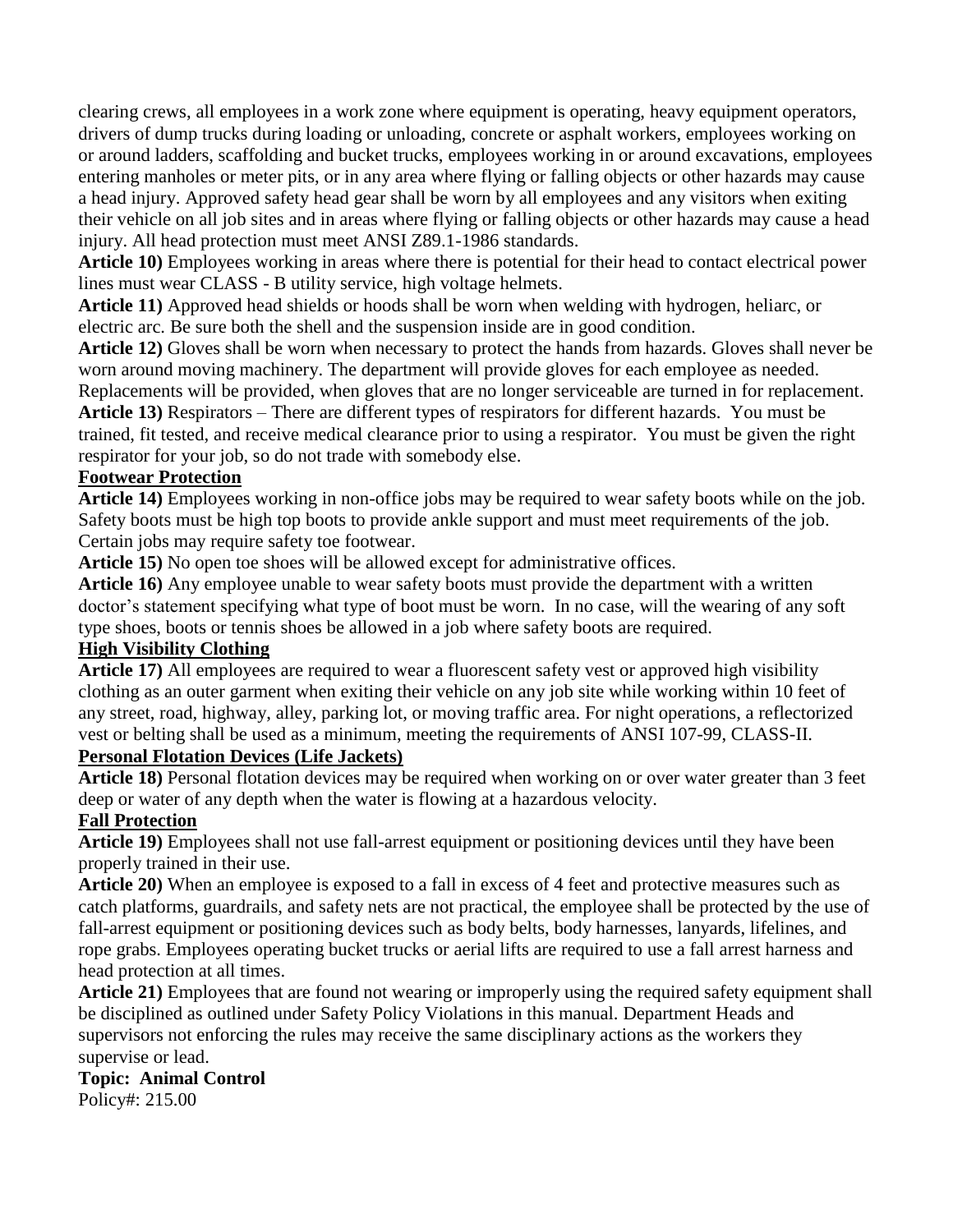**Purpose:** To list safety policies related to tasks performed in the Animal Control Department. **Animal Shelter** 

**Article 1)** All employees handling animals shall wear the appropriate protective equipment to be as safe as possible from the various diseases, bacteria, and virus's certain animals carry and are infected with. **Article 2)** All employees will be familiar with and know the proper way to use the various types of animal control capture tools. Employees are required to properly maintain all city issued equipment in good sanitary condition.

**Article 3)** Tranquilizer weapons shall always be secure to prevent unauthorized use. The required accessory items shall be readily available for the proper use of the tranquilizer gun. The weapon shall not be used if it endangers the public in any manner.

**Article 4)** Employees shall ensure that the shelter, kennels, and catch cages, are in good sanitary condition at all times. Employees must use good individual sanitary habits to help prevent the spread of diseases within the shelter. Care shall be taken to wash hands regularly. This may be accomplished by soap and hot water or the use of alcohol wipes if in the field.

**Article 5)** Employees shall adhere to city and state laws while operating city vehicles. Animal Control Employees are not authorized to make emergency runs at any time for any reason. Always proceed to the scene in a safe manner. Employees will take care to ensure that their vehicle does not impede traffic and is as far off the right of way as possible.

**Article 6)** All persons entering the shelter shall be escorted through the kennel area for safety reasons. Special care should be given to small children who can put their hands through the kennel fences to touch the animals.

**Article 7)** If a rescue attempt from the city sewers is necessary, the employees will make contact with the utility department for assistance in removing the man hole covers.

**Article 8)** When placing animals in cages, employees shall ensure the doors are locked and the cage is in good condition.

**Article 9)** All animal bites will be reported as required by state law. Employees will ensure that all proper reports are completed and the injury reported on the City accident form.

## **Topic: Landscaping & Mowing**

Policy#: 216.00

**Purpose:** To define safety rules and policies when working with landscape equipment and chemicals. **Article 1)** All City Landscape employees must arrive at work in proper uniform and with the proper equipment issued by the department including wearing work approved footwear.

**Article 2)** Any employee working within 10 feet of a street, road, traffic area where there is a chance of that person being in the way of oncoming traffic must wear a safety vest that is highly visible and that can be seen from a distance.

**Article 3)** Employees must be trained on, and be aware of equipment they are operating or around. **Article 4)** Employees should always check their work area for any hazard that might cause injury. Employees should be aware of sharp edges on hand tools, mowers and any other equipment that has the potential to have sharp edges.

**Article 5)** Employees on foot MUST use extreme caution to stay clear of operating equipment and always establish eye contact with the equipment operator before approaching the equipment. Employees should also stay alert to equipment movement.

**Article 6)** Employees should be aware of poisonous plants, insects, snakes, animals, animal waste products and carcasses, and wear long pants, gloves, safety glasses, high boots, and other appropriate PPE when working in such an environment.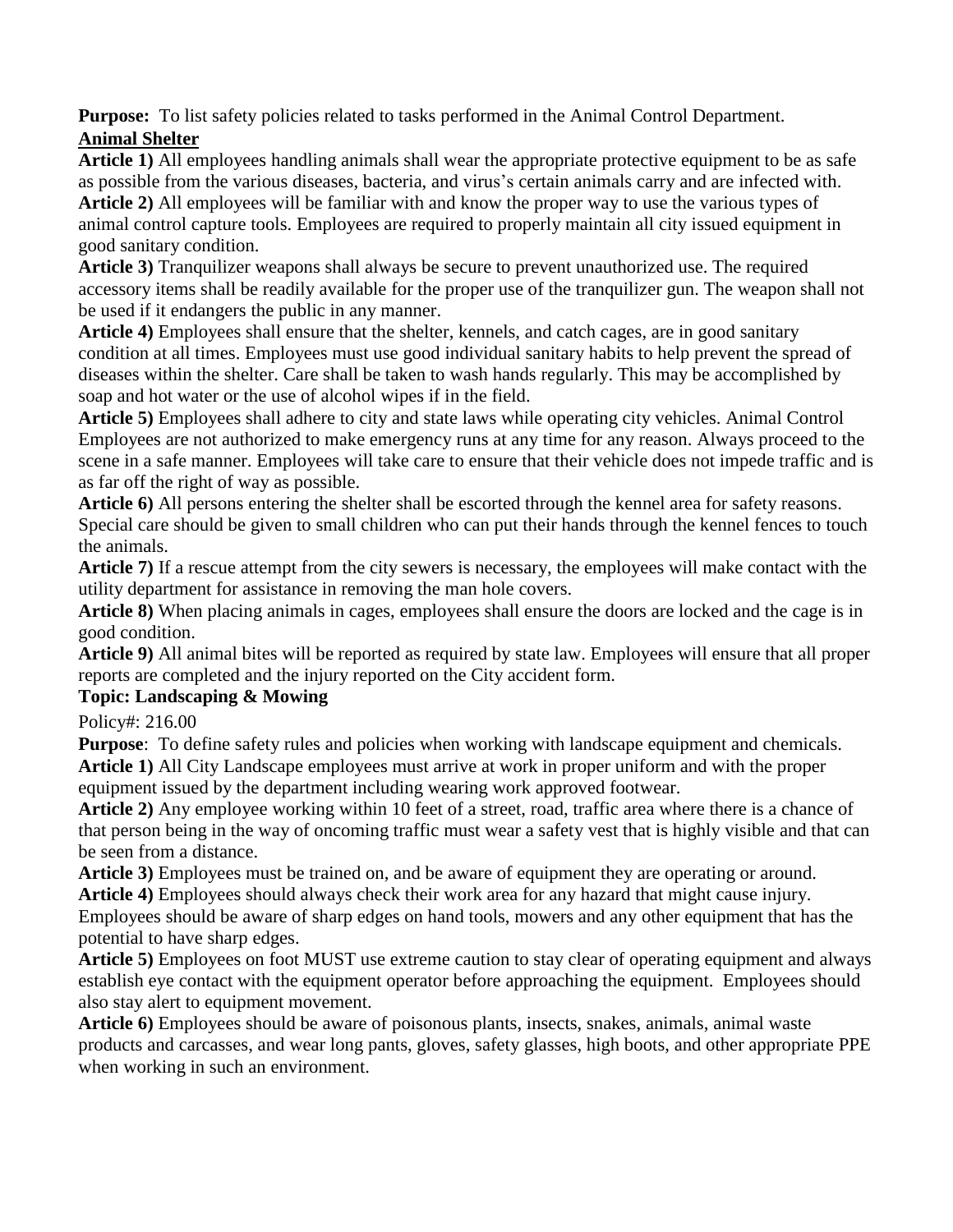**Article 7)** Employees must use caution when handling hot/flammable materials, always being careful to read warning labels and be familiar with the substance. Any employee that is not familiar with a substance shall notify their supervisor immediately.

**Article 8)** Operators will perform a pre-operational check of their equipment, be familiar with the operational manual, and report needed repairs to their supervisor. No employee should ever use any equipment that is deemed unsafe by their supervisor.

**Article 9)** Tools must be used in the manner for which they were designed to avoid tool damage and personal injury.

**Article 10)** Employees should avoid using power tools and hand tools that are dull. Power saws, chain saws, and drills that have dull blades or bits must be replaced. Dull blades and bits can cause binding or kickback which can result in cuts, bruises, and loss of limbs.

**Article 11)** Employees must be aware of the safety devices on tools by regularly checking them and insuring that they are operating properly.

**Article 12)** Employees should never use electric power tools with damaged cords or switches. And if an employee discovers one, he or she should report it to their supervisor immediately.

**Article 13)** Tools must be left in a safe position when not in use so that sharp points are not exposed.

**Article 14)** Employees must wear protective hearing plugs when operating loud tools, equipment or machinery.

**Article 15)** Seat belts on equipment and vehicles MUST be worn at all times during operation. **Article 16)** All riding mowers must be inspected by the operator before each use to make sure that all blades are tight and secure and guards are in place.

**Article 17)** Grass catchers are recommended, but if no catcher is used, employee should make sure cuttings are not directed into roads or pedestrians.

**Article 18)** All trailers need to be inspected before each use. The driver of the vehicle will be responsible for the inspection.

**Article 19)** Employees must park in areas that provide safe entrance and exit of the work area, do not create potential conflicts with other vehicles and equipment operating in the work area, and provide maximum protection for workers getting in and out of the vehicles.

**Article 20)** Do not ride on any equipment unless there is a designated seat for this.

**Article 21)** Employees should be aware of loose material, excavation drop-offs, tripping hazards, uneven ground and other obstructions.

**Article 22)** Make sure you have a firm hold and footing when getting on and off equipment.

**Article 23)** Call before you dig! Contact all local utilities such as: water, electric, gas, phone company and cable authorities before digging. Line locations require a 48 notice prior to digging, dial 411.

**Article 24)** Check handle on rakes, hoes, and shovels. Do not use any that have loose handles.

**Article 25)** Abide by all government regulations when handling hazardous materials. Read all guidelines for handling hazardous materials.

**Article 26)** Keep all herbicides, fertilizers and all hazardous materials stored at proper temperature and make sure they are properly labeled.

**Article 27)** When using chain saws be sure and hold firmly. Never drop start a chain saw.

**Article 28)** Never remove safety labels, safety switches, or safety instructions from equipment, tools or machinery.

**Article 29)** Never lay a tool or piece of machinery down while the motor is engaged.

**Article 30)** Never use gasoline for cleaning.

**Article 31)** Always store gasoline in proper well-marked containers.

**Article 32)** Always clean up gasoline or oil spills immediately, use absorbent material.

**Article 33)** Make sure all emergency flashers are in working order.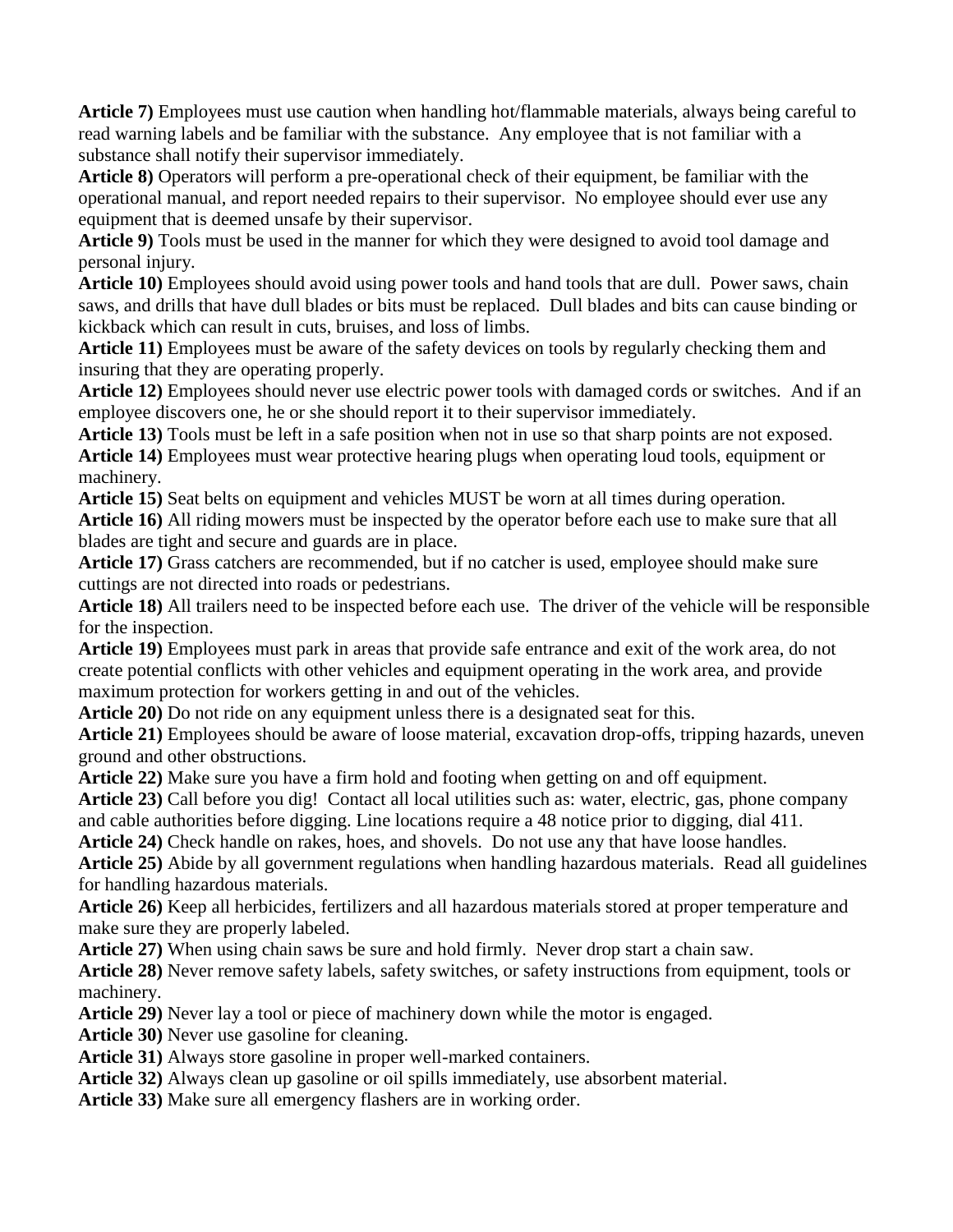**Article 34)** Be careful when coupling and uncoupling trailers, truck and tractors. Keep safety chains in working order.

**Article 35)** Make certain all lights are operable on trailers before use.

# **Power Lawn Mowers, Edger's, Weedeaters, Blowers, etc.**

**Article 36)** Employees shall ensure that all applicable guards are in place prior to using power lawn mowers and weedeaters. Under no circumstance shall equipment be operated with a safety guard altered or removed.

**Article 37)** All power lawn mowers shall be equipped with adequate guards, which shall remain in its proper position while the mower is in use.

**Article 38)** Prior to making adjustments, inspections, or repairs, the employee shall turn off the mower and permit it to come to a complete stop.

**Article 39)** When operating a power mower, the employee shall make certain the following is performed before any mowing.

Remove any rocks, pieces of wire, or other foreign objects from the area to be mowed.

Avoid placing the body in front of the discharge opening.

Mow across the arc of a slope or incline.

Wear protective equipment to include, as a minimum, safety glasses or safety goggles and appropriate hearing protection. Safety footwear shall also be worn.

**Article 40)** In the event that damage is done to City or private property due to the use of lawn equipment the damages shall be reported to the immediate supervisor following the Personnel Policies and Procedures of the City of Talladega. Damage reports shall be forwarded to the Safety Director.

**Article 41)** When two or more employees are operating mowers or weedeaters in the same area, they shall be separated by at least 40 feet.

**Article 42)** Weedeater and blower operators shall wear all required PPE. Operation will require the operator to wear the following PPE: safety glasses; safety shoes; high visibility safety vest; and work gloves.

## **Use of Herbicides and Other Chemicals**

**Article 43)** All chemicals MUST be properly labeled and MUST be stored in an approved location where there is proper ventilation and shall not be near any flammable substance. Employees shall read the label carefully and follow the directions and precautions listed.

**Article 44)** Chemicals must never be stored near a break area where employees might eat, snack or drink. **Article 45)** Any employee spraying pesticides must have the proper safety equipment such as protective gloves, eyewear, and a mask for preventing inhalation of the chemical.

**Article 46)** When working with toxic materials, proper respirator protection must be used.

**Article 47)** Spray equipment shall be cleansed daily when using oil solutions.

**Article 48)** Spraying shall not be done during high wind unless specifically authorized by supervisor.

**Article 49)** Brush shall not be sprayed at a distance greater than 15 feet from power spray nozzle.

**Article 50)** Foliage and basal sprays shall not be used on wild cherry trees in areas where livestock may graze because of the poisonous acid that is generated.

**Article 51)** Oil and other liquids, spilled on power spray equipment, shall be removed as soon as possible to prevent falls from slippery surfaces.

**Article 52)** Hose connections on hydraulic sprayers shall be checked before use to prevent blowing.

**Article 53)** Employees shall not smoke on or around mist-spray equipment.

**Article 54)** Herbicides and other chemicals shall never be left where they would create a menace to persons or property.

**Article 55)** Empty containers shall be disposed of in a safe manner.

**Article 56)** Where applicable, all employees who apply pesticides or herbicides shall be licensed or work under the direct supervision of a licensed operator.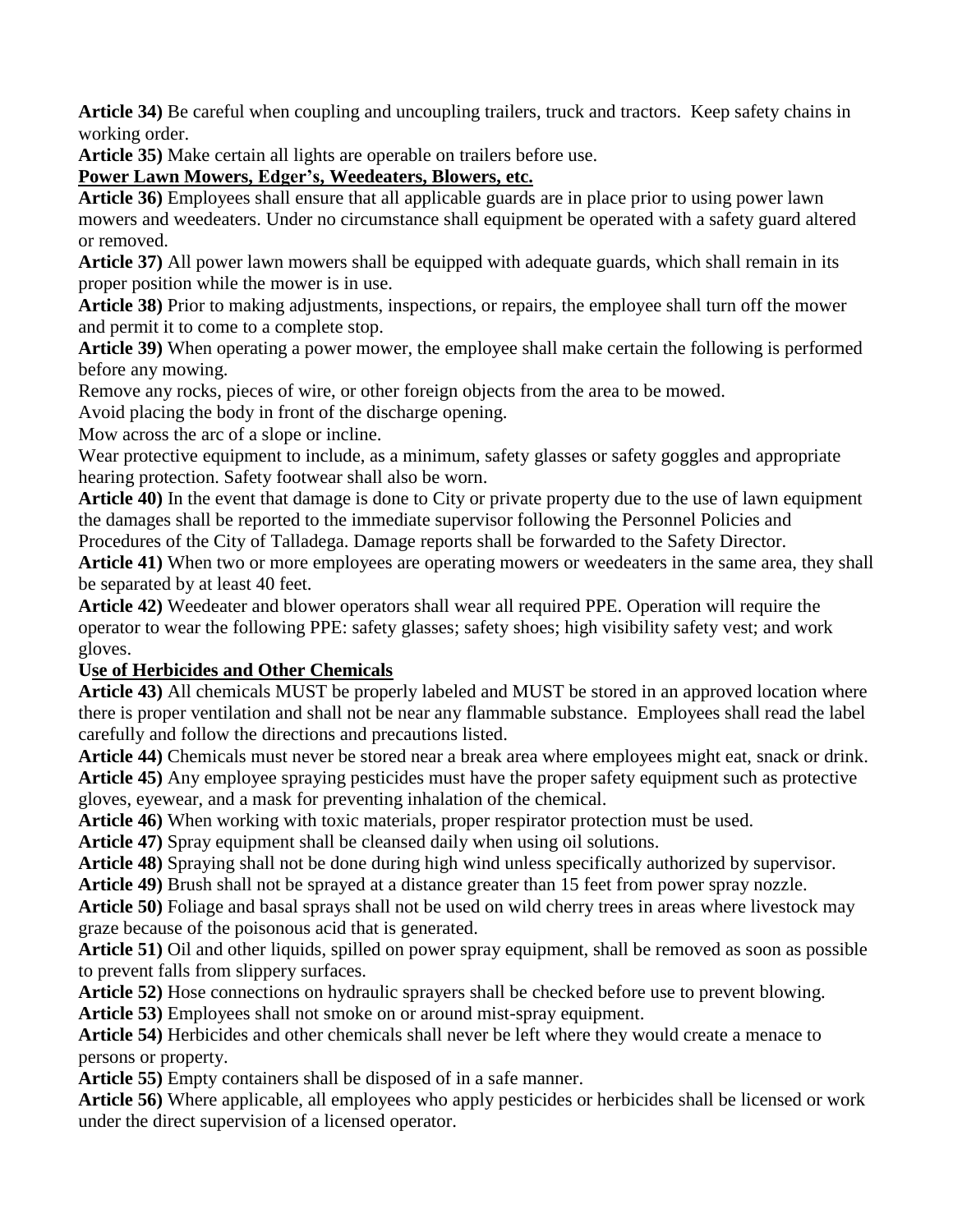#### **Right-of-Way Clearing and Maintenance (Bush-Hog Operation)**

**Article 57)** When two or more employees are cutting right of ways, they shall be separated by at least 40 feet.

**Article 58)** Under no circumstances shall anyone except the operator ride on heavy equipment used in land clearing.

**Article 59)** Equipment operators shall wear seat belts and all required PPE. Operation of any tractor with a rotary cutter attachment will require the operator to wear the following PPE: hard hat; safety glasses; safety shoes; high visibility safety vest; and work gloves (when handling equipment, making adjustments or clearing debris, not required when driving)

**Article 60)** When emerging from right-of-way, prior to road travel, employees shall test brakes. **Article 61)** When emerging from right-of-way, prior to road travel, employees shall remove any debris that could fall from the equipment. Work gloves are required.

**Article 62)** Warning devices (signage) shall be positioned in areas to warn motorist of mowing operations per MUTCD standards. This will apply to all right of way maintenance that includes mowers, bush-hogs, weedeaters, debris removal, etc.

**Article 63)** The engine must be off and all moving part stopped before the operator can exit the equipment. Never allow anyone to approach equipment when in operation.

**Article 64)** Great caution shall be used when cutting on or close to slopes, ditches, wet terrain, and reduced visibility areas. Use extreme caution and check behind equipment before backing up.

**Article 65)** Disengage rotary cutter prior to crossing roads, driveways, sidewalks, and gravel or rocky areas.

## **Topic: Tree Trimming**

Policy#: 217.00

**Purpose:** To define safety policies for employees involved in trimming brush, trees, and other large vegetation.

**Article 1)** When tree trimming, tree felling, brush loading, or brush disposal operations are under way on street, highway, or any other area accessible to the public, "Men Working" signs, cones, barricades, and other warning devices (or combinations thereof) shall be used to protect vehicular and pedestrian traffic per MUTCD standards.

**Article 2)** All tree trimming shall be performed from a bucket truck, or aerial lift. Employees are not allowed to climb trees while performing this work.

**Article 3)** Employees are required to wear PPE while in the work zone where trees are being trimmed or removed. PPE shall include but not limited to: hard hats, safety glasses, work gloves and safety boots. **Article 4)** No work shall be done in a tree until the employee is securely tied in or belted in the bucket truck.

**Article 5)** The ground end of a pulling rope shall not be allowed to dangle over roadways and shall be kept free from obstructions, passing vehicles, etc.

**Article 6)** Branches or other material shall not be dropped unless the immediate area has been cleared so that there is no possibility of injury to persons or damage to property. If such a possibility exits, a rope shall be used to lower branches or other materials.

**Article 7)** When lowering heavy tree members, employees shall not tie fall lines around hands or bodies. **Article 8)** Employees shall not attempt to clear limbs or brush from under that side of tree where a cutter is working.

**Article 9)** Employees shall obtain assistance or use power equipment, if available, when lifting logs or other heavy loads.

**Article 10)** When loading brush on a truck, employees shall not stand on or straddle the loaded brush. **Article 11)** Brush shall be hauled away promptly or otherwise disposed of to avoid presenting "an attractive nuisance" to children and to prevent injury to persons or damage to passing vehicles.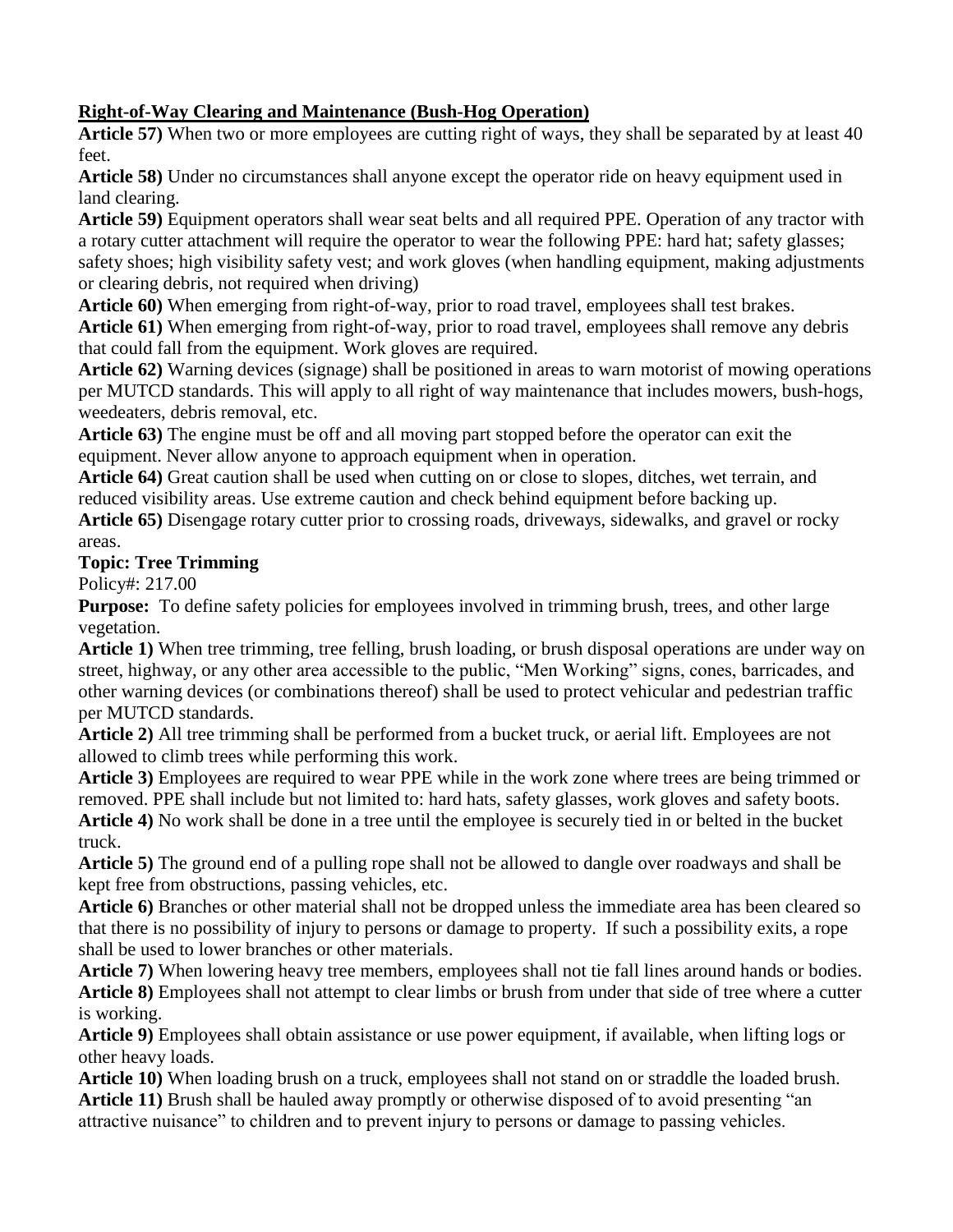**Article 12)** When hauling brush, care shall be taken that it does not extend over the sides of the truck. **Article 13)** When it is necessary to work in the vicinity of poison ivy, poison oak, or poison sumac, employees shall keep sleeves rolled down and wear gloves and eye protection.

#### **Working Near Energized Conductors**

**Article 14)** Before any employee works around any tree, a close inspection shall be made to determine whether an electric conductor passes within 20 feet of the tree.

**Article 15)** Wires in proximity to tree trimming shall be considered as energized, unless proven to be dead and are grounded.

**Article 16)** No employee shall perform tree trimming if an electrical hazard exists or if parts of the trees are within 20 feet of exposed energized overhead conductors or equipment.

**Article 17)** Tree-trimming and tree-felling work should terminate and employees should be moved to a place of safety during electrical storms and periods of high winds or other unusual weather conditions that are dangerous to employees.

**Article 18)** Employees shall not remove tree limbs or branches from energized conductors.

**Article 19)** Broken or fallen wires shall not be handled except by persons experienced in such work.

(Alabama Power)

#### **Tree Felling**

**Article 20)** The employee felling the tree shall plan a clear retreat path before a cut is started.

**Article 21)** The feller shall appraise the situation for dead limbs, the length of the tree to be cut, wind conditions, and other hazards and exercise proper precautions before the cut is started.

**Article 22)** When felling a tree, an undercut shall be made about 1/3 the diameter of the tree to guide the tree in the direction to fall and reduce the possibility of splitting. A back or felling cut shall be made parallel to the inner edge of the undercut and approximately 2 inches higher than the undercut.

**Article 23)** The feller shall shut off his saw before he starts his retreat.

**Article 24)** On terrain where trees are likely to slide or roll, fellers shall fell trees from the uphill side. **Article 25)** No one shall be allowed to work in a tree located near a tree that is being felled if there is any danger of its being struck by any part of the falling tree. The recommended distance between workers is twice the height of the trees being felled.

**Article 26)** All persons not engaged in the felling operation shall be kept clear of guide ropes and other rigging.

**Article 27)** Clear warning shall be given to all employees in area when trees are to be felled or heavy tree members are to be dropped.

**Article 28)** Once the felling of a tree has been started, it shall be completed before leaving the job.

## **Care and Use of Tools and Rope**

**Article 29)** Ropes shall be inspected before each use by the operator. Damaged rope shall be removed from service. Ropes shall be kept away from fire, acids, oil, chemicals, and all sources of excessive heat. **Article 30)** The cutting edge of tools shall be suitably sheathed or guarded except while in actual use. Cutting tools shall be kept sharp and properly shaped.

**Article 31)** When not in actual use, the trimmers saw shall be returned to the scabbard.

## **Powered Trimming Equipment**

**Article 32)** Employees operating powered trimming equipment shall wear suitable eye, head, hearing and face protection.

**Article 33)** Chainsaw operators shall inspect the saw before each use to assure that all handles and guards are in place and tight, that all controls function properly, and that the muffler is operational.

**Article 34)** Chain-saw operators shall follow manufacturer's instructions on operation and maintenance.

**Article 35)** When starting a chain saw, it shall be placed on or against a solid support and the area cleared of all co-workers. Chain saws shall not be dropped started.

**Article 36)** The operator shall grip the chain saw with both hands during the entire cutting operation.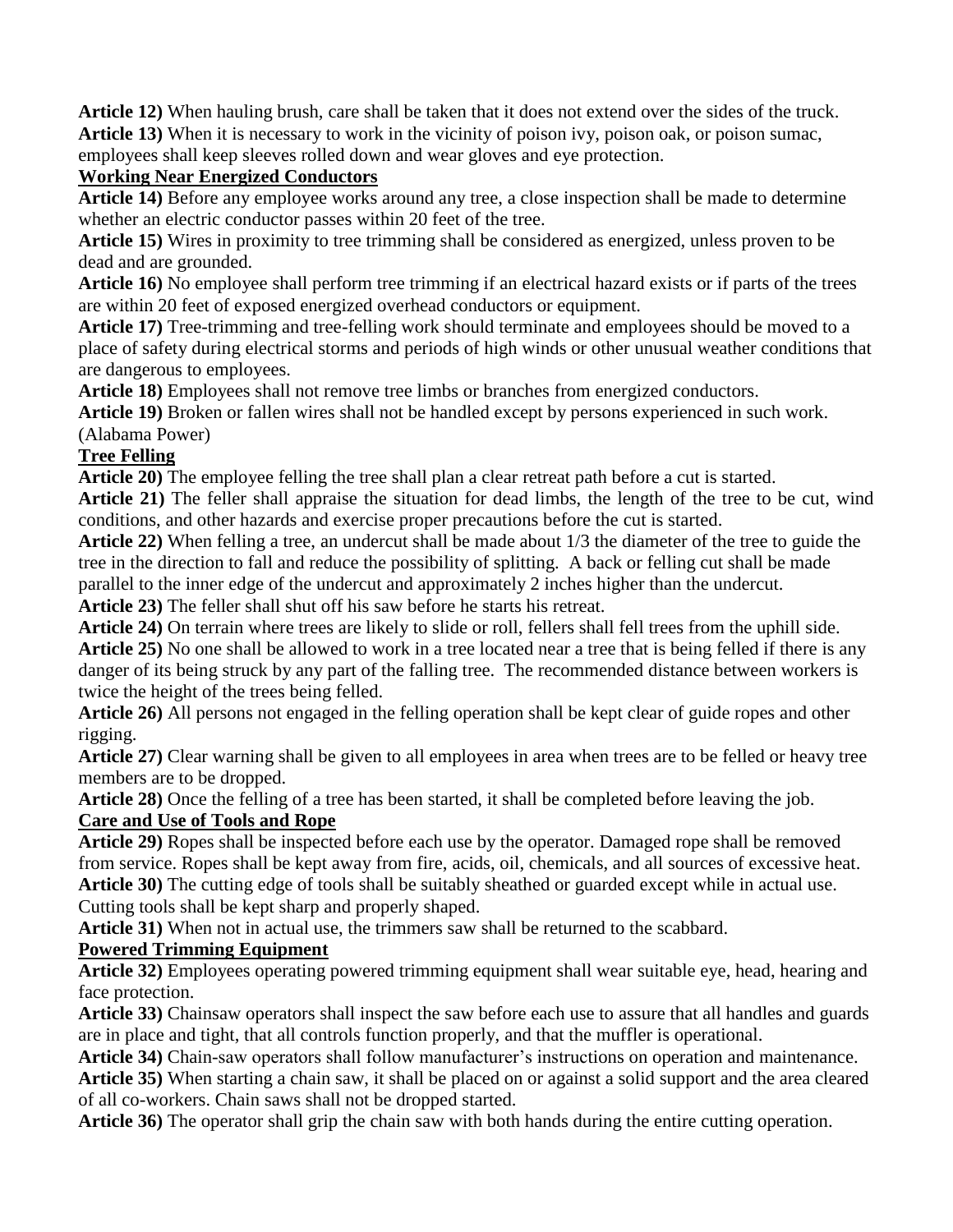**Article 37)** Saw bumper shall be against tree or limb before starting a cut.

**Article 38)** Chain-saw operators shall, when necessary, clear the immediate area around their work to make certain that brush will not interfere with either the chain saw or operator.

**Article 39)** All chain saws shall be equipped with "dead-man" controls (control cannot lock in "on" position)

**Article 40)** The chain-saw engine or motor shall be stopped for the following:

- a. When working on any part of the chain or cutting bar.
- b. While the saw is being moved from one location to another, including being carried into the tree.
- c. While unit is unattended.

**Article 41)** Gasoline-driven chain-saw engine shall be stopped when being refueled. If gas is spilled on chain saw during refueling, it shall be wiped off before engine is started. Chain-saws shall not be started within 10 feet of a fueling area.

**Article 42)** A gasoline-driven chain saw shall not be used above shoulder level or at a distance that would require the operator to relinquish a safe grip on the saw.

**Article 43)** Employees shall not approach chain-saw operator within the reach of the saw while the saw is in operation.

**Article 44)** Employee shall never hand a pneumatic or hydraulic pruner or saw to another employee unless it is disconnected.

**Article 45)** Stump cutters shall be equipped with enclosures or guards to protect employees. Each employee in the immediate area of stump grinding operations shall wear personal protective equipment.

# **Chippers**

**Article 46)** Access panels for maintenance and adjustment of the chipper blades and associated drive train shall be in place and secure during operation.

**Article 47)** Chippers shall never be parked directly under tree being trimmed.

**Article 48)** Employees shall not permit spectators to stand near machine while feeding brush into chipper.

**Article 49)** Employees shall wear full-cover goggles or face shield when feeding brush into chipper. **Article 50)** Employee shall never place hands or other part of body into brush hopper while chipper is in operation.

**Article 51)** Tools or other metallic objects shall not be used to push brush into chipper. Sweepings, which may contain foreign objects such as stones and nails, shall be loaded on truck and not fed into the chipper.

**Article 52)** The ignition key shall be removed when chipper is left unattended.

**Article 53)** Employees shall wear proper hearing protection.

**Article 54)** Employees feeding a chipper shall use only wrist-length (non-gauntlet) gloves.

**Article 55)** Trailer chippers detached from trucks shall have their wheels chocked.

**Article 56)** Brush chippers shall be equipped with a locking device in the ignition system.

## **Topic: Janitorial Safety**

Policy#: 218.00

**Purpose:** To define safety rules when performing cleaning duties.

**Article 1)** Abide by all policies related to lifting materials and equipment.

**Article 2)** All chemicals MUST be properly labeled and MUST be stored at proper temperature in an approved location where there is proper ventilation and shall not be anywhere near any flammable

substance, or within 36 inches of any electrical breaker boxes, hot water heaters or combustibles.

Chemicals shall never be stored near a break area where employees might eat, snack, or drink. Chemicals shall be stored in secure areas, out of the reach of children and patrons.

**Article 3)** When disinfecting areas, employees must have the proper safety equipment.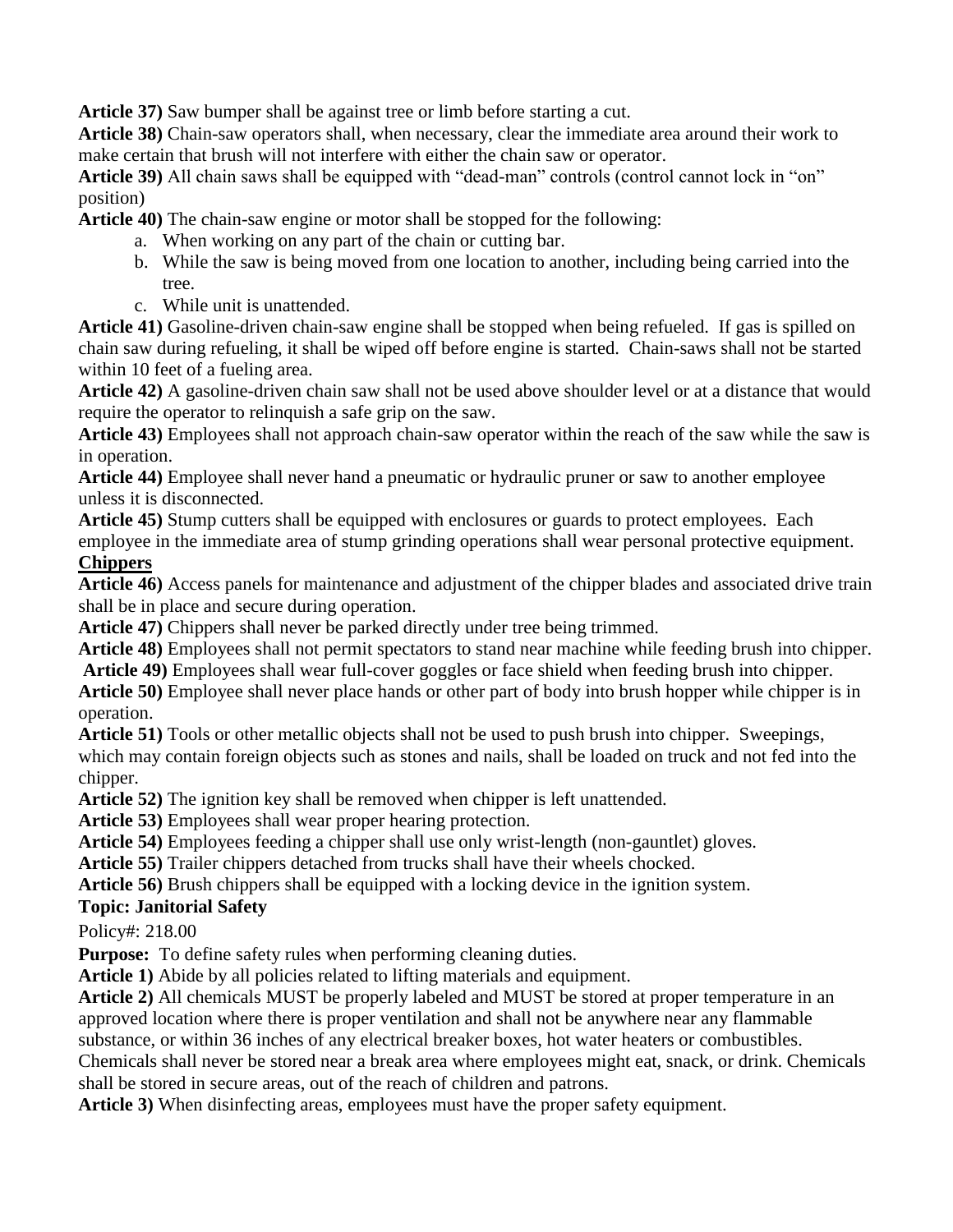**Article 4)** Employees must be aware of moving equipment and/or the moving parts of the equipment and be familiar with the operation of the equipment.

**Article 5)** Employees shall never use electrical equipment with damaged cords or switches. If an employee discovers one, he or she shall report it to their supervisor immediately.

**Article 6)** Employees shall always check their work areas for any slippage hazards or any other hazard that might cause injury.

**Article 7)** In buildings, employees shall use appropriate signs when areas are wet from cleaning. Employee must also make sure that hallways are clear of obstructions.

**Article 8)** Do not overstuff trash bags, causing them to be too heavy to lift.

**Article 9)** Check handles on all cleaning equipment. Do not use any that have loose handles.

**Article 10)** Read and abide by all government regulations when handling hazardous materials.

**Article 11)** Use proper PPE when using hazardous chemicals.

**Article 12)** Never remove safety labels, safety switches, or safety instructions from equipment.

**Article 13)** Never use gasoline for cleaning.

**Article 14)** Mop all non-carpeted floors with appropriate disinfectant cleaner. Wet Floor signage shall be posted warning patrons and employees of slippery conditions. Floors should be dry mopped to remove excess water after mopping. When possible, employees should mop only half of an area at one time to allow for a dry walking area. Wash mops out with hot water and Clorox after use. Replace frequently. **Article 15)** Never have cleaning supplies or chemicals in rest rooms or in any area unattended. Chemicals shall be stored in secure areas, out of the reach of children and patrons.

#### **Topic: Health and Environmental Control**

Policy#: 219.00

**Purpose:** This section deals with general health areas and depicts some of the control methods that employees must use for their protection. The general principles outlined in this section are applicable to all work activities.

## **Hazardous Materials**

To reduce the risks of working with hazardous materials, manufacturers of hazardous materials are required to convey hazard information to the users of their products. This is accomplished through the use of Material Safety Data Sheets and container labeling. The Material Safety Data Sheet is the main vehicle for communicating the hazards, safe handling requirements, and emergency procedures for each hazardous material. Employees shall know the location of the Material Safety Data Sheets for all hazardous materials known to be in their work areas. Employees can obtain a list of hazardous materials known to be in their work area from their supervisor.

**Article 1)** Employees shall not use materials they find in unlabeled containers. Employees shall report unlabeled containers and containers with damaged labels to their supervisor.

**Article 2)** Employees shall not transfer a hazardous substance from a labeled container to an unlabeled container.

**Article 3)** Employees shall report all hazardous material spills to their supervisor. Employees shall not attempt to control or clean up spills unless they have been properly trained and have the required personal protective equipment.

**Article 4)** In all cases when handling acids, caustics or corrosive chemicals, wear required PPE.

**Article 5)** Employees must know the location of the nearest shower or eyewash station.

**Article 6)** Inventories of oil and chemicals shall be kept to a minimum. Storing excess chemicals present unnecessary risk.

**Article 7)** Use care in transporting chemicals to avoid spilling or splashing them.

**Article 8)** Use only approved containers for handling chemicals.

**Article 9)** Some chemicals when mixed with or in contact with certain other materials can cause dangerous chemical reactions, vapors, fires, or explosions. Pay close attention to special warning labels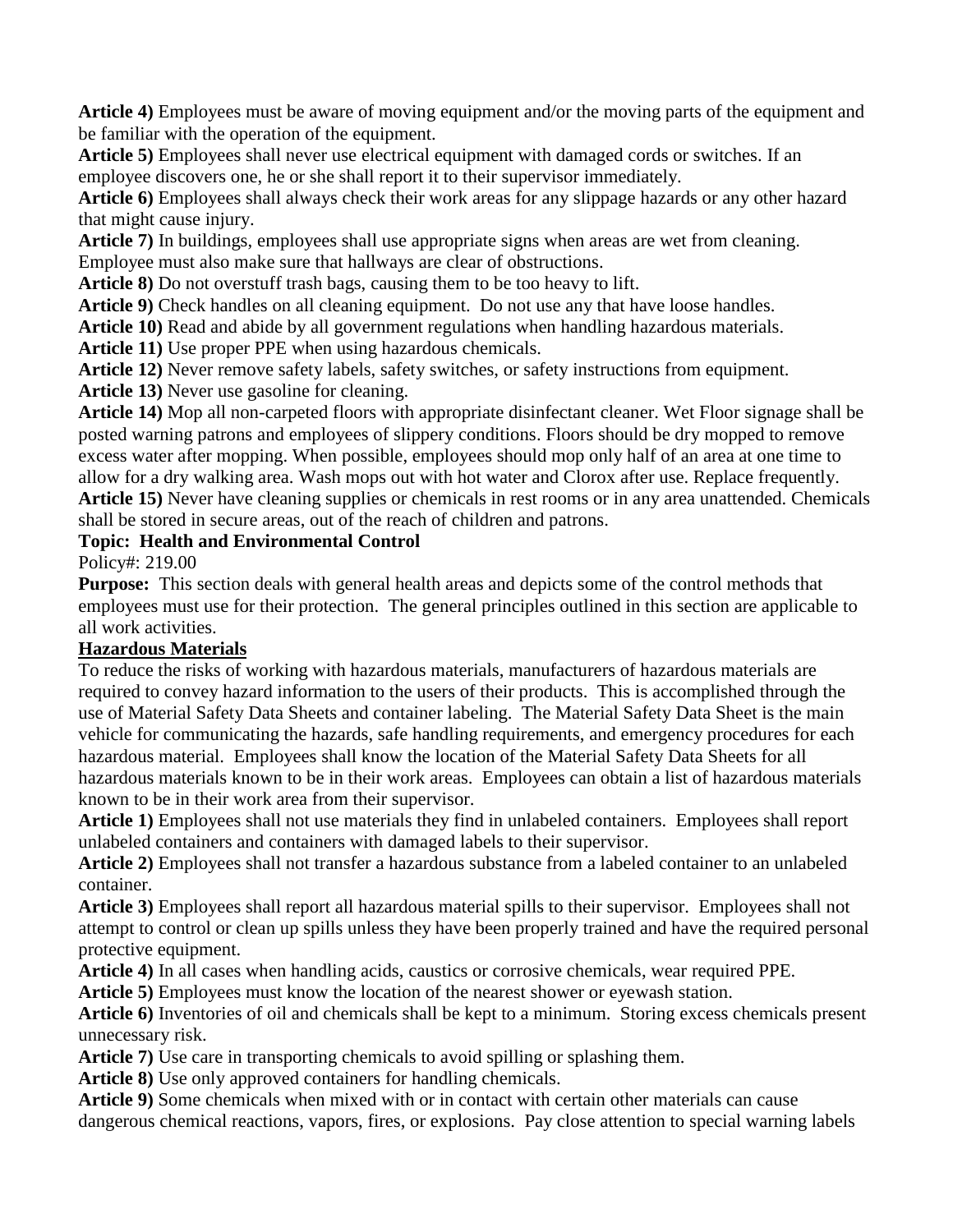concerning such hazards on containers. When you are unsure, ask your supervisor who can advise you of the potential hazards and precautionary measures to be taken.

**Article 10)** Harmful air contaminants often come from grinding, welding or brazing, paint spraying or dipping, degreasing, pickling and other such operations. Always use hoods, exhaust systems or special enclosures to cut down on contaminants. Flammable and/or toxic contaminants cannot always be detected by sight or smell. Trenches, pits, manholes, stacks and storage tanks or lines must all be checked for potential dangerous air contaminants, especially in vessel entry or where welding or burning will be done. Symptoms that can occur when you breathe a toxic material or have a lack of oxygen are: dizziness, headache, stiff neck, nausea or weakness in the legs.

## **Reporting Hazardous Conditions**

**Article 11)** When a hazardous condition that may cause injury or property damage or interfere with services is observed, regardless of the department in which the condition exists, the employee shall report it promptly to a proper authority and, when necessary, guard the area from a safe distance.

**Article 12)** An employee who receives a report of any hazardous emergency condition shall obtain the name of the informant, the exact location, and the nature of the trouble. The employee shall immediately refer this information to the person having responsibility for such matters.

**Article 13)** Before commencing any work that may be hazardous, care shall be taken to establish a safe procedure. When more than one employee is engaged in the same job, all employees concerned shall understand the procedures to be followed (tailboard conference). Under no circumstances shall safety be sacrificed for speed.

#### **Hazardous Energy Control (Lockout/Tagout)**

**Article 14)** Before starting any work on any circuit, machine, belting, shafting, or other apparatus that is out of service, employees shall assure themselves that the apparatus is physically rendered inoperative and a lockout device, or tag is properly attached to the apparatus control.

**Article 15)** No equipment shall be operated while a lockout device or tag is attached to it. A lockout device or tag that has been placed on a piece of equipment for the protection of workers shall be removed only by authorization of the person in whose name it was placed. This is done after workers and tools are clear from the equipment, and usually after the work has been completed.

**Article 16)** Employees working on any equipment shall have their lockout device, or tag secured to the apparatus control.

## **Confined Spaces**

**Article 17)** Confined space entry is defined as entry into any space having a limited means of egress and/or inadequate ventilation which would allow for the build-up of toxic or explosive gases, or the depletion of oxygen. Many work situations exist that involve confined spaces. Examples of these situations are: sewers, tunnels, tanks, ventilation and exhaust ducts, excavations and pits.

**Article 18)** Prior to entering a confined space, it is required to demonstrate that its atmosphere is safe. It is required to test for oxygen deficiency and toxic/explosive gas build-up prior to allowing workers to enter the space.

**Article 19)** Only employees who have been properly trained on the hazards associated with confined space work shall be allowed to enter a confined space.

**Article 20)** Employees who enter confined spaces or who serve as attendants shall be trained in the hazards of confined space entry, confined space entry procedures or confined space rescue procedures. A properly trained attendant shall be stationed outside the confined space. The attendant shall maintain continuous communication with the employees authorized to be in the confined space. The attendant shall be able to recognize confined space hazards and changing conditions in the confined space that could affect employees in the space. In the event of an emergency, the attendant shall not enter the confined space but shall be able to summon emergency and rescue services.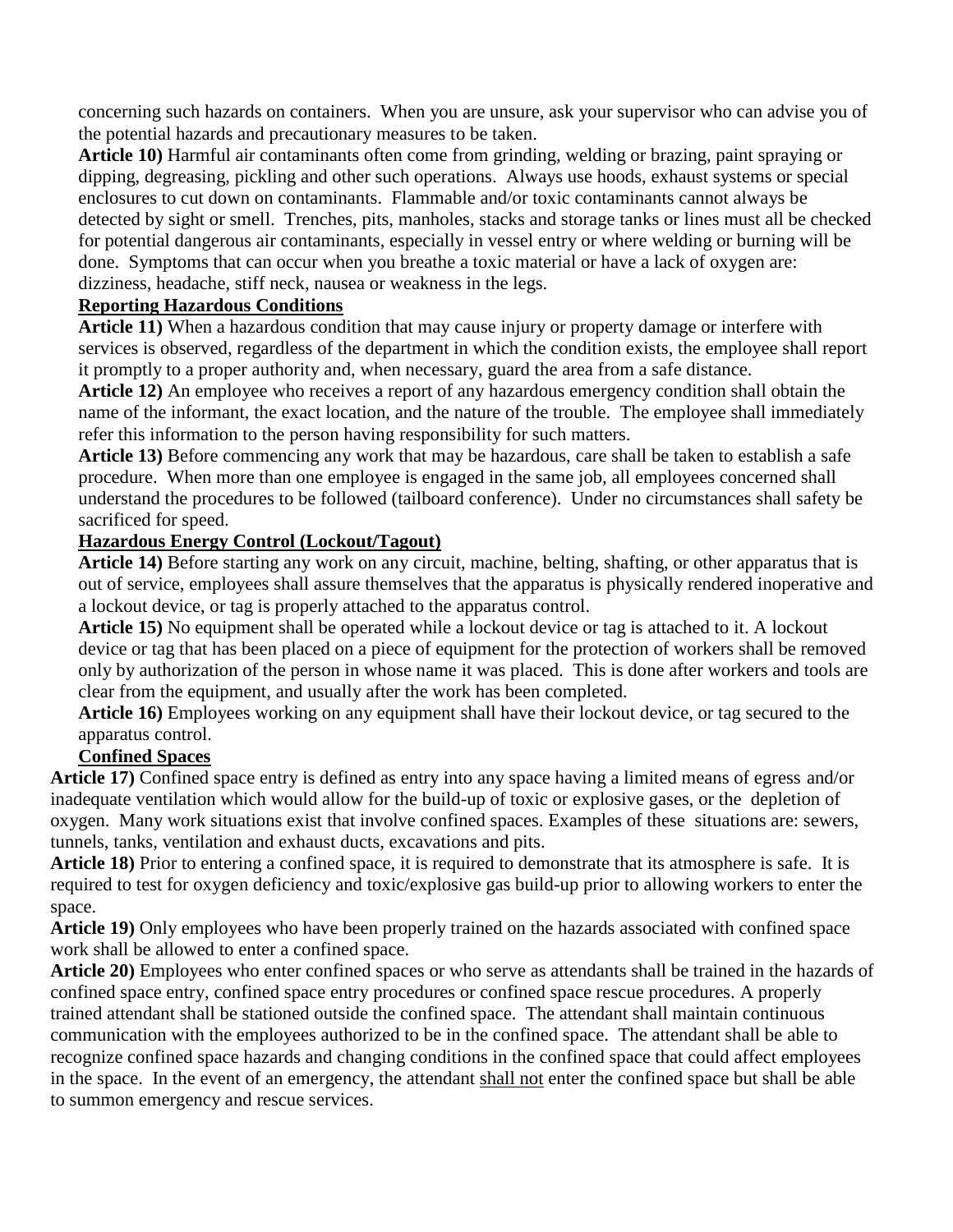**Article 21)** Before any entrance cover to a confined space is removed, it shall be determined that there are no temperature or pressure differences, or other hazardous conditions that may injure the employees removing the cover.

**Article 22)** When covers are removed from confined spaces, a railing, temporary cover, or other temporary barrier shall guard the opening.

**Article 23)** Before entering a confined space, all levels of the space shall be tested for lack of oxygen and then for the presence of flammable or toxic gases and vapors. Monitoring instrumentation must be calibrated annually. **Article 24)** If a hazard-increasing work activity is to take place in a confined space (i.e., welding, painting, working with solvents and coating), the air in the space shall be continuously tested for the presence of flammable or toxic gases and vapors or insufficient oxygen. Forced ventilation shall be used as required. **Article 25)** Entry into a confined space with an unsafe atmosphere shall be avoided if at all possible. Employees required to enter a confined space with an unsafe atmosphere shall be equipped with a fresh-air

breathing apparatus, body harness, and lifeline monitored by a properly trained attendant.

**Article 26)** Electric welding, gas welding, cutting, or any other hot work shall not be performed on the interior, exterior, or near the openings of any confined space that may contain flammable or explosive gases or vapors until the space has been properly cleared.

**Article 27)** Compressed-gas bottles shall not be taken into a confined space.

**Article 28)** Safe access to the confined space shall be maintained at all times. If possible, all cords, hoses, leads, etc., shall be routed through an entrance other than the employee access into the confined space. **Article 29)** Before employees are allowed to enter a confined space, an electrical and mechanical energy sources that could affect the employees working in the space shall be physically rendered inoperative, locked out, and tagged. If required, the space shall be drained, vented and cleaned.

#### **Asbestos**

**Article 30)** Asbestos fibers that are airborne (suspended in the air) in a significant quantity can cause bodily harm if the fibers are inhaled. Whenever it is known that asbestos is in a facility, it is strongly recommended that an EPA-approved contractor be consulted.

**Article 31)** Personal protective equipment: Proper protective equipment, including clothing, must be worn when working in an area where there is a significant amount of airborne asbestos fibers.

**Article 32)** Special Clothing: Employees who are exposed to airborne concentrations of asbestos fibers that exceed the action level shall use special clothing such as coveralls, head coverings, gloves, and foot coverings. Clothing shall be changed only in the designated location and shall be kept separate from street clothes. Contaminated clothing shall be properly cared for or disposed of and kept separate from other laundry or disposed materials; it shall be transported in sealed, impermeable bags or similar containers and properly labeled to identify the possible hazard.

**Article 33)** Housekeeping: All external surfaces shall be maintained free of accumulations of asbestos fibers. Asbestos waste and materials contaminated with asbestos, which may produce airborne concentrations, shall be collected and disposed of in sealed impermeable bags at least 6 mils thick or similar containers. Bags or containers shall be evacuated of all air before sealing and all bags shall be double bagged and properly labeled.

## *Topic: Compressed Gases*

Policy#: 220.0

**Purpose:** To define safety policies in effect when handling compressed gas cylinders and devices.

**Article 1)** Care shall be exercised in handling all compressed-gas cylinders. They shall not be dropped, jarred, or exposed to temperature extremes.

**Article 2)** Cylinders shall have the valve cap or valve protection device in place at all times, except when in actual use or connected to equipment.

**Article 3)** Cylinders shall not be rolled and shall not be lifted by the valve or valve cap; a suitable cradle or other device shall be used.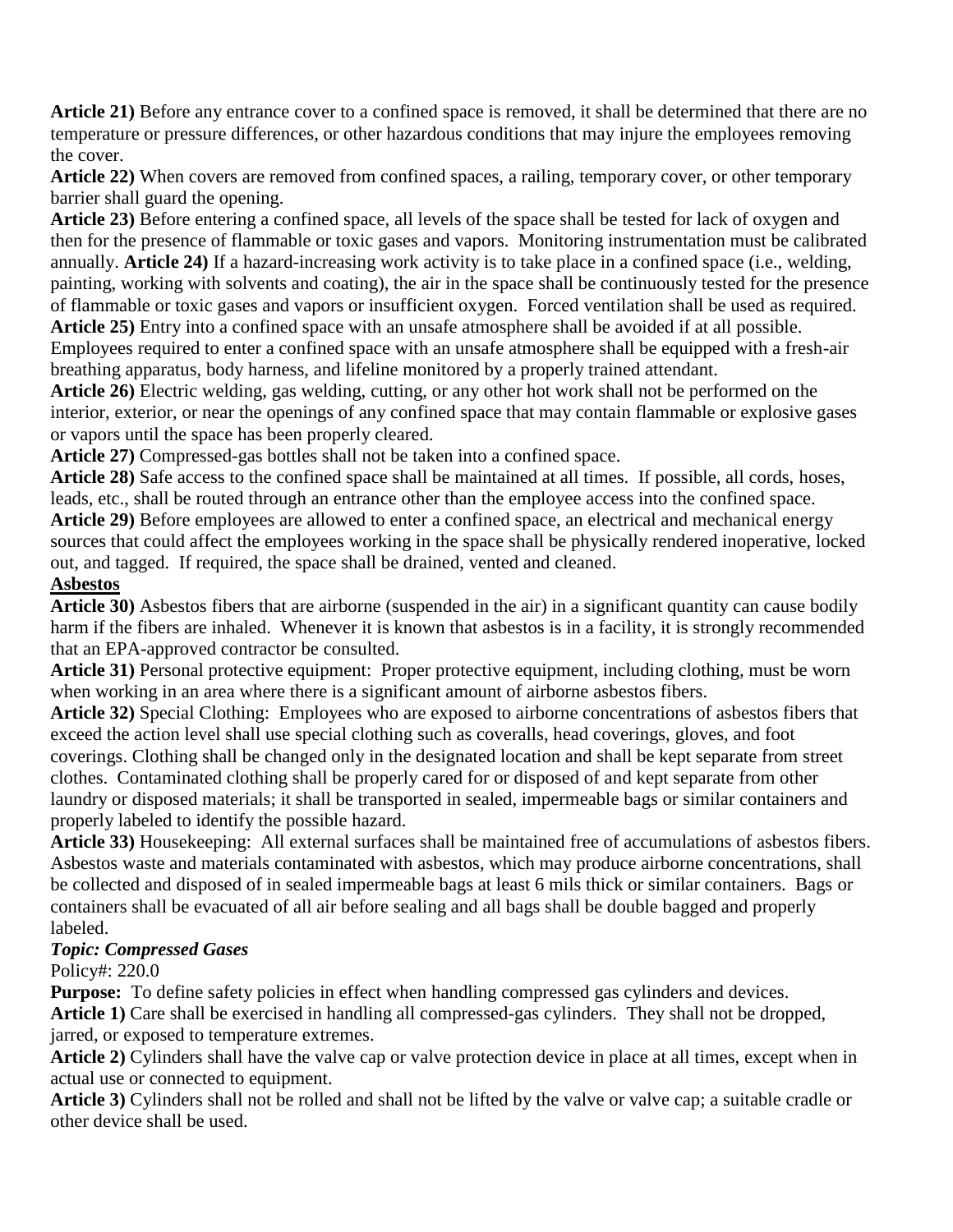**Article 4)** Cylinders shall have their contents properly identified.

**Article 5)** Cylinders not having fixed hand wheels shall have keys, handles, or non-adjustable wrenches on the valve stems while the cylinders are in service.

**Article 6)** Compressed gas cylinders, whether full or empty, shall be stored in an upright position and chained or otherwise secured so they cannot fall or be upset.

**Article 7)** When powered vehicles transport cylinders, they shall be secured in a vertical upright position with the valve cap or valve protection device in place.

**Article 8)** Oxygen cylinders in storage shall be separated from fuel-gas cylinders or combustible materials (especially oil or grease) by a minimum distance of 20 feet or by a 5-foot-high noncombustible barrier. **Article 9)** Cylinders containing flammable gases shall not be placed where they might become part of an

electric circuit or within 5 feet of an electrical outlet.

**Article 10)** Hydrogen and fuel gas cylinders shall not be stored inside any operating building. Separate storage buildings or sheltered storage areas shall be used.

**Article 11)** Employees shall never force connections that do not fit nor shall they tamper with the safety relief devices of cylinder valves.

**Article 12)** Before the regulator is removed from a cylinder, the valve shall be closed and all pressure released from the regulator.

**Article 13)** A leaking cylinder shall not be used. Such cylinders shall be taken outdoors away from sources of ignition. The supervisor shall be notified.

**Article 14)** A flame shall never be used to detect gas leaks.

**Article 15)** The recessed top of cylinders shall not be used as a place for tools.

**Article 16)** No attempt shall be made to mix gases in a cylinder or to transfer gas from one cylinder to another.

**Article 17)** A sign "Danger—No Smoking, Matches, or Open Lights" or one with equivalent wording shall be conspicuously posted in rooms or at entrances to areas where fuel gas is used or stored.

**Article 18)** Hydrogen: Special precautions shall be taken when using hydrogen to avoid the possibility of fire and explosion. "Danger—No Smoking" signs shall be posted where hydrogen is used or stored.

**Article 19)** Oxygen: Oil, grease, or similar materials shall not be allowed to come in contact with any valve, fitting, regulator, or gauge of oxygen cylinders.

Oxygen shall never be used as a substitute for compressed air.

When an oxygen cylinder is in use, the valve should be opened fully to prevent leakage around the valve stem.

**Article 20)** Acetylene: Acetylene cylinders shall be properly secured and always used, transported, or stored in a vertical position. Cylinders shall be protected from sparks, flames, and contact with energized electrical equipment.

An acetylene cylinder valve shall not be opened more than one and one-half turns of the spindle and preferably no more than three-fourths of a turn.

Employees shall not use acetylene in a free state at pressure higher than 15 psi.

## **Article 21)** Chlorine:

Chlorine containers shall be stored and properly secured in a cool place protected from moisture.

Every precaution shall be taken to prevent accidental discharge of the gas, and protective equipment shall be readily available for use in an emergency.

Only employees who have been properly trained and provided with the necessary protective equipment shall attempt to stop cylinder leaks.

Should a chlorine leak develop, the cylinder shall be placed so that only "gas" escapes. (An ammonia swab may be used to detect leaks.) Water shall not be sprayed or poured on chlorine leaks.

Chlorine cylinders shall never be used or stored near flammable materials.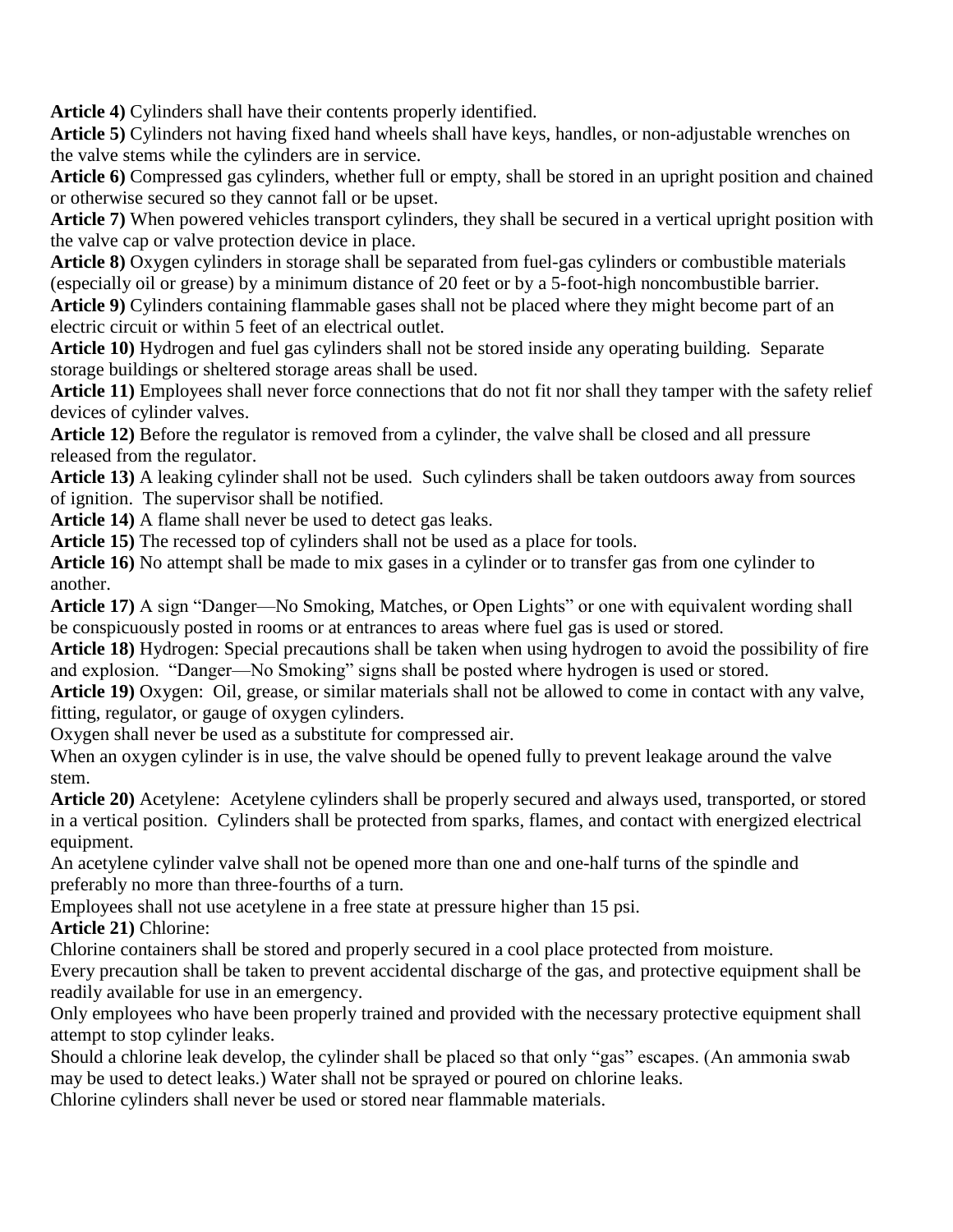Dry chlorine shall be stored in an isolated area as mixing it with anything but water could cause a fire or explosion.

When working with chlorine gas employees should always use the buddy system. Never change out cylinders alone.

# **Topic: Welding and Cutting**

Policy#: 221.00

**Purpose:** To define safety policies when welding or working around a welding operation.

**Article 1)** Only experienced and properly trained persons shall perform welding and cutting. Before welding or cutting is started, the area shall be inspected for potential fire hazards.

**Article 2)** When welding or cutting in elevated positions, precautions shall be taken to prevent sparks or hot metal from falling onto people or flammable material below.

**Article 3)** Suitable fire extinguishing equipment shall be immediately available at all locations where welding and cutting equipment is used.

**Article 4)** Welders or their helpers shall not carry matches and compressed gas lighters when engaged in welding or cutting operations.

**Article 5)** A fire watch shall be maintained wherever welding or cutting is performed in locations where combustible materials present a fire hazard. A fire check shall be made of the area ½ hour after completion of welding.

**Article 6)** Where combustible materials such as paper clippings or wood shavings are present, the floor shall be swept clean for a radius of 35 feet before welding. Combustible floors shall be kept wet or protected by fire-resistant shields. Where floors have been wetted down, personnel operating arc-welding or cutting equipment shall be protected from possible shock.

**Article 7)** To protect eyes, face, and body during welding and cutting, the operator shall wear an approved helmet or goggles, proper protective gloves, and clothing. Helpers or attendants shall wear proper eye protection. Other employees shall not observe welding operations unless they use approved eye protection. **Article 8)** Proper eye protection shall be worn to guard against flying particles when the helmet or goggles are raised.

**Article 9)** Machinery, tanks, equipment, shafts, or pipes that could contain explosive or highly flammable materials shall be thoroughly cleaned and decontaminated prior to the application of heat.

**Article 10)** In dusty or gaseous spaces where there is a possibility of an explosion, welding or cutting equipment shall not be used until the space is adequately ventilated.

**Article 11)** Welders shall place welding cable, hoses, and other equipment so that they are clear of passageways, ladders, and stairways.

**Article 12)** Where the work permits, the welder should be enclosed in an individual booth or shall be enclosed with noncombustible screens. Workers or other persons adjacent to the welding areas shall be protected from rays by shields or shall be required to wear appropriate eye and face protection.

**Article 13)** After welding or cutting operations are completed, the welder shall mark the hot metal or provide other means of warning other workers.

**Article 14)** Potentially hazardous materials in fluxes, coatings, covering, and filler metals are released to the atmosphere during welding or cutting operations. While welding, or cutting, adequate ventilation or approved respiratory protection equipment shall be used. Special precautions shall be taken when using materials that contain cadmium, fluorides, mercury, chlorinated hydrocarbons, stainless steel, zinc, galvanized materials, beryllium, and lead.

**Article 15)** Employees welding or cutting in confined spaces shall conform to the requirements of the Confined Space Policy.

**Article 16)** Gas welding and cutting: Only approved gas welding or cutting equipment shall be used.

1. Approved back flow check valves shall be used on gas welding rigs in both gas and oxygen lines.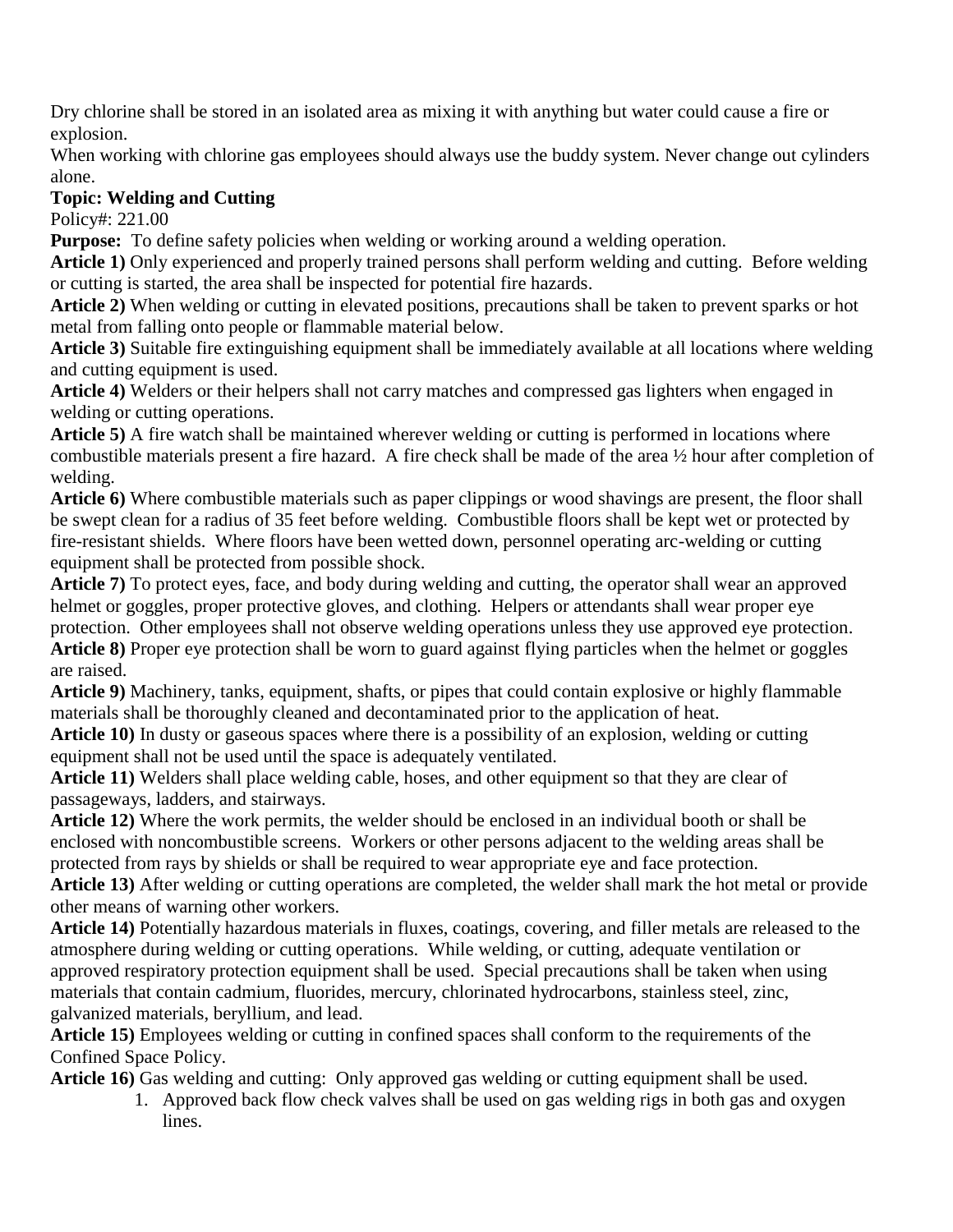- 2. Welding hose shall not be repaired with tape.
- 3. Matches or compressed gas lighters shall not be used to light a torch; a torch shall not be lighted on hot work. A friction lighter or other approved device shall be used.
- 4. Oxygen or fuel gas cylinders shall not be taken into confined spaces.

**Article 17)** Electric Welding: Only approved electric welding equipment shall be used:

- 1. The electric welding machine shall be properly grounded before use.
- 2. Rules and instructions supplied by the manufacturer or affixed to the machine shall be followed.
- 3. Welders shall not strike arc with an electrode, whenever persons are nearby whom might be affected by the arc.
- 4. When electrode holders are to be left unattended, the electrodes shall be removed and the holders shall be so placed or protected that they cannot make electrical contacts with employees or conducting objects.
- 5. When the welder must leave the work, or stop work for any appreciable length of time, or when the welding machine is to be moved, the power supply switch to the equipment shall be opened.

**Article 18)** Only qualified personnel will weld.

**Article 19)** When welding, proper eye protection and clothing must be worn.

#### **Topic: Lifting Equipment**

Policy#: 222.00

**Purpose:** To define safety policies when using heavy equipment to move, hoist, lift, load, or raise materials, equipment, or other large objects.

#### **Lifting Equipment**

**Article 1)** Only employees who have received documented training in the use of proper equipment operation, shall operate lifting equipment.

## **Hand Trucks**

**Article 2)** Do not overload hand trucks. For two-wheeled hand trucks, make sure the load is stable by putting the weight on the axle, not on the handle. Never pile a load so high that it blocks your view ahead. An unstable high load also can spill.

**Article 3)** Hand trucks are meant to be pushed, not pulled. One exception is the four-wheel truck with swivel axle and tongue that is designed to be pulled.

**Article 4)** Never pull a four-wheel hand truck down an incline because if it gets out of control, it can pin you or run over you. Watch where you are going so you do not pinch your hands or run over your feet. **Power Trucks**

**Article 5)** When operating motorized hand and power trucks, and when the operator releases the steering mechanism, make sure that both the brakes are applied and power to the motor is shut off.

**Article 6)** Obey the speed limits set in your area and keep in mind the type of load, aisle space and the amount of congestion in an area.

**Article 7)** When you go up or down a ramp, keep the load on the uphill side. That means back the truck downhill. Check behind you before backing.

**Article 8)** Sound your horn or bell when you approach pedestrians or intersections. Come to a complete stop at blind corners and doorways.

**Article 9)** Keep your arms and legs where they belong and never put them between the uprights of the mast or outside the truck when it is moving.

**Article 10)** Never allow riders on any power truck or towed equipment.

**Article 11)** Know the load capacity, the limit to how much you can carry safely.

#### **Hoisting Equipment**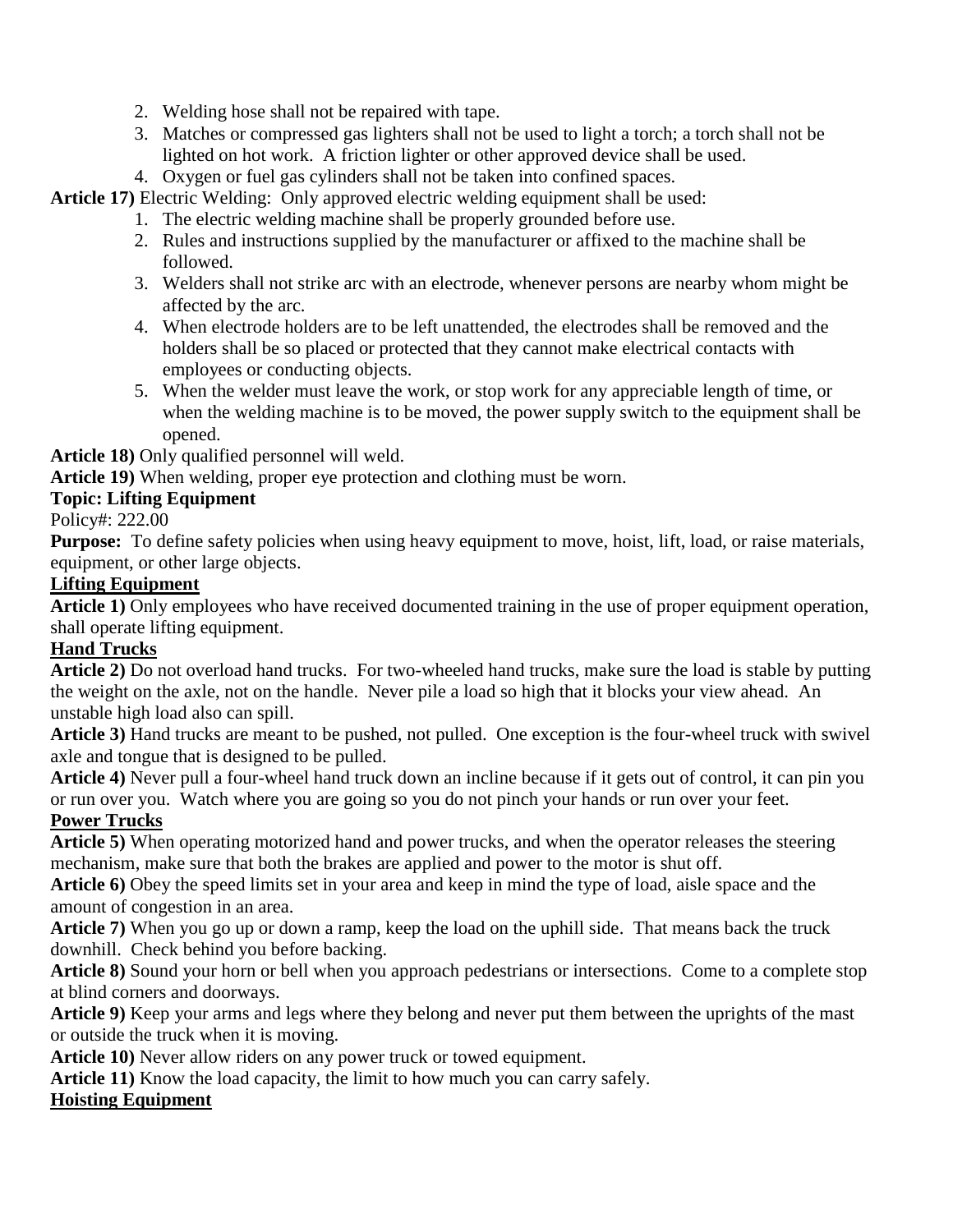**Article 12)** Hoisting equipment is used to lift a variety of items. These lifting devices include cranes, hoists, slings, chains, and ropes. These devices can save you from strains when used properly. Used improperly and without precaution, they can cause serious injury.

**Article 13)** Lifting devices must be inspected by the user before each use. Never walk under a load.

**Article 14)** Cranes and hoists are to be operated by authorized personnel only.

**Article 15)** Use the right equipment for the job. Do not work under vehicles supported by jacks or chain hoists without protective blocking that will prevent injury if jacks or hoists should fail.

## **Hauling**

**Article 16)** Ladders, pipe, etc., shall be loaded parallel with the truck length.

**Article 17)** Materials shall be securely fastened to prevent a hazard due to shifting.

**Article 18)** Material that extends more than 4 feet beyond the front or back of the truck or trailer shall have warning devices attached. During the day, red flags shall be used; at night and during periods of poor visibility, red lights shall be used.

## **Fork Lifts / Industrial Trucks**

**Article 19)** Only authorized persons who are qualified and trained in their use shall operate fork lifts or industrial trucks.

**Article 20)** Brakes and controls shall be tested before use. Equipment with faulty brakes or mechanical or electrical defects shall not be operated. Needed repairs shall be completed or reported immediately to the supervisor.

**Article 21)** Equipment shall always be operated at a safe speed for existing conditions.

**Article 22)** Before moving the equipment, the operator shall make sure that no person or objects are in the path of the vehicle. Clearances in all directions shall always be checked, particularly overhead clearances. **Article 23)** Industrial trucks shall not be fueled with the engine running.

**Article 24)** When picking up a load, forks shall be set squarely, and as far as possible under the load. Loads shall not be raised or lowered while traveling. Loaded or empty, forks should be carried as low as possible, but high enough to clear uneven surfaces.

**Article 25)** Loads shall not be suspended or swung over other persons. No one should be allowed to stand, walk, or work under elevated forks.

**Article 26)** The operator shall always face in the direction of travel.

**Article 27)** On inclines, all types of loaded lift trucks shall be driven with the load on the upgrade side of the driver whether ascending or descending.

**Article 28)** Sudden stops, which might spill the load, shall be avoided.

**Article 29)** All loads shall be securely fastened or safely positioned to prevent tipping or falling.

**Article 30)** Only attachments provided by or approved by the manufacturer may be used. Such attachments shall be properly secured. Improvised methods shall not be used.

**Article 31)** No one shall be allowed to ride the truck or other equipment other than the operator, except when seats are provided for this purpose.

**Article 32)** When an industrial truck is left unattended (operator is 25 feet away or the vehicle is not in his view), the load engaging means shall be fully lowered, controls shall be neutralized, power shall be shut off, and brakes set. Wheels shall be chocked when the truck is parked on an incline.

**Article 33)** Equipment with internal combustion engines shall not be operated in enclosed areas for prolonged periods of time so as not to exceed the allowable levels of carbon monoxide.

**Article 34)** When loading or unloading trucks, approved dock boards that are properly secured shall be used. The wheels of the truck shall be blocked.

## **Cranes, Derricks, Hoisting Equipment**

**Article 35)** Only authorized persons shall be permitted in the cab or on the equipment. Only those designated persons who are trained and qualified shall operate the hoisting equipment.

**Article 36)** No person shall be permitted to ride the hook, sling, or load of any hoisting equipment.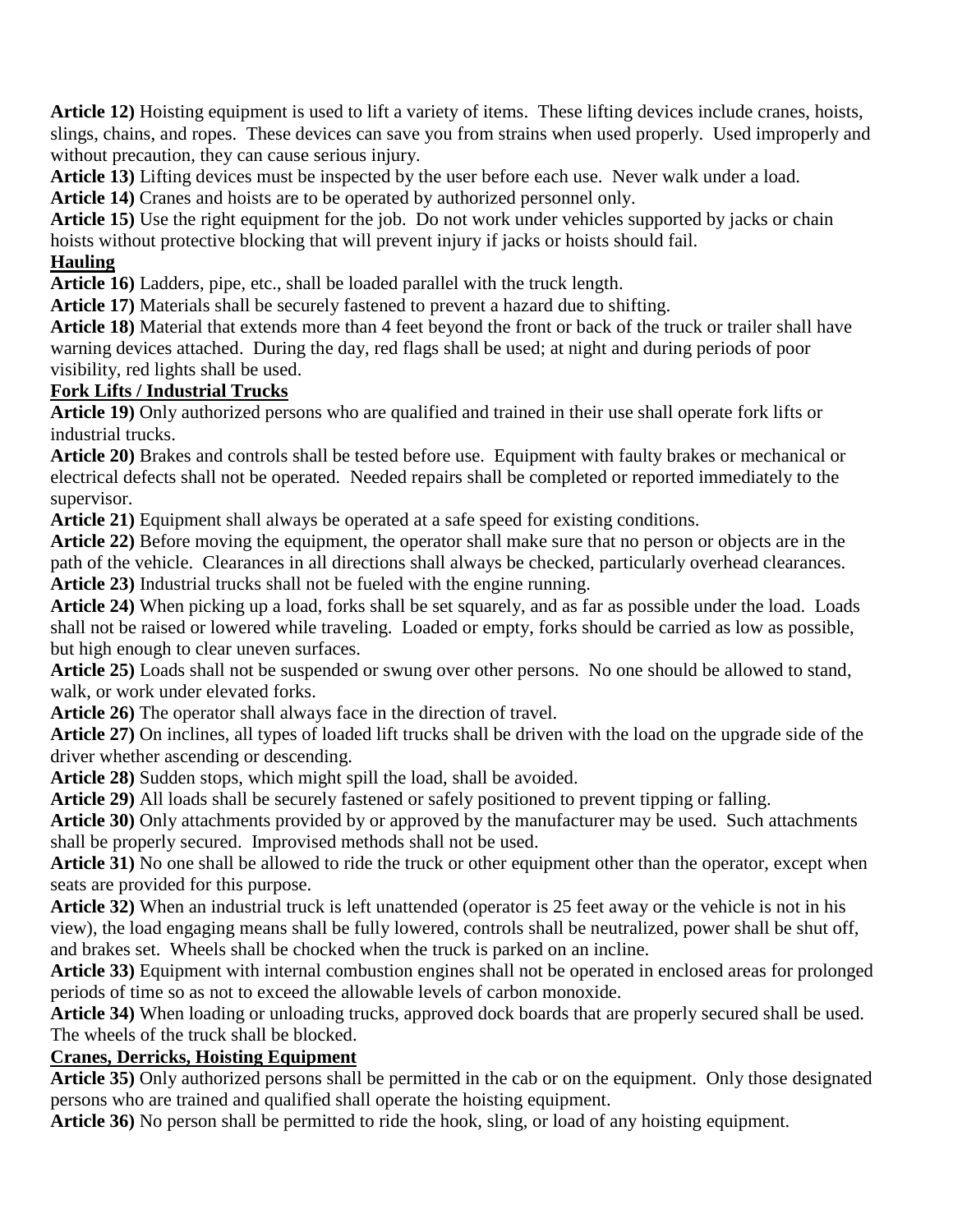**Article 37)** Load limits as specified by the manufacturer shall not be exceeded under any circumstances.

**Article 38)** Operating and maintenance procedures as specified by the manufacturer shall be followed.

**Article 39)** The following are the minimum checks, which shall be made daily before use by the operator:

All control mechanisms for maladjustment interfering with proper operation.

All safety devices for malfunction.

Deterioration or leakage in air or hydraulic systems.

Hooks, hoist lines, slings, and load attachment devices.

Fire extinguisher available.

**Article 40)** Before a lift is attempted, the lifting mechanism shall be level, firmly supported with the hoist line centered over the center of gravity of the load to be lifted.

**Article 41)** No load shall be lifted until its weight has been determined.

**Article 42)** For the first lift of each day, the load shall be test-lifted and the brakes checked (load lifted several inches and then tested).

**Article 43)** With every load, the slings and bindings shall be checked and shall be readjusted as necessary to ensure safety and stability.

**Article 44)** One person designated to perform this task shall give signals to the equipment operator. The operator shall, however, obey a "Stop" signal given by anyone.

#### **Aerial Devices, Man Lifts, Bucket Trucks**

**Article 45)** All equipment shall be inspected and certified yearly. This inspection shall be performed by a qualified company certified in this type of inspection process.

**Article 46)** Only authorized persons who are properly trained and qualified shall use or operate aerial devices. The operating and maintenance instruction manuals issued by the manufacturer shall be followed. **Article 47)** Load limits of the boom and basket shall not be exceeded. Shock loading (sudden stops or starts) of the equipment shall be avoided.

**Article 48)** Aerial devices shall not be "field modified" unless such modification is certified by the manufacturer. The insulated portion shall not be altered in any manner that might reduce its insulating value.

**Article 49)** Prior to use, the equipment shall be given a warm-up period. The hydraulic system and the lift controls shall be checked and tested before use to determine if such features are in safe working condition. Malfunctions or

unsafe operational conditions shall be reported to your supervisor. Equipment that is not in proper operational condition shall not be used.

**Article 50)** Articulating boom and extensible boom platforms, primarily designed as personnel carriers, shall have both platform (upper) and lower controls. Lower level controls shall not be operated unless permission has been obtained from the employee in the lift, except in the case of emergency.

**Article 51)** The truck shall not be moved unless the boom is lowered, the basket cradled and secured, and the outrigger retracted. Employees shall not ride in the bucket while the truck is traveling.

**Article 52)** When employees are in the bucket of an aerial lift, the emergency brake of the vehicle shall be set. Wheel chocks or outriggers shall be used to provide added protection. When the vehicle is on an incline, wheel chocks shall be used regardless of whether out riggers are used. The truck should sit approximately level when viewed from the rear.

**Article 53)** When outriggers are used, they shall be set on pads or a solid surface. Outriggers shall not be extended or retracted outside of clear view of the operator unless all employees are outside the range of possible equipment motion.

**Article 54)** Employees shall not belt to an adjacent pole or structure. When working from an aerial lift, a body belt or harness shall be worn and a lanyard attached to the boom.

**Article 55)** Safety rules governing the personal protective equipment, and general safe practices shall also apply to work done from aerial baskets.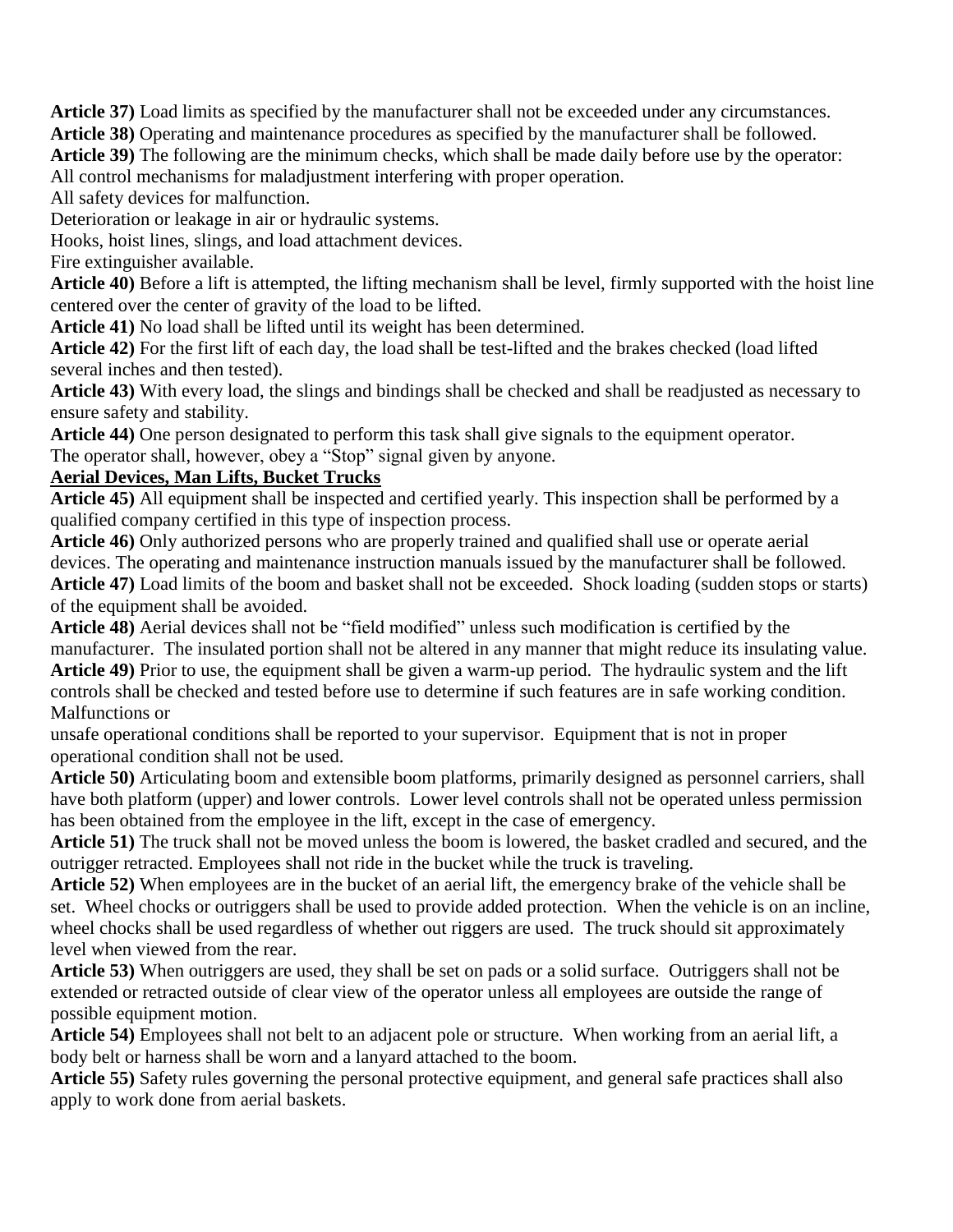**Article 56)** When a boom must be maneuvered over a street or highway, necessary precautions shall be taken to avoid accidents with traffic and pedestrians, refer to your supervisor for precautions.

**Article 57)** The operator shall always face in the direction in which the basket is moving and shall see that the path of the boom or basket is clear when it is being moved.

**Article 58)** Employees shall not stand or sit on top or edge of the basket or on ladders placed in the basket. Employees' feet shall be on the floor of the basket the entire time they are in it.

**Article 59)** When two employees are in the basket or baskets, one of them shall be designated to operate the controls. One employee shall give all signals, which shall be thoroughly understood by all persons concerned.

**Article 60)** Clearances: the aerial lift, together with the employee in the basket and all tools and equipment shall maintain proper clearances from unprotected energized conductors. If it is difficult for the operator to determine the distance between the equipment and the energized parts accurately, another person shall observe the clearance and give timely warnings when minimum clearance distance is approached.

**Article 61)** When using pneumatic or hydraulic tools in a bucket, the operator shall be sure that hoses or lines do not become entangled in the operational controls.

**Topic: Scaffolds**

Policy#: 223.00

**Purpose:** To list safety policies when working on or around scaffolds.

## **Safe Supports and Scaffolds**

**Article 1)** No employee, or any material or equipment, shall be supported or permitted to be supported on any portion of a tree, pole structure, scaffold, ladder, walkway, or other elevated structure, crane or derrick, etc., without it first being determined that such support is adequately strong and properly secured in place.

**Article 2)** Employees shall check all scaffolding before use to ensure it is of sufficient strength and rigidity to safely support the weight of persons and material to which it will be subjected and report deficiencies to your supervisor.

**Article 3)** Employees shall not use a scaffold from 4 to 10 feet in height having a minimum horizontal dimension of less than 45 inches unless proper guardrails are present to provide employee protection. Rope shall not be used as guardrails.

**Article 4)** Employees shall not use a scaffold over 10 feet in height unless a standard guardrail, with midrail and toeboard, is present to provide adequate employee protection.

**Article 5)** Scaffold planks shall extend over their end supports by not less than 6 inches (unless cleated) and not more than 12 inches.

**Article 6)** Scaffolds shall not be moved without first removing all loose tools, materials, and equipment resting on the scaffold deck.

**Article 7)** All scaffolds shall be sufficiently secured and braced.

**Article 8)** The footing or anchorage points for scaffolds shall be sound, rigid, and capable of carrying the maximum intended load without settling or displacement. Unstable objects such as barrels, boxes, loose brick, or concrete blocks shall not be used to support scaffolds or planks.

**Article 9)** Scaffolds shall not be altered or moved horizontally while being used or occupied except when specifically designed for such use. Movable scaffolds shall have the casters or wheels locked to prevent movement.

**Article 10)** The width of all scaffolds, ramps, and platforms shall be sufficient to prevent congestion of persons, materials, or equipment, and in no case, shall they be less than 18 inches wide.

**Article 11)** Scaffold footing must be secure and capable of carrying the maximum intended load without settling or displacement. Access to the working platform should be by ladder, ramp or other safe means. Scaffolds shall be maintained in a safe condition and not be moved or altered while occupied.

# **Topic: Hand Tools**

Policy#: 224.00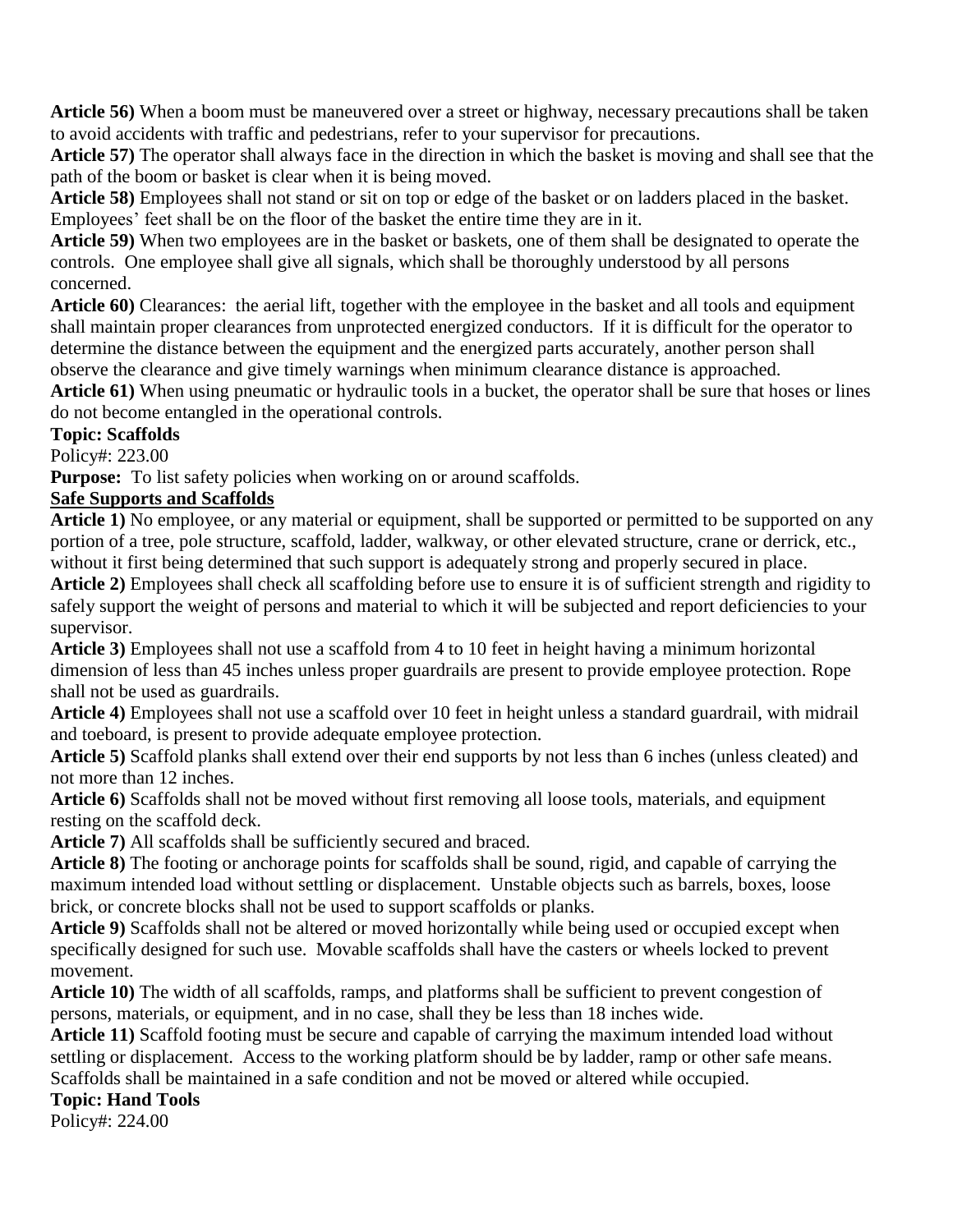**Purpose:** To describe safety rules when using various hand tools.

# **Hand Tools**

**Article 1)** The City of Talladega provides hand and portable power tools that meet accepted safety standards. A damaged or malfunctioning tool must not be used; it must be turned in for servicing and replaced by a tool in good condition.

**Article 2)** All tools, regardless of ownership, shall be of an approved type and maintained in good condition. Tools are subject to inspection at any time. A supervisor has the authority and responsibility to condemn unserviceable tools, regardless of ownership.

**Article 3)** Take care of your tools by keeping them clean and in good condition. Always report unsafe tools to you supervisor.

**Article 4)** Employees must use the correct tool for the work to be performed. Makeshift and substitute tools shall only be used with proper authorization and under supervision.

**Article 5)** If you are unfamiliar with the operation of the tool or equipment, request instruction from your supervisor before starting the job. Supervisors are responsible for ensuring that the employees in their department are properly trained in the operation of any tool that they are expected to operate.

**Article 6)** Tools with sharp edges shall be stored and handled so that they will not cause injury or damage. *They shall not be carried in pockets.*

**Article 7)** Screwdrivers**:** Always use the right size and type for the job. Holding the work in the palm of your hand is dangerous because, if the screwdriver slips, it can cause a serious puncture wound.

**Article 8)** Hammers: Use the right one for the job (i.e., machinists hammer for machine work, claw hammer for carpentry, etc.). When using a sledge hammer or maul, watch the backswing. Always look behind you first.

**Article 9)** Hammers with metal handles, screwdrivers or knives with metal continuing through the handle and metallic measuring tapes shall not be used on or near energized electrical circuits or equipment.

**Article 10)** Saws: One that is sharp and rust-free is less likely to bind or jump the cut.

**Article 11)** Files: A handle gives you a firm, safe grip, so do not use a file without one. Do not use files to pry things up because they are brittle and may break.

**Article 12)** Pry Bars: Make sure you have a secure bite and secure footing when using a pry bar. Check the bite by applying an easy pressure at first. Then check your balance so you do not fall if the pry slips. **Article 13)** When not in use, tools should be properly stored in a dry, secure location.

**Article 14)** Tools shall not be thrown from place to place or from person to person; tools that must be raised or lowered from one elevation to another shall be placed in tool buckets or firmly attached to hand lines.

**Article 15)** Tools shall never be placed unsecured on elevated places.

**Article 16)** As impact tools such as chisels, punches, drift pins, etc. becomes mushroomed or cracked, they shall be repaired, or replaced before further use.

**Article 17)** Chisels, drills, punches, ground rods, and pipes shall be held with suitable holders or tongs (not with the hands) while being struck by another employee.

**Article 18)** Shims shall not be used to make a wrench fit.

**Article 19)** Wrenches with sprung or damaged jaws shall not be used.

**Article 20)** Pipe shall not be used to extend a wrench handle for added leverage unless the wrench was designed for such use.

**Article 21)** Tools shall be used only for the purposes for which they have been approved.

**Article 22)** Wooden handles that are loose, cracked, or splintered shall be replaced. The handle shall not be taped or lashed with wire.

**Article 23)** All cutting tools such as saws, wood chisels, drawknives, or axes shall be kept in suitable guards or in special compartments.

**Article 24)** Tools shall not be left lying around where they may cause a person to trip or stumble.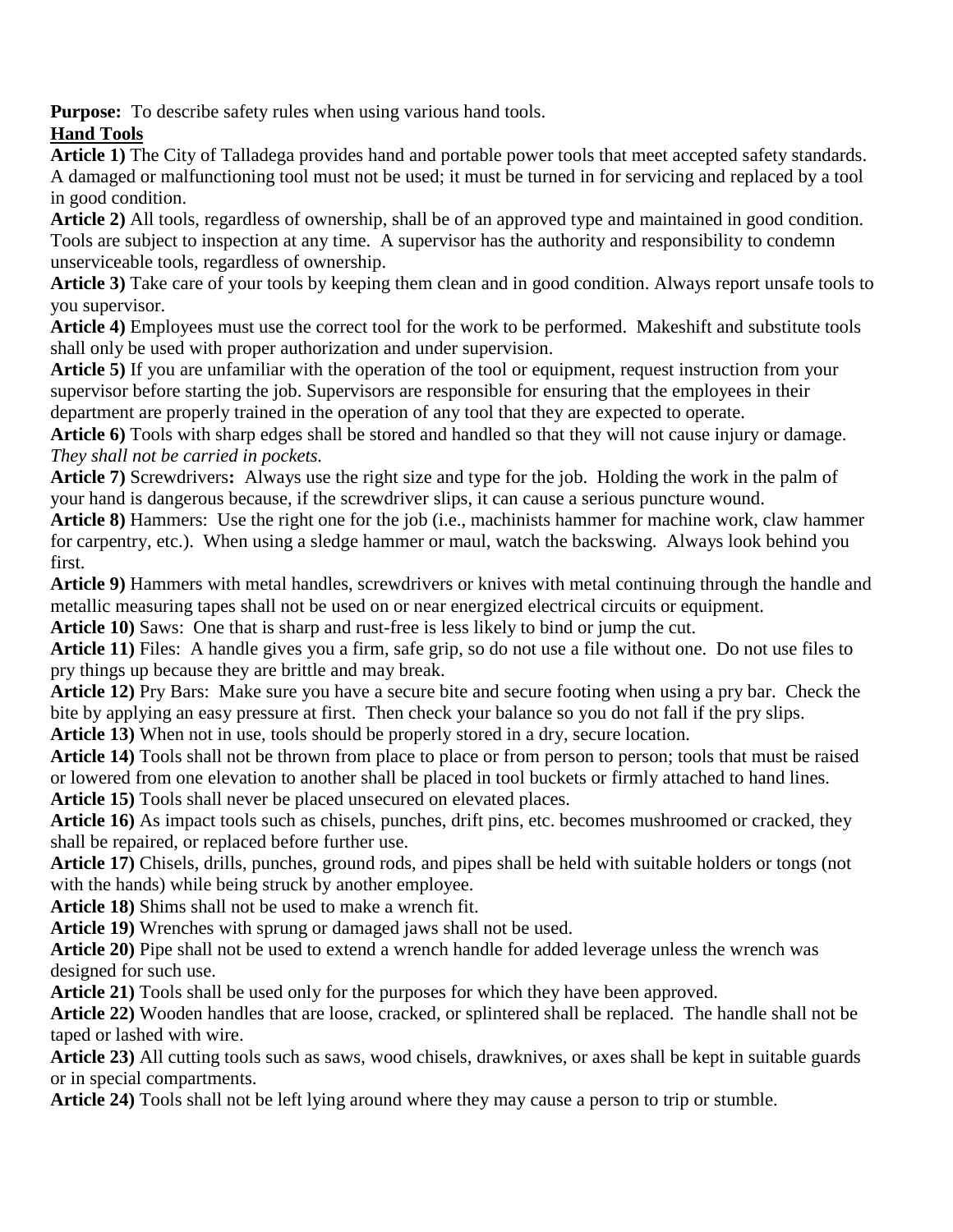**Article 25)** When working on or above open grating, a canvas or other suitable covering shall be used to cover the grating to prevent tools or parts from dropping to a lower level where others are present or the danger area shall be barricaded or guarded.

**Article 26)** The insulation on hand tools shall not be depended upon to protect users from shock. **Portable Electric Tools**

**Article 27)** The non-current carrying metal parts of portable electric tools such as drills, saws, and grinders shall be effectively grounded when connected to a power source unless:

The tools are an approved double-insulated type, or

The tool is connected to the power supply by means of an isolating transformer or other isolated power supply, such as a 24-V dc system.

**Article 28)** All powered tools shall be examined by the operator before use to ensure general serviceability and the presence of all applicable safety devices. The electric cord and electric components shall be given an especially thorough examination.

**Article 29)** Powered tools shall be used only within their capability and shall be operated in accordance with the instructions of the manufacturer.

**Article 30)** All tools shall be kept in good repair and shall be disconnected from the power source while repairs are being made.

**Article 31)** Electrical tools shall not be used where there is a hazard of flammable vapors, gases, or dust. **Article 32)** Tools connected to a central power supply, including portable and vehicle-mounted generators (not isolated) and not double insulated shall be protected by a Ground Fault Interrupter (GFI) or by an "assured grounding system."

#### **Pneumatic Tools**

**Article 33)** Compressed air and compressed-air tools shall be used with caution.

**Article 34)** Pneumatic tools shall never be pointed at another person.

**Article 35)** Pneumatic power tools shall be secured to the hose or whip by some positive means to prevent the tool from becoming accidentally disconnected.

**Article 36)** Safety clips or retainers shall be securely installed and maintained on pneumatic impact (percussion) tools to prevent attachments from being accidentally expelled.

**Article 37)** Compressed air shall not be used for cleaning purposes except when reduced to less than 30 psi and then only with effective chip guarding and personal protective equipment.

**Article 38)** Compressed air shall not be used to blow dust or dirt from clothing.

**Article 39)** The manufacturer's safe operating pressure for hoses, pipes, valves, filters, and other fittings, shall not be exceeded.

**Article 40)** All hoses exceeding ½ inch inside diameter shall have a safety device at the source of supply or branch line to reduce pressure in case of hose failure or disengagement of a connection.

**Article 41)** Before making adjustments or changing air tools, unless equipped with quick-change connectors, the air shall be shut off at the air supply valve ahead of the hose. The hose shall be bled at the tool before breaking the connection.

**Article 42)** Eye protection, foot protection, and other protective devices shall be worn.

**Article 43)** Only persons who have been trained in their use shall operate pneumatic tools.

**Article 44)** A pneumatic tool used where it may contact exposed live electrical parts shall have a nonconductive hose and an accumulator to collect moisture.

**Article 45)** Employees shall not use any part of their bodies to locate or attempt to stop an air leak. **Hydraulic Tools**

**Article 46)** Manufacturer's safe operating pressures for hydraulic tools, hoses, valves, pipes, filters, and fittings shall not be exceeded.

**Article 47)** Pressure shall be released before connections are broken unless quick-acting, self-closing connectors are used.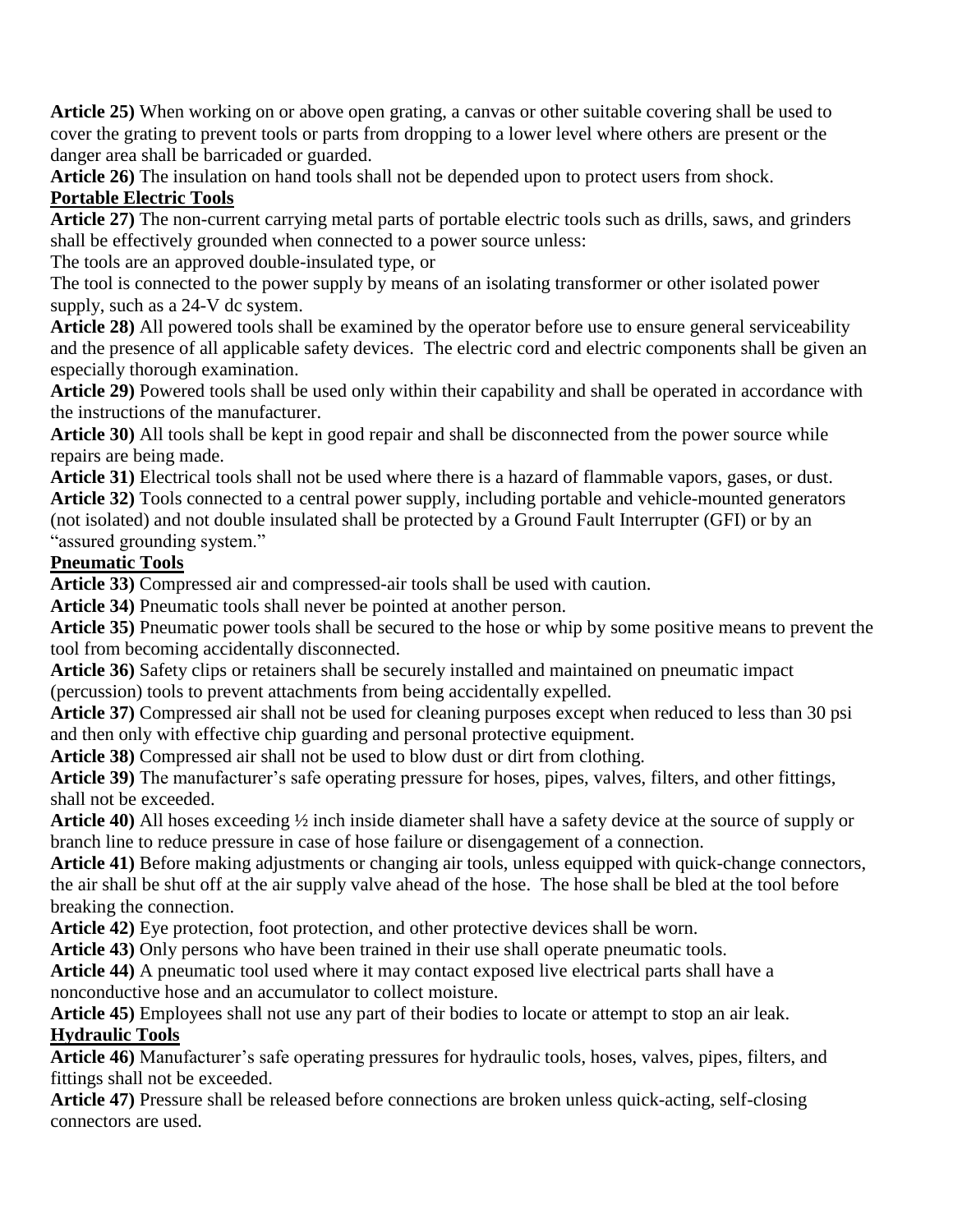**Article 48)** Employees shall not use any part of their bodies to locate and attempt to stop a hydraulic leak. **Article 49)** The fluid used in hydraulic-powered tools shall be fire resistant and shall retain its operating characteristics at the most extreme temperatures to which it will be exposed.

**Article 50)** All hydraulic lines longer than 35 feet should have check valves or provide for loss of insulating value due to partial vacuum when used where they may come into contact with exposed live parts.

# **Topic: Electrical**

Policy#: 225.00

Purpose: To define safety policies when working on electrical systems, equipment and appliances.

**Article 1)** Do not try to make electrical repairs unless you are an electrician or otherwise trained to do so. **Article 2)** Watch the condition of electrical cords. If one is frayed, do not use it. Report it so it can be repaired or replaced.

**Article 3)** Do not obstruct electrical control panels, switches, or motor controls.

**Article 4)** Do not use portable electrical equipment if your hands are wet or if you are standing on wet ground.

**Article 5)** When a fuse blows it means an overload or maybe a short. Report it to your supervisor.

**Article 6)** Sparks or smoke from a motor or other electrical equipment can mean a shock or fire hazard. Turn off the power at once and report the condition immediately.

## **Topic: Work Area Protection**

Policy#: 226.00

**Purpose:** Work area protection is the adequate safeguarding or protecting of pedestrians, motorists, City of Talladega workers, and equipment by the use of adequate barriers, warning signs, lights, flags, traffic cones, high-level standards, barricade rope, flagmen, etc., on approaches to work areas, excavations, open manholes, parked equipment, etc. All warning and protective devices shall be installed as per the Manual Uniform Traffic Control Devices.

## **General**

**Article 1)** Work area protection is accomplished by the use of good informative and protective devices, keeping in mind that a safe installation requires the use of these devices in relation to the location of the workers and the equipment involved. The use of these devices must be coupled with proper planning, design, installation, inspection, maintenance, and the use of good common sense. It is of the utmost importance that the work area be properly identified and that warning devices clearly convey the message to the traveling public well in advance of arrival at the work area.

**Article 2)** The public must be warned in advance, then regulated and guided safely through or around the work area. Proper work area protection shall be planned to ensure the safety and protection of the public, the worker, and the equipment. The possibility of accidents occurring is greatly minimized by proper planning, design, installation, operation, and maintenance, coupled with the use of common sense.

#### **Equipment**

**Article 3)** Only those signs, standards, barricades, flags, and cones that conform to state or local codes shall be used.

**Article 4)** All state and local traffic codes shall be followed when providing work area protection.

**Article 5)** During night operations or in periods of reduced visibility, special precautions shall be taken.

Adequate warning equipment, which may include flashing lights, flares, or area illumination, shall be used.

**Article 6)** Warning devices and equipment shall be removed as soon as the hazard is eliminated.

**Article 7)** Warning devices and equipment not in use shall be stored in a proper manner or shall be removed from the work area.

## **Flagmen**

**Article 8)** Flagmen or other appropriate traffic controls shall be used to supplement protection provided by signs, signals, and barricades whenever necessary.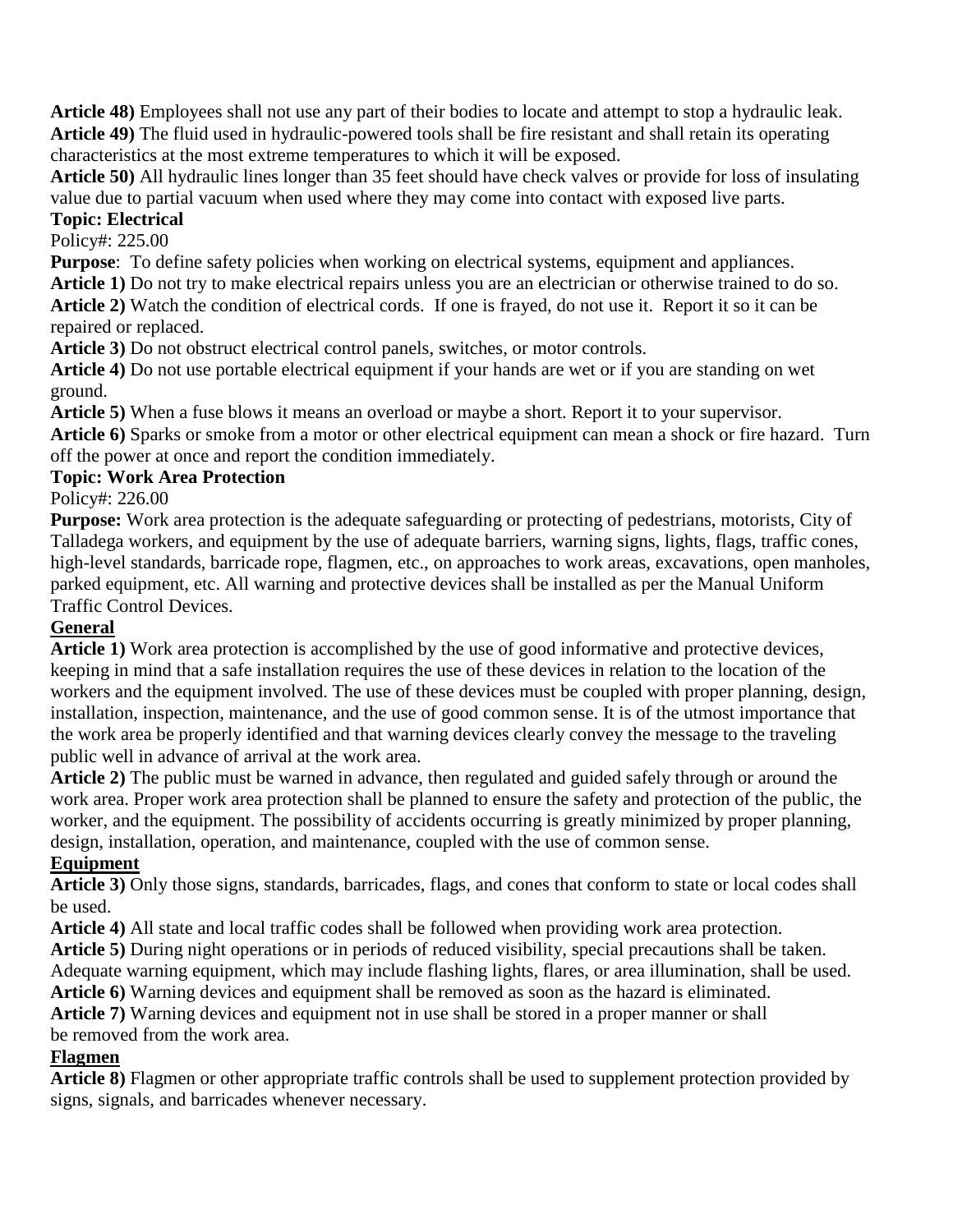**Article 9)** Flagmen shall wear a yellow or orange warning vest or other garment. Warning garments worn at night shall be of a reflective material as dictated by DOT regulation.

**Article 10)** Flagmen using hand-signaling equipment shall ensure signals provide sufficient warning to protect themselves and the worksite. The use of sign paddles is preferred and should be used if available.

(1) Signal flags shall be red and at least 24 inches' square.

(2) Sign paddles (Stop and Slow) shall be on a 6-foot staff.

(3) In periods of darkness or reduced visibility, orange lights shall be used.

**Article 11)** Flagmen shall place themselves in a protected position to reduce possibility of injury from traffic. **Article 12)** Flagmen shall ensure they can fully observe the operation and shall guide vehicular traffic in such a manner as to minimize the possibility of accidents or injury.

**Article 13)** When flagmen are used at both ends of a jobsite, reliable communications or prearranged signals shall be used to ensure proper traffic flow.

**Article 14)** Flagmen shall face traffic when giving signals.

**Article 15)** Flagmen shall give positive, direct signals that leave no doubt as to their meaning.

#### **Topic: Trenching & Excavation Safety**

Policy#: 227.00

**Purpose:** To list safety policies when trenching, shoring and excavating.

**Article 1)** Trenches 4 feet deep or greater require a protective system unless the excavation is made entirely in stable rock.

**Article 2)** Trenches 20 feet deep or greater require that the protective system be designed by a registered professional engineer or be based on tabulated data prepared and/or approved by a registered professional engineer in accordance with safety guidelines.

**Article 3)** OSHA standards require that employers inspect trenches daily and as conditions change by a competent person before worker entry to ensure elimination of excavation hazards. A competent person is an individual who is capable of identifying existing and predictable hazards or working conditions that are hazardous, unsanitary, or dangerous to workers, soil types and protective systems required, and who is authorized to take prompt corrective measures to eliminate these hazards and conditions.

**Article 4)** Employees are required to use safe access and egress to all excavations, including ladders, steps, ramps, or other safe means of exit working in trench excavations 4 feet or deeper. These devices must be located within 25 feet of all workers.

**Article 5)** Keep heavy equipment away from trench edges.

**Article 6)** Identify other sources that might affect trench stability.

Article 7) Keep excavated soil (spoils) and other materials at least 3 feet from trench edges.

**Article 8)** Know where underground utilities are located before digging. Call before you dig! Contact all local utilities such as: water, electric, gas, phone company and cable authorities before digging. Line locations require a 48 notice prior to digging, dial 411.

**Article 9)** Test for atmospheric hazards such as low oxygen, hazardous fumes and toxic gases when greater than 4 feet deep.

**Article 10)** Inspect trenches at the start of each shift.

**Article 11)** Inspect trenches following a rainstorm or other water intrusion.

**Article 12)** Do not work under suspended or raised loads and materials.

**Article 13)** Employees must wear high visibility or other suitable clothing when exposed to vehicular traffic.

**Article 14)** There are different types of protective systems:

a) *Benching***:** A method of protecting workers from cave-ins by excavating the sides of an excavation to form one or a series of horizontal levels or steps, usually with vertical or near-vertical surfaces between levels. Benching cannot be done in Type C soil.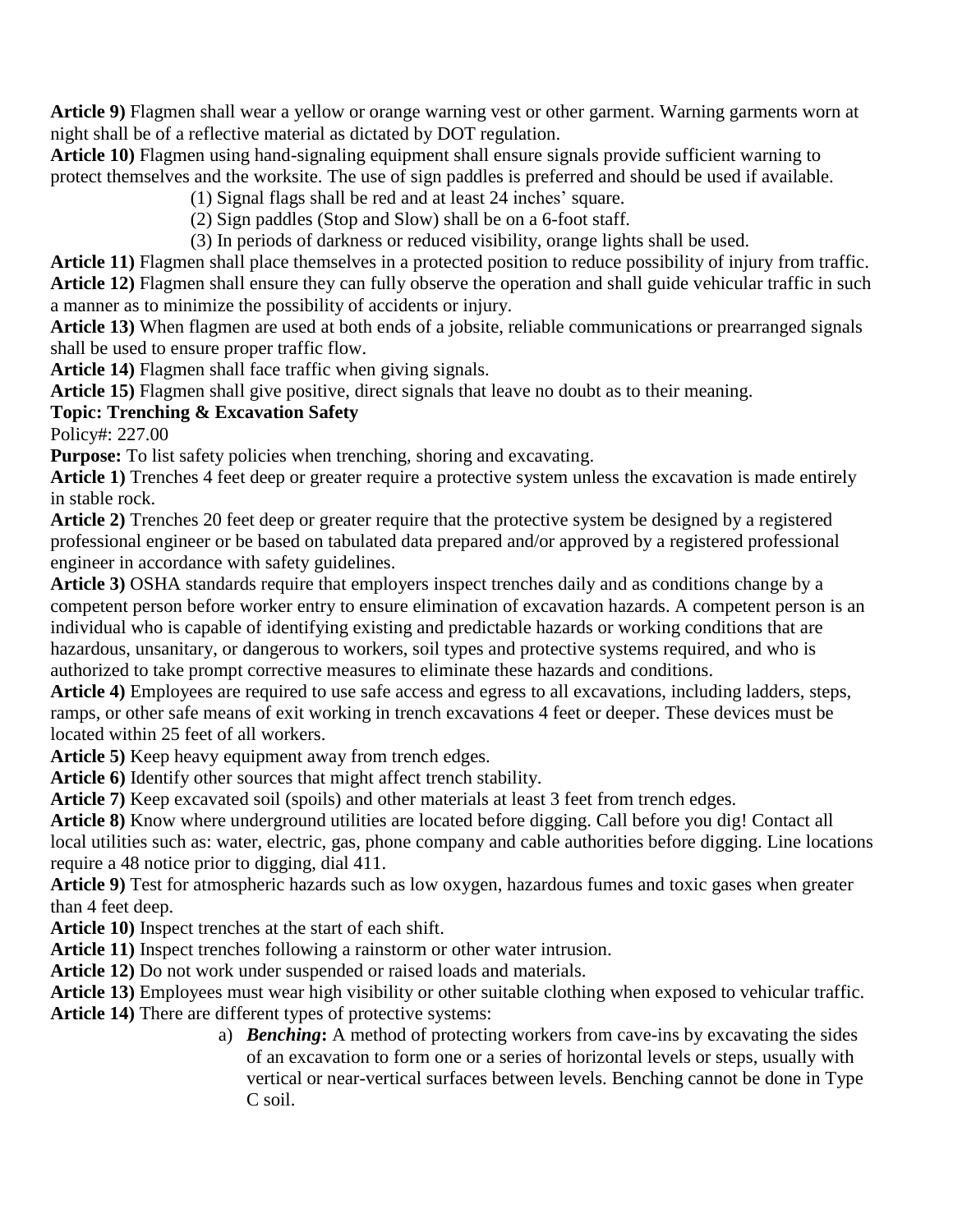- b) *Sloping*: Involves cutting back the trench wall at an angle inclined away from the excavation.
- c) *Shoring:* requires installing aluminum hydraulic or other types of supports to prevent soil movement and cave-ins.
- d) *Shielding*: protects workers by using trench boxes or other types of supports to prevent soil cave-ins. Designing a protective system can be complex because you must consider many factors: soil classification, depth of cut, water content of soil, changes caused by weather or climate, surcharge loads (e.g., spoil, other materials to be used in the trench) and other operations in the vicinity.

**Article 15)** Cave-ins can be controlled by:

- a) Re-routing traffic when possible, and keeping only the heavy construction equipment required near the excavation.
- b) Keeping the spoil pile at least 3 feet back from the edge of the excavation.
- c) Pumping water out of the excavation before anyone enters it. Using protective systems when required.

**Article 16)** All trenches and excavations shall be closed or secured prior to leaving unattended. **Article 17)** Safety Hats – Hard hats must be worn in areas subject to falling or flying objects or where other hazards may cause a head injury. This includes, but not limited to; employees operating bush hog mowing machinery, trash truck boom operators, sewer/vacuum truck operators, tree trimming or brush clearing crews, all employees in a work zone where equipment is operating, heavy equipment operators, backhoe or excavator operators, employees working around heavy equipment, drivers of dump trucks during loading or unloading, concrete or asphalt workers, employees working on or around ladders, scaffolding and bucket trucks, employees working in or around excavations, employees entering manholes or meter pits, or in any area where flying or falling objects or other hazards may cause a head injury. Approved safety head gear shall be worn by all employees and any visitors when exiting their vehicle on all job sites and in areas where flying or falling objects or other hazards may cause a head injury. All head protection must meet ANSI Z89.1-1986 standards.

**Article 18)** Support vehicles shall be positioned a safe distance from the open trench and operating equipment. If on right of way and close to traffic, warning flashers shall be used.

**Article 19)** Dump Trucks being loaded or unloaded shall be positioned within the protected work zone. **Article 20)** When excavations in the proximity of a road or street, the public must be warned in advance. Traffic must be regulated and guided safely through or around the work area. Proper work area protection shall be planned to ensure the safety and protection of the public, the worker, and the equipment. The possibility of accidents occurring is greatly minimized by proper planning, design, installation, operation, and maintenance, coupled with the use of common sense.

**Article 21)** Work area protection shall be in place for pedestrians, motorists, City of Talladega workers, and equipment by the use of adequate barriers, warning signs, lights, flags, traffic cones, high-level standards, flagmen, etc., on approaches to work areas, excavations, parked equipment, etc. All warning and protective devices shall be installed as per the Manual Uniform Traffic Control Devices.

#### **Topic: Building Inspection**

Policy#: 228.00

**Purpose:** To list safety policies related to tasks performed in Building Inspection.

**Article 1)** Employees will wear hard hats in construction areas.

**Article 2)** Employees will wear other personal protective equipment (example: hard hat, eye, foot, noise and ear protection) as conditions at building sites dictate and require.

**Article 3)** Contractors and builders will be required to provide safe access to elevated areas with appropriate ramps and approved ladders.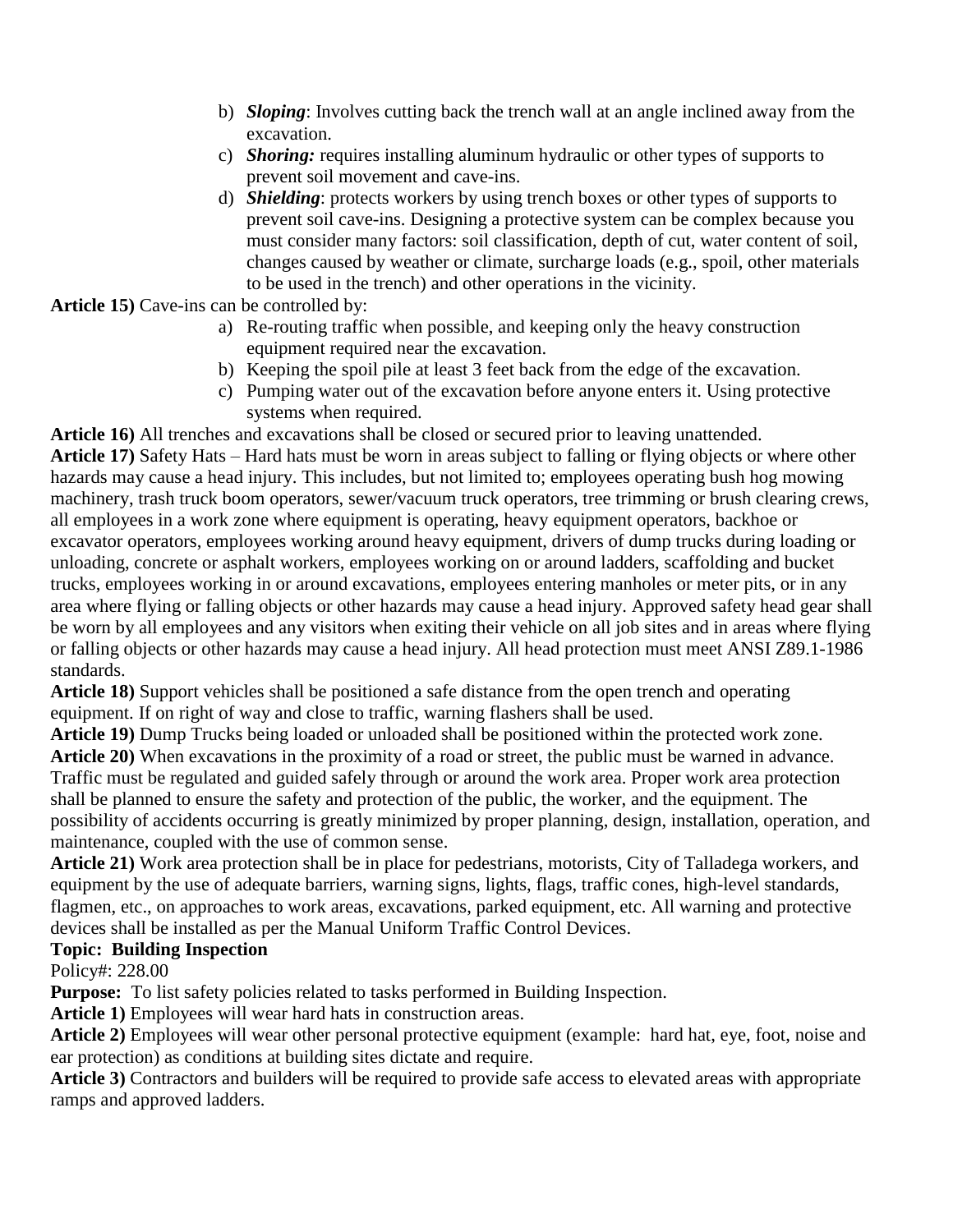**Article 4)** Employees will take care to avoid falls when walking on building sites where surfaces are wet and slick.

**Article 5)** Employees will avoid walking **under** scaffolding and other elevated work areas when people are actively working due to the chance for tools/equipment to fall.

## **Topic: Workers Compensation Requirements**

Policy#: 301.00

**Purpose:** To explain the process for reporting on the job injuries and receiving medical treatment. **Article 1)** Injuries, no matter how minor, are to be reported to the supervisor immediately, even if the employee does not need medical attention. Injury is defined, in part, by the Alabama Worker's Compensation code-. "Injury and personal injury" shall mean only injury by accident arising out of and in the course of the employment, and shall not include a disease in any form, except for an occupational disease or where it results naturally and unavoidably from the accident. - [Section 25-5-1 of the Alabama Workers Compensation Act may be referenced for more information.] Injuries generally result from an external physical force suddenly exerting more stress on the human body than it can withstand, resulting in some extremely manifested injury such as laceration, fracture, contusion, amputation or the like [per the book, "Essentials of Risk Control"].

**Article 2)** If an employee is injured during normal business hours (Monday - Friday, 8:00 a.m. – 5:00 p.m.) and the injury does not require emergency treatment, he/she is to contact Human Resources who will direct the employee as to where to seek treatment.

**Article 3)** If an employee is injured during non-normal business hours, or the injury requires emergency medical attention, the employee is to report to the Emergency Room at Brookwood Baptist or nearest hospital emergency room.

**Article 4)** If any employee of the City should incur an injury while performing City work outside of the area, the injury would still be covered under current worker's compensation guidelines. Worker's Compensation provider would honor the diagnosis made by the treatment facility as long as the employee follows existing worker's compensation guidelines which state that the injury should be reported within 24 working hours and that an Accident Report should be filled out and sent to Human Resources.

**Article 5)** If an injury is minor and requires basic first aid, it is not mandatory for the employee to go to the physician for treatment. Supervisors and Department Heads should assess the injury and the employee's description of pain and discomfort. If the employee feels they should go to a physician, contact Human Resources and follow their directions. If the supervisor department head/employee agrees that the injury is minor and can be addressed with basic first aid, the Fire Department could be called to assess. As long as the Accident Report is submitted and the injury is recorded, if the incident later needs to be treated by a physician the employee can be sent at that time.

**Article 6)** Treatment must be provided by a City designated physician or it may jeopardize the employee's worker's compensation benefits, unless the employee is working outside of the area.

**Article 7)** It is the Supervisor or Department Head's responsibility to notify the Human Resources office immediately upon being informed that an injury has occurred.

**Article 8)** Regardless of the severity of the injury, the Human Resources office should receive an Accident Report no later than 24 hours of the incident (excluding weekends and holidays), completed by the Department Head or Supervisor. Human Resources will then complete the 1<sup>st</sup> Report of Injury and submit to workers comp. provider.

**Article 9)** All employees who experience a time-loss injury shall be required to promptly attend all prescheduled medical appointments. If an employee cannot fulfill this requirement due to an unforeseen emergency, the employee shall contact both the Doctor's office and the Human Resources Office as soon as possible to reschedule.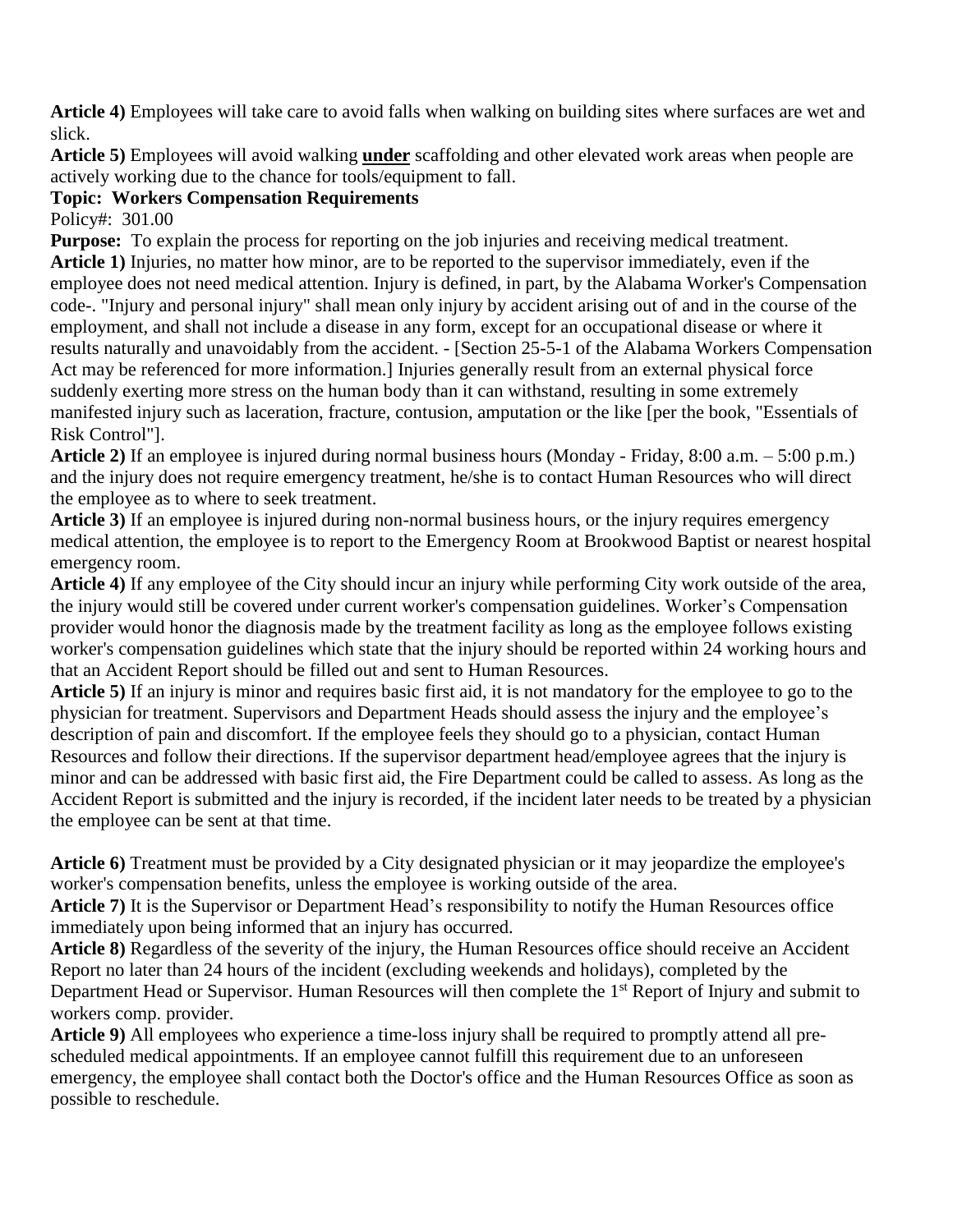**Article 10)** Any employee who sustains an occupational injury or illness will be compensated in accordance with the State of Alabama Workers' Compensation Act.

For the first 3 days that an employee is out of work as a result of an on the job injury, the employee will be allowed to use accrued sick leave if available.

After three days, the employee will be paid by the Worker's Compensation for the remainder of the days that he/she is out of work based on a 52-week wage statement that must be provided to the Human Resources Department within 48 work hours, (if possible) of the date of the injury.

If an employee is out of work for more than 21 days, the-employee will be reimbursed for the initial three-day waiting period by MWCF. In order to receive such benefits, the employee must promptly provide the appropriate notification and medical reports.

When employees are reimbursed for the initial three-day waiting period, they will be required to reimburse the City if they were paid (sick or vacation leave) for the first 3 days they were out.

**Article 11)** The Workers Compensation provider may deny benefits for willful misconduct. Willful misconduct may include failure or refusal to follow safety rules or to wear required safety equipment. **Topic: Accident Review Process**

Policy#: 302.00

**Purpose:** To describe how accidents will be investigated and reviewed to identify causes of accidents and ways to avoid future accidents.

**Article 1)** Upon receipt of an Accident Report, Human Resources shall examine the form to ensure that all of the necessary information has been provided. Upon establishing that all of the necessary information is on the form, a meeting will be set up with the **Safety Committee** and the injured employee, and that employee's supervisor or crew chief (and all other pertinent personnel).

**Article 2)** The evaluation shall be set up within 3 working days of the injury whenever possible. It will be the responsibility of the **Safety Committee** to determine how and why the injury occurred and what can be done to prevent it from happening again. The investigation may include:

- Interviewing the injured employee, witnesses, and supervisors
- Taking pictures of the scene
- Drawing or sketching the scene
- Re-enacting the accident
- Completion of the Accident Report

**Article 3)** Data from each incident and evaluation will be maintained in the Human Resources office and used by the Safety Committee to make recommendations to the various departments on how to better implement safety policies and procedures and on how to improve overall safety for the City.

**Article 4)** Based on the Accident Investigation completed by the **Safety Committee,** certain corrective actions will be recommended for the department. These may include written safety guidelines or process changes for that Department Head to implement to prevent this type of injury from occurring again. Within two weeks, the Department Head will be expected to provide in writing an explanation of the actions he/she has taken (or will take) to prevent this injury from occurring again.

**Article 5)** If a **CRITICAL INCIDENT** occurs that involves a serious injury, accident or near miss the Safety Director shall be contacted immediately so that a thorough investigation can take place before the work site is disturbed.

## **Topic: Return to Work Protocol**

Policy#: 303.00

**Purpose:** To define return to work procedures for employees who have been injured on the job.

**Article 1)** All employees who have been absent from duty due to on the job medical leave shall be evaluated by the City's physician before returning to work.